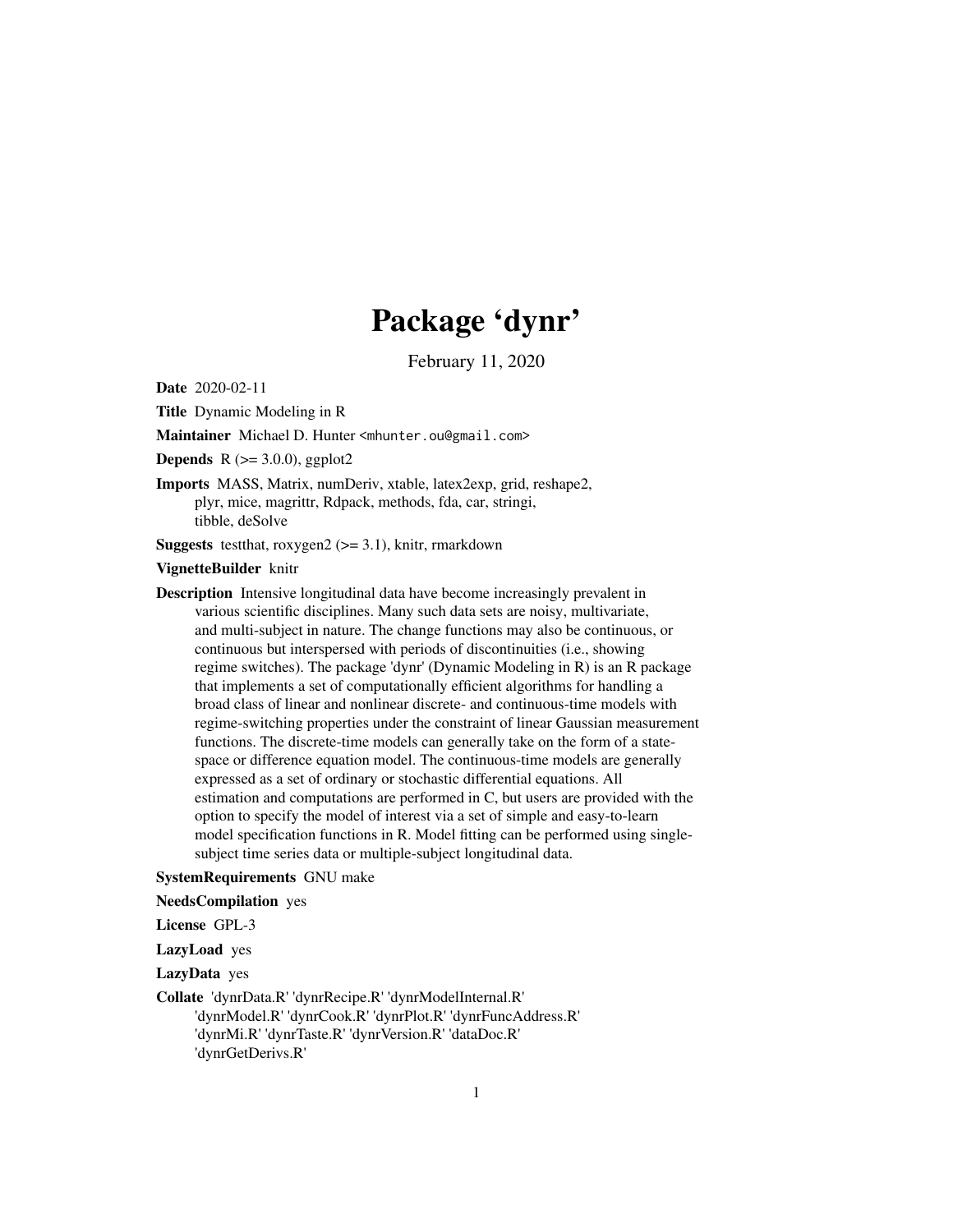# RdMacros Rdpack

Biarch true

Version 0.1.15-25

RoxygenNote 5.0.1

Author Lu Ou [aut],

Michael D. Hunter [aut, cre] (<https://orcid.org/0000-0002-3651-6709>), Sy-Miin Chow [aut] (<https://orcid.org/0000-0003-1938-027X>), Linying Ji [aut], Meng Chen [aut], Hui-Ju Hung [aut], Jungmin Lee [aut], Yanling Li [aut], Jonathan Park [aut]

Repository CRAN

Date/Publication 2020-02-11 19:10:05 UTC

# R topics documented:

|     | 3  |
|-----|----|
|     | 9  |
|     | 9  |
|     | 10 |
|     | 12 |
|     | 12 |
|     | 14 |
|     | 15 |
|     | 17 |
|     | 19 |
|     | 20 |
|     | 21 |
|     | 22 |
|     | 23 |
|     | 25 |
|     | 26 |
|     | 28 |
|     | 29 |
|     | 29 |
|     | 29 |
|     | 29 |
|     | 30 |
|     | 30 |
|     | 30 |
|     | 31 |
|     | 31 |
| EMG | 31 |
|     | 32 |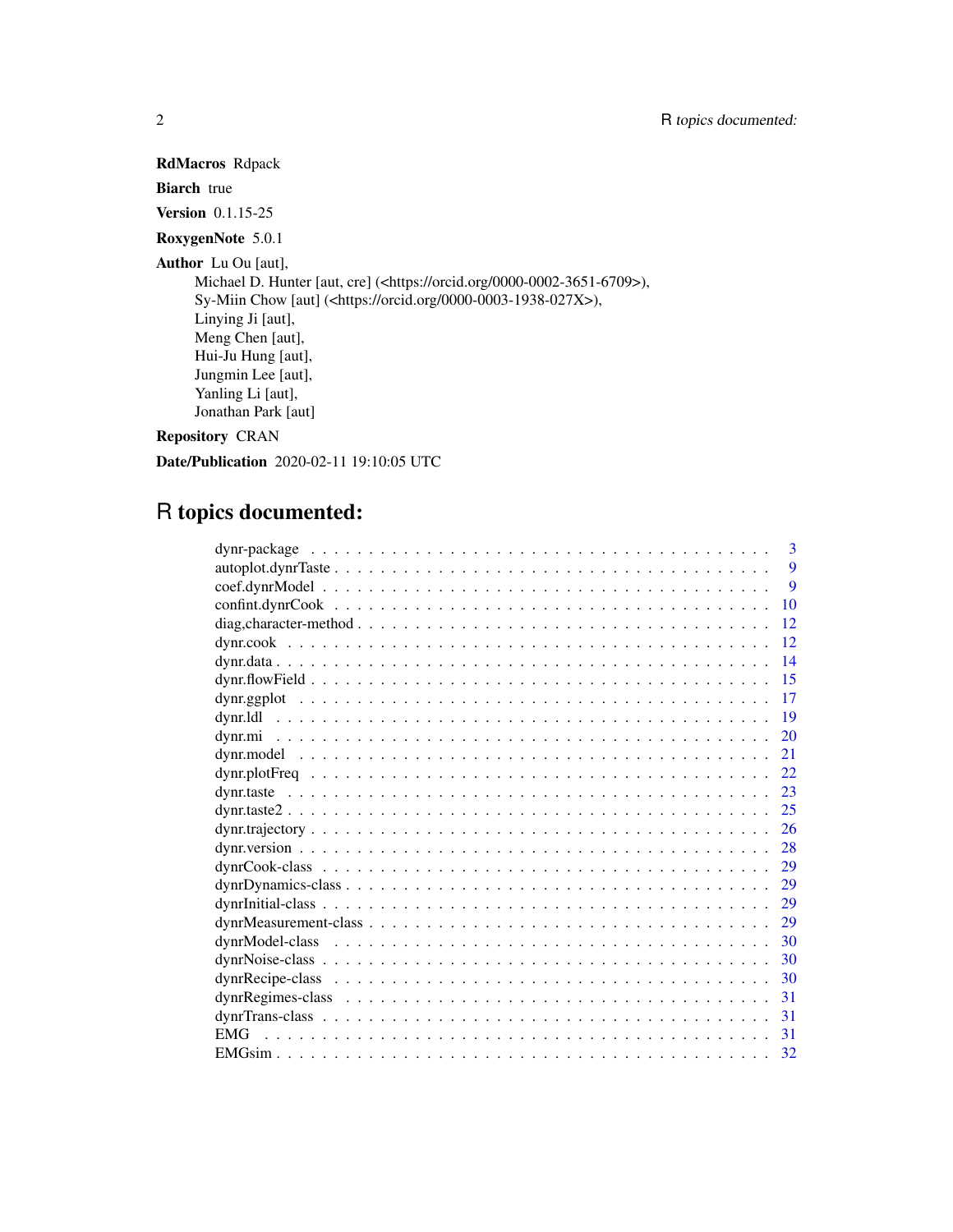<span id="page-2-0"></span>

| getdx                                                                                                   |  |  |  |  |  |  |  |  |  |  |  |        |  |
|---------------------------------------------------------------------------------------------------------|--|--|--|--|--|--|--|--|--|--|--|--------|--|
|                                                                                                         |  |  |  |  |  |  |  |  |  |  |  |        |  |
|                                                                                                         |  |  |  |  |  |  |  |  |  |  |  |        |  |
|                                                                                                         |  |  |  |  |  |  |  |  |  |  |  |        |  |
|                                                                                                         |  |  |  |  |  |  |  |  |  |  |  |        |  |
|                                                                                                         |  |  |  |  |  |  |  |  |  |  |  |        |  |
|                                                                                                         |  |  |  |  |  |  |  |  |  |  |  |        |  |
|                                                                                                         |  |  |  |  |  |  |  |  |  |  |  |        |  |
|                                                                                                         |  |  |  |  |  |  |  |  |  |  |  |        |  |
|                                                                                                         |  |  |  |  |  |  |  |  |  |  |  |        |  |
|                                                                                                         |  |  |  |  |  |  |  |  |  |  |  |        |  |
|                                                                                                         |  |  |  |  |  |  |  |  |  |  |  |        |  |
|                                                                                                         |  |  |  |  |  |  |  |  |  |  |  |        |  |
|                                                                                                         |  |  |  |  |  |  |  |  |  |  |  |        |  |
|                                                                                                         |  |  |  |  |  |  |  |  |  |  |  |        |  |
|                                                                                                         |  |  |  |  |  |  |  |  |  |  |  |        |  |
|                                                                                                         |  |  |  |  |  |  |  |  |  |  |  |        |  |
|                                                                                                         |  |  |  |  |  |  |  |  |  |  |  |        |  |
|                                                                                                         |  |  |  |  |  |  |  |  |  |  |  |        |  |
|                                                                                                         |  |  |  |  |  |  |  |  |  |  |  |        |  |
|                                                                                                         |  |  |  |  |  |  |  |  |  |  |  |        |  |
|                                                                                                         |  |  |  |  |  |  |  |  |  |  |  |        |  |
|                                                                                                         |  |  |  |  |  |  |  |  |  |  |  |        |  |
|                                                                                                         |  |  |  |  |  |  |  |  |  |  |  |        |  |
|                                                                                                         |  |  |  |  |  |  |  |  |  |  |  |        |  |
|                                                                                                         |  |  |  |  |  |  |  |  |  |  |  |        |  |
|                                                                                                         |  |  |  |  |  |  |  |  |  |  |  |        |  |
| <b>RSPPsim</b>                                                                                          |  |  |  |  |  |  |  |  |  |  |  |        |  |
|                                                                                                         |  |  |  |  |  |  |  |  |  |  |  |        |  |
| $summary.dynr Cook \ldots \ldots \ldots \ldots \ldots \ldots \ldots \ldots \ldots \ldots \ldots \ldots$ |  |  |  |  |  |  |  |  |  |  |  |        |  |
|                                                                                                         |  |  |  |  |  |  |  |  |  |  |  |        |  |
|                                                                                                         |  |  |  |  |  |  |  |  |  |  |  |        |  |
|                                                                                                         |  |  |  |  |  |  |  |  |  |  |  |        |  |
|                                                                                                         |  |  |  |  |  |  |  |  |  |  |  |        |  |
|                                                                                                         |  |  |  |  |  |  |  |  |  |  |  | $\sim$ |  |
|                                                                                                         |  |  |  |  |  |  |  |  |  |  |  |        |  |
|                                                                                                         |  |  |  |  |  |  |  |  |  |  |  |        |  |

dynr-package *Dynamic Modeling in R*

# Description

Intensive longitudinal data have become increasingly prevalent in various scientific disciplines. Many such data sets are noisy, multivariate, and multi-subject in nature. The change functions may also be continuous, or continuous but interspersed with periods of discontinuities (i.e., showing regime switches). The package 'dynr' (Dynamic Modeling in R) is an R package that implements a set of computationally efficient algorithms for handling a broad class of linear and nonlinear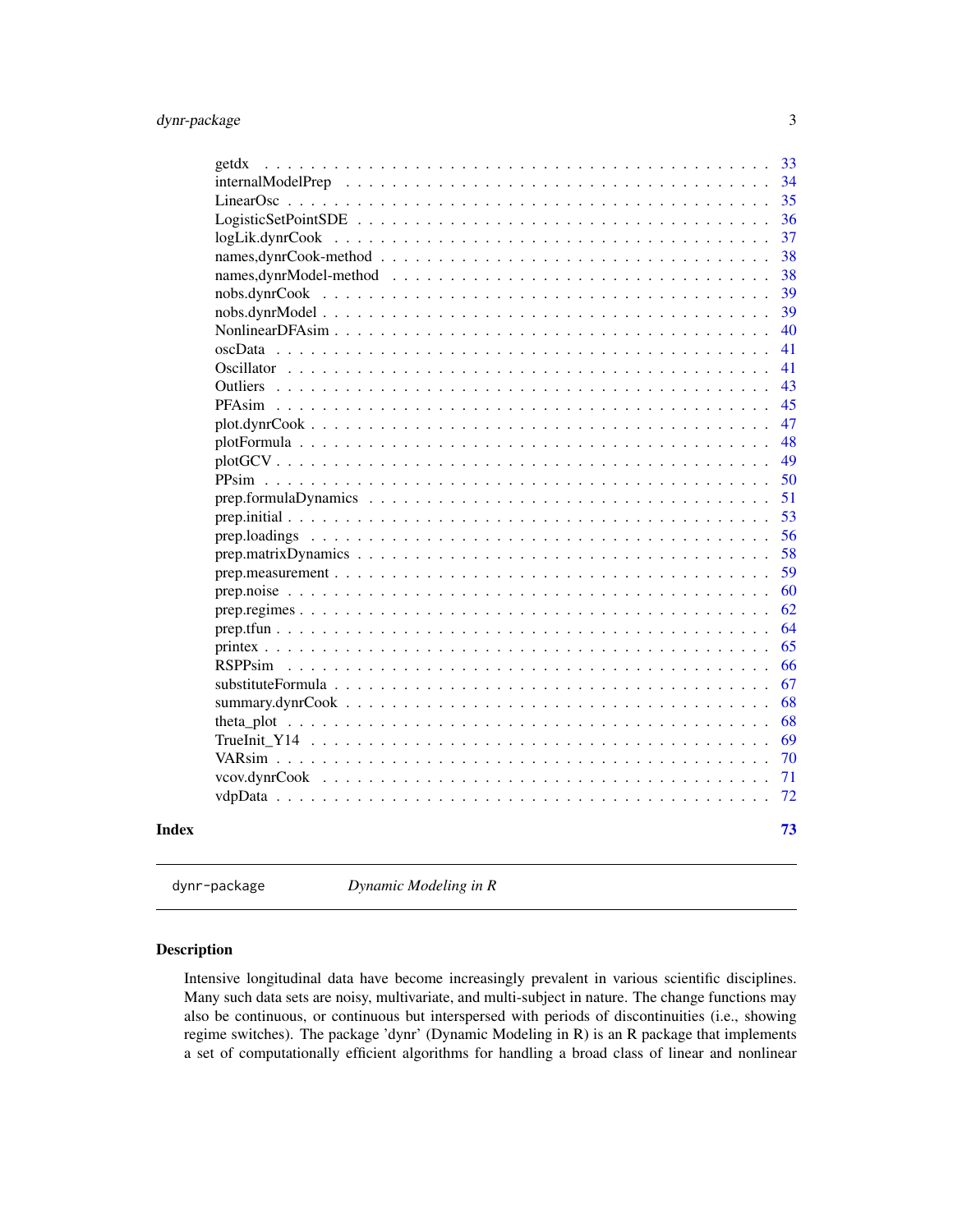# 4 dynr-package

discrete- and continuous-time models with regime-switching properties under the constraint of linear Gaussian measurement functions. The discrete-time models can generally take on the form of a state- space or difference equation model. The continuous-time models are generally expressed as a set of ordinary or stochastic differential equations. All estimation and computations are performed in C, but users are provided with the option to specify the model of interest via a set of simple and easy-to-learn model specification functions in R. Model fitting can be performed using singlesubject time series data or multiple-subject longitudinal data.

# Details

The DESCRIPTION file:

|                    | Dynamic Moc                                                                                                    |
|--------------------|----------------------------------------------------------------------------------------------------------------|
|                    | """" nerson(c("Michael", "D."), "Hunter", role=c("aut", "cre"), email="<br>$c(\text{person("Lu", "Cu , \ldots$ |
|                    | Michael D. Hunter <mhunter.ou@gmail.com></mhunter.ou@gmail.com>                                                |
|                    | $R$ ( $>=$ 3.0.0), ggplot2                                                                                     |
|                    | xtable, latex2exp, grid, reshape2, plyr, mice, magrittr, Rdpack, method                                        |
|                    | test that, roxygen $2$ ( $>=$ 3.1), knitr, rmarkdown                                                           |
| ignetteBuilder:    |                                                                                                                |
|                    | casingly prevalent in various scientific disciplines. Mary                                                     |
| ystemRequirements: |                                                                                                                |
| leedsCompilation:  |                                                                                                                |
|                    |                                                                                                                |
| azvl oad           |                                                                                                                |
|                    |                                                                                                                |
|                    |                                                                                                                |
|                    |                                                                                                                |
|                    |                                                                                                                |
| Version:           | $0.1$ 15-25                                                                                                    |
|                    |                                                                                                                |
|                    | inter [aut, cre] ( <https: 0000-0002-3651-6709="" orcid.org="">), Sy-Miin Chow</https:>                        |
|                    |                                                                                                                |

Index of help topics:

| EMG                 | Single-subject time series of facial            |
|---------------------|-------------------------------------------------|
|                     | electromyography data                           |
| EMGsim              | Simulated single-subject time series to capture |
|                     | features of facial electromyography data        |
| LinearOsc           | Simulated time series data for a deterministic  |
|                     | linear damped oscillator model                  |
| LogisticSetPointSDE | Simulated time series data for a stochastic     |
|                     | linear damped oscillator model with logistic    |
|                     | time-varying setpoints                          |
| NonlinearDFAsim     | Simulated multi-subject time series based on a  |
|                     | dynamic factor analysis model with nonlinear    |
|                     | relations at the latent level                   |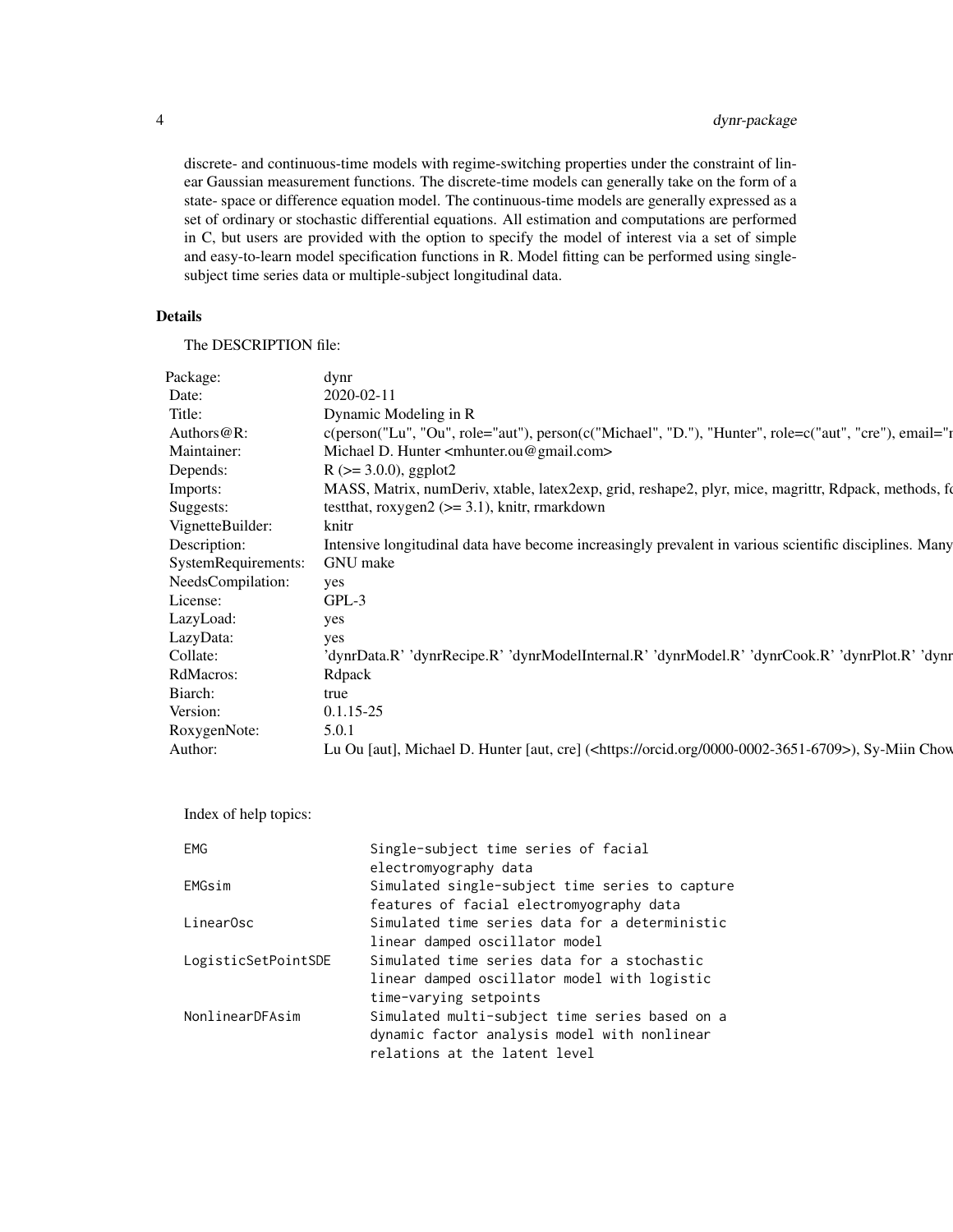dynr-package 5

| Oscillator             | Simulated time series data of a damped linear<br>oscillator                                                                                                                                                                                                    |
|------------------------|----------------------------------------------------------------------------------------------------------------------------------------------------------------------------------------------------------------------------------------------------------------|
| Outliers               | Simulated time series data for detecting<br>outliers.                                                                                                                                                                                                          |
| PFAsim                 | Simulated time series data of a multisubject<br>process factor analysis                                                                                                                                                                                        |
| PPsim                  | Simulated time series data for multiple<br>eco-systems based on a predator-and-prey model                                                                                                                                                                      |
| RSPPsim                | Simulated time series data for multiple<br>eco-systems based on a regime-switching<br>predator-and-prey model                                                                                                                                                  |
| TrueInit_Y14           | Simulated multilevel multi-subject time series<br>of a Van der Pol Oscillator                                                                                                                                                                                  |
| VARsim                 | Simulated time series data for multiple<br>imputation in dynamic modeling.                                                                                                                                                                                     |
| autoplot.dynrTaste     | The ggplot of the outliers estimates.                                                                                                                                                                                                                          |
| coef.dynrModel         | Extract fitted parameters from a dynrCook                                                                                                                                                                                                                      |
|                        | Object                                                                                                                                                                                                                                                         |
| confint.dynrCook       | Confidence Intervals for Model Parameters                                                                                                                                                                                                                      |
| diag, character-method | Create a diagonal matrix from a character<br>vector                                                                                                                                                                                                            |
| dynr-package           | Dynamic Modeling in R                                                                                                                                                                                                                                          |
| dynr.cook              | Cook a dynr model to estimate its free                                                                                                                                                                                                                         |
|                        | parameters                                                                                                                                                                                                                                                     |
| dynr.data              | Create a list of data for parameter estimation<br>(cooking dynr) using 'dynr.cook'                                                                                                                                                                             |
| dynr.flowField         | A Function to plot the flow or velocity field                                                                                                                                                                                                                  |
|                        | for a one or two dimensional autonomous ODE                                                                                                                                                                                                                    |
|                        | system from the phaseR package written by                                                                                                                                                                                                                      |
|                        | Michael J. Grayling.                                                                                                                                                                                                                                           |
|                        |                                                                                                                                                                                                                                                                |
|                        |                                                                                                                                                                                                                                                                |
| dynr.ggplot            | The ggplot of the smoothed state estimates and<br>the most likely regimes                                                                                                                                                                                      |
| dynr.ldl               | LDL Decomposition for Matrices                                                                                                                                                                                                                                 |
| dynr.mi                | Multiple Imputation of dynrModel objects                                                                                                                                                                                                                       |
| dynr.model             | Create a dynrModel object for parameter                                                                                                                                                                                                                        |
|                        | estimation (cooking dynr) using 'dynr.cook'                                                                                                                                                                                                                    |
| dynr.plotFreq          | Plot of the estimated frequencies of the                                                                                                                                                                                                                       |
|                        | regimes across all individuals and time points                                                                                                                                                                                                                 |
|                        | based on their smoothed regime probabilities                                                                                                                                                                                                                   |
| dynr.taste             | Detect outliers in state space models.                                                                                                                                                                                                                         |
| dynr.taste2            | Re-fit state-space model using the estimated                                                                                                                                                                                                                   |
|                        | outliers.                                                                                                                                                                                                                                                      |
| dynr.trajectory        | A Function to perform numerical integration of<br>the chosen ODE system, for a user-specified set<br>of initial conditions. Plots the resulting<br>solution(s) in the phase plane. This function<br>from the phaseR package written by Michael J.<br>Grayling. |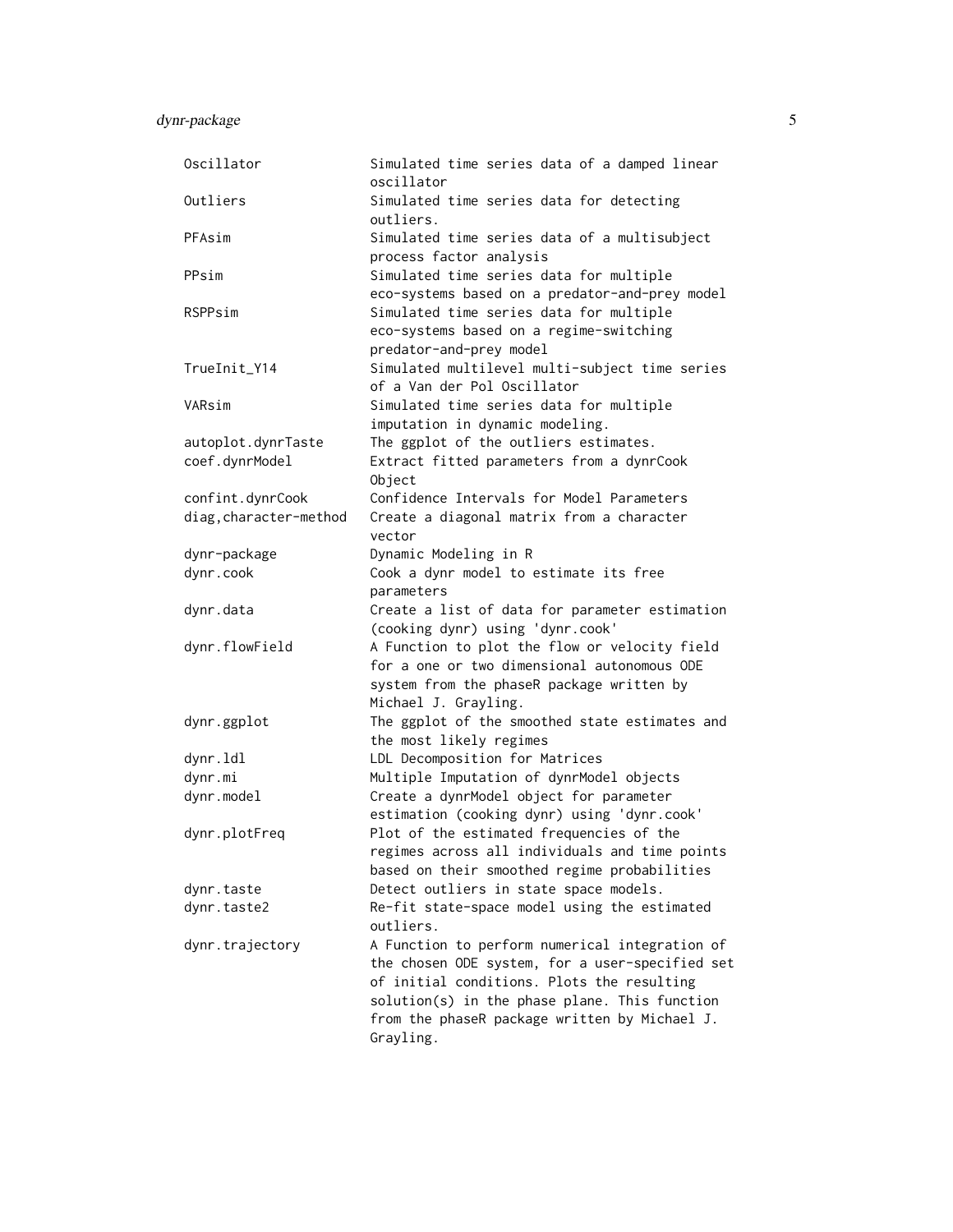| dynr.version            | Current Version String                                   |
|-------------------------|----------------------------------------------------------|
| dynrCook-class          | The dynrCook Class                                       |
| dynrDynamics-class      | The dynrDynamics Class                                   |
| dynrInitial-class       | The dynrInitial Class                                    |
| dynrMeasurement-class   | The dynrMeasurement Class                                |
| dynrModel-class         | The dynrModel Class                                      |
| dynrNoise-class         | The dynrNoise Class                                      |
| dynrRecipe-class        | The dynrRecipe Class                                     |
| dynrRegimes-class       | The dynrRegimes Class                                    |
| dynrTrans-class         | The dynrTrans Class                                      |
| getdx                   | A wrapper function to call functions in the fda          |
|                         | package to obtain smoothed estimated                     |
|                         | derivatives at a specified order                         |
| internalModelPrep       | Do internal model preparation for dynr                   |
| logLik.dynrCook         | Extract the log likelihood from a dynrCook               |
|                         | Object                                                   |
| names, dynrCook-method  | Extract the free parameter names of a dynrCook<br>object |
| names, dynrModel-method |                                                          |
|                         | Extract the free parameter names of a dynrModel          |
|                         | object                                                   |
| nobs.dynrCook           | Extract the number of observations for a                 |
|                         | dynrCook object                                          |
| nobs.dynrModel          | Extract the number of observations for a                 |
|                         | dynrModel object                                         |
| oscData                 | Another simulated multilevel multi-subject time          |
|                         | series of a damped oscillator model                      |
| plot.dynrCook           | Plot method for dynrCook objects                         |
| plotFormula             | Plot the formula from a model                            |
| plotGCV                 | A function to evaluate the generalized                   |
|                         | cross-validation (GCV) values associated with            |
|                         | derivative estimates via Bsplines at a range of          |
|                         | specified smoothing parameter (lambda) values            |
| prep.formulaDynamics    | Recipe function for specifying dynamic                   |
|                         | functions using formulas                                 |
| prep.initial            | Recipe function for preparing the initial                |
|                         | conditions for the model.                                |
| prep.loadings           | Recipe function to quickly create factor                 |
|                         | loadings                                                 |
| prep.matrixDynamics     | Recipe function for creating Linear Dynamcis             |
|                         |                                                          |
|                         | using matrices                                           |
| prep.measurement        | Prepare the measurement recipe                           |
| prep.noise              | Recipe function for specifying the measurement           |
|                         | error and process noise covariance structures            |
| prep.regimes            | Recipe function for creating regime switching            |
|                         | (Markov transition) functions                            |
| prep.tfun               | Create a dynrTrans object to handle the                  |
|                         | transformations and inverse transformations of           |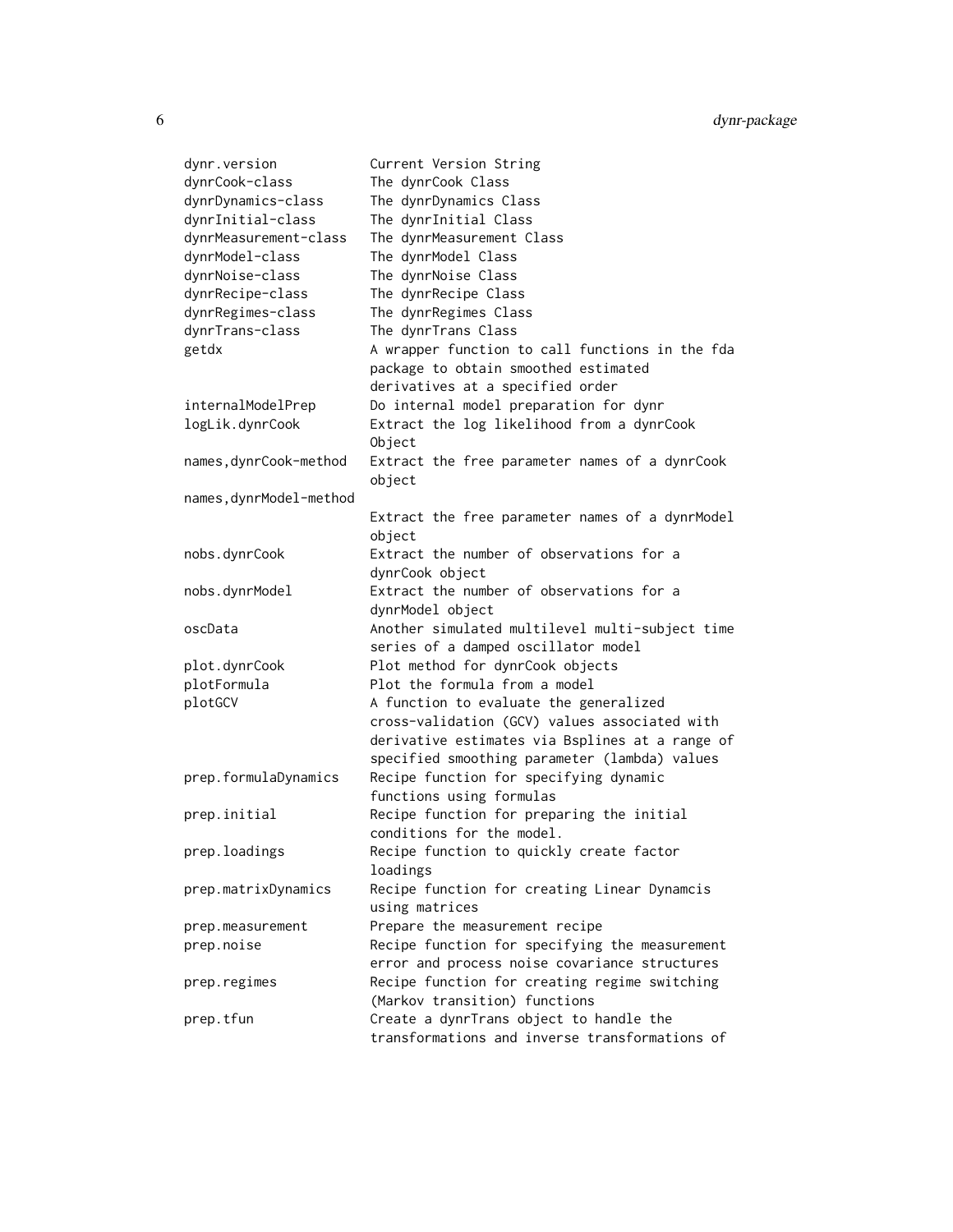# dynr-package 7 and 7 and 7 and 7 and 7 and 7 and 7 and 7 and 7 and 7 and 7 and 7 and 7 and 7 and 7 and 7 and 7 and 7 and 7 and 7 and 7 and 7 and 7 and 7 and 7 and 7 and 7 and 7 and 7 and 7 and 7 and 7 and 7 and 7 and 7 and

|                   | model paramters                                 |
|-------------------|-------------------------------------------------|
| printex           | The printex Method                              |
| substituteFormula | A internal-use only function for substituting   |
|                   | formula. If the RHS of 'formula' has terms in   |
|                   | the LHS of 'term.formula', this function        |
|                   | replaces any appearance with the RHS of         |
|                   | 'term.formula'                                  |
| summary.dynrCook  | Get the summary of a dynrCook object            |
| theta_plot        | A function to plot simple slopes and region of  |
|                   | significance.                                   |
| vcov.dynrCook     | Extract the Variance-Covariance Matrix of a     |
|                   | dynrCook object                                 |
| vdpData           | Another simulated multilevel multi-subject time |
|                   | series of a Van der Pol Oscillator              |

Because the **dynr** package compiles C code in response to user input, more setup is required for the dynr package than for many others. We acknowledge that this additional setup can be bothersome, but we believe the ease of use for the rest of the package and the wide variety of models it is possible to fit with it will compensate for this initial burden. Hopefully you will agree!

See the installation vignette referenced in the Examples section below for installation instructions.

The naming convention for **dynr** exploits the pronunciation of the package name, **dynr**, pronounced the same as "dinner". That is, the names of functions and methods are specifically designed to relate to things done surrounding dinner, such as gathering ingredients (e.g., the data), preparing recipes, cooking, and serving the finished product. The general procedure for using the dynr package can be summarized in five steps as below.

- 1. Data are prepared using with the dynr.data() function.
- 2. *Recipes* are prepared. To each part of a model there is a corresponding prep.\*() recipe function. Examples of such prep.\*() functions include: prep.measurement(), prep.matrixDynamics(), prep.formulaDynamics(), prep.initial(), prep.noise(), and prep.regimes().
- 3. The function dynr.model() mixes the data and recipes together into a model object of class dynrModel.
- 4. The model is cooked with dynr.cook().
- 5. Results from model fitting and related estimation are served using functions such as summary(), plot(), dynr.ggplot() (or its alias autoplot()), plotFormula(), and printex().

#### Note

State-space modeling, dynamic model, differential equation, regime switching, nonlinear

#### Author(s)

# NA

Maintainer: Michael D. Hunter <mhunter.ou@gmail.com>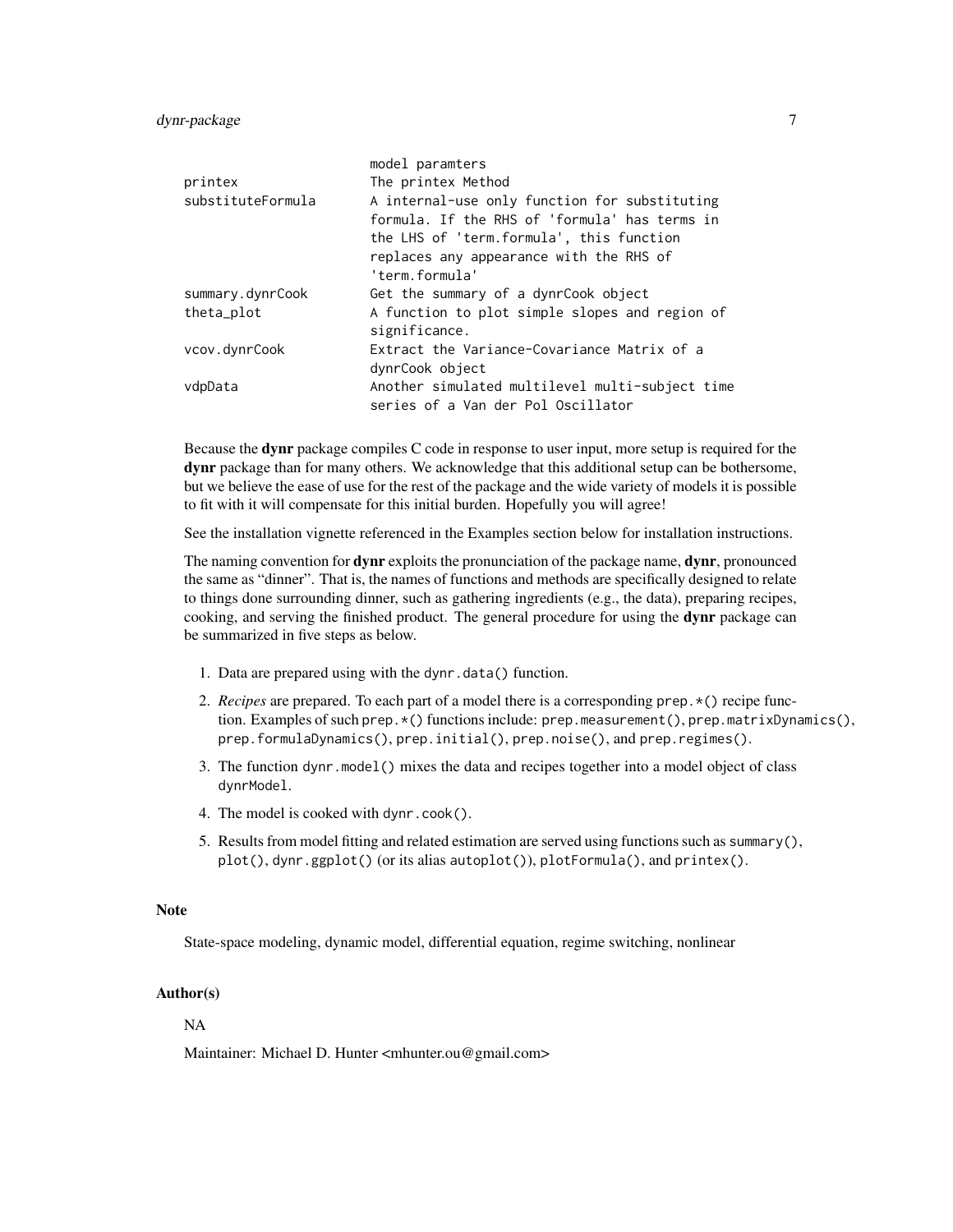#### References

Chow S, Grimm KJ, Guillaume F, Dolan CV, McArdle JJ (2013). "Regime-switching bivariate dual change score model." *Multivariate Behavioral Research*, 48(4), 463-502. doi: [10.1080/](http://doi.org/10.1080/00273171.2013.787870) [00273171.2013.787870.](http://doi.org/10.1080/00273171.2013.787870)

Chow S, Zhang G (2013). "Nonlinear Regime-Switching State-Space (RSSS) Models." *Psychometrika: Application Reviews and Case Studies*, 78(4), 740-768. doi: [10.1007/s1133601393308.](http://doi.org/10.1007/s11336-013-9330-8)

Ou L, Hunter MD, Chow S (2019). "What's for dynr: A package for linear and nonlinear dynamic modeling in R." *The R Journal*, 11(1), 1-20.

Yang M, Chow S (2010). "Using state-space model with regime switching to represent the dynamics of Facial electromyography (EMG) data." *Psychometrika: Application and Case Studies*, 74(4), 744-771. doi: [10.1007/s1133601091762.](http://doi.org/10.1007/s11336-010-9176-2)

Chow S, Ou L, Ciptadi A, Prince E, You D, Hunter MD, Rehg JM, Rozga A, Messinger DS (2018). "Representing sudden shifts in intensive dyadic interaction data using differential equation models with regime switching." *Psychometrika*, 83, 476-510. doi: [10.1007/s1133601896051.](http://doi.org/10.1007/s11336-018-9605-1)

#### See Also

For other annotated tutorials using the dynr package see [https://quantdev.ssri.psu.edu/](https://quantdev.ssri.psu.edu/resources/what%E2%80%99s-dynr-package-linear-and-nonlinear-dynamic-modeling-r) [resources/what%E2%80%99s-dynr-package-linear-and-nonlinear-dynamic-modeling-r](https://quantdev.ssri.psu.edu/resources/what%E2%80%99s-dynr-package-linear-and-nonlinear-dynamic-modeling-r)

#### Examples

```
# For installation instructions see the package vignette below
## Not run:
vignette(package='dynr', 'InstallationForUsers')
## End(Not run)
# This should open a pdf/html file to guide you through proper
# installation and configuration.
#For illustrations of the functions in dynr, check out some of the demo examples in:
## Not run:
demo(package='dynr')
## End(Not run)
#For example, to run the demo 'LinearSDE' type
# the following without the comment character (#) in front of it.
## Not run:
demo('LinearSDE', package='dynr')
## End(Not run)
```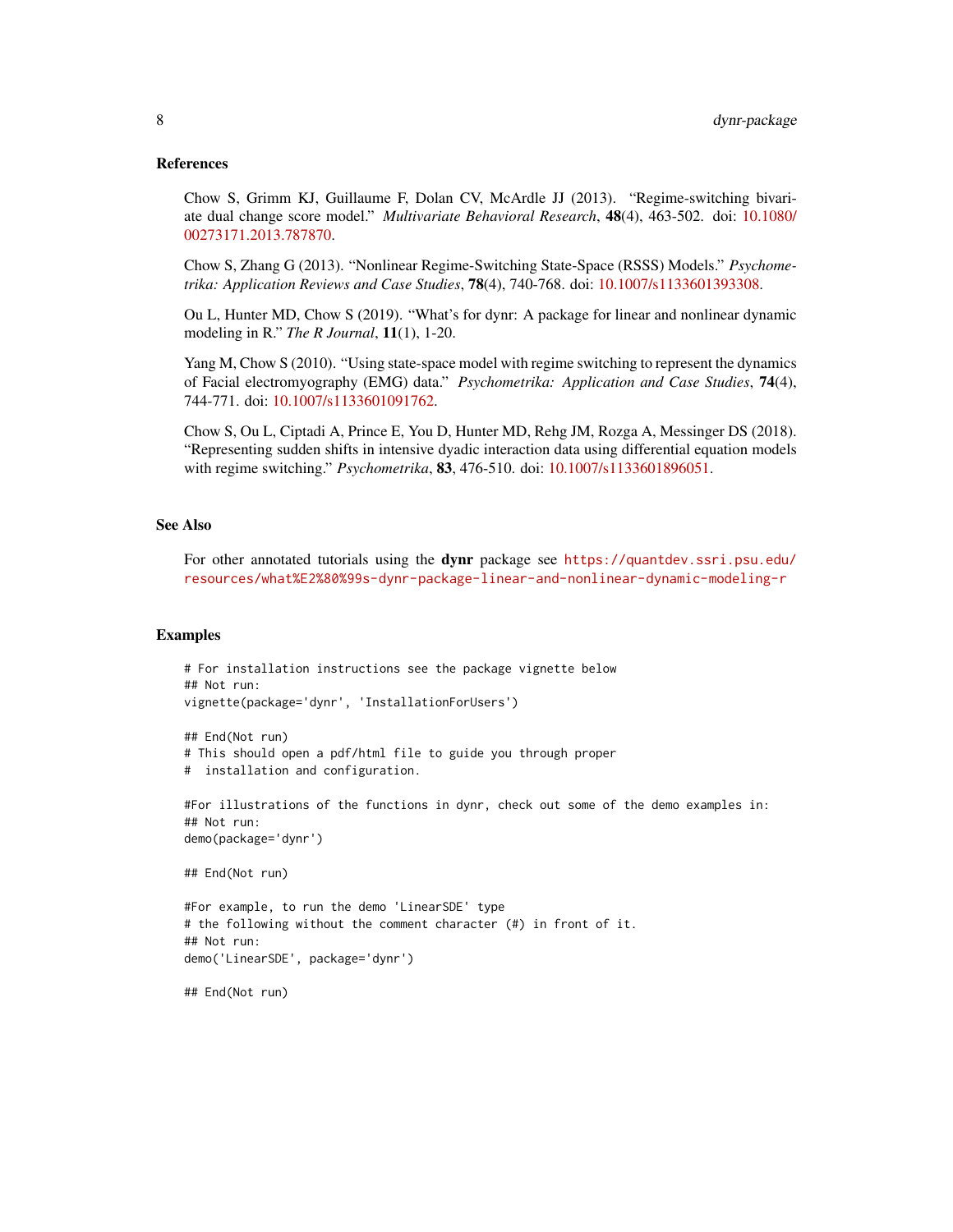<span id="page-8-0"></span>autoplot.dynrTaste *The ggplot of the outliers estimates.*

#### Description

The ggplot of the outliers estimates.

# Usage

```
## S3 method for class 'dynrTaste'
autoplot(object, numSubjDemo = 2, idtoPlot = NULL,
 names.state = NULL, names.observed = NULL, ...)
```
# Arguments

| object         | A dynrTaste object.                                                                                                                                                                                                                  |
|----------------|--------------------------------------------------------------------------------------------------------------------------------------------------------------------------------------------------------------------------------------|
| numSubjDemo    | The number of subjects, who have largest joint chi-square statistic, to be selected<br>for plotting.                                                                                                                                 |
| idtoPlot       | Values of the ID variable to plot.                                                                                                                                                                                                   |
| names.state    | (optional) The names of the states to be plotted, which should be a subset of the<br>state.names slot of the measurement slot of dynrModel. If NULL, the t statistic<br>plots for all state variables will be included.              |
| names.observed | (optional) The names of the observed variables to be plotted, which should be a<br>subset of the obs.names slot of the measurement slot of dynrModel. If NULL,<br>the t statistic plots for all observed variables will be included. |
| $\ddots$ .     | Place holder for other arguments. Please do not use.                                                                                                                                                                                 |

# Value

a list of ggplot objects for each ID. The plots of chi-square statistics (joint and independent), and the plots of t statistic for names.state and names.observed will be included. Users can modify the ggplot objects using ggplot grammar. If a filename is provided, a pdf of plots will be saved additionally.

coef.dynrModel *Extract fitted parameters from a dynrCook Object*

# Description

aliases coef.dynrModel coef<- coef<-.dynrModel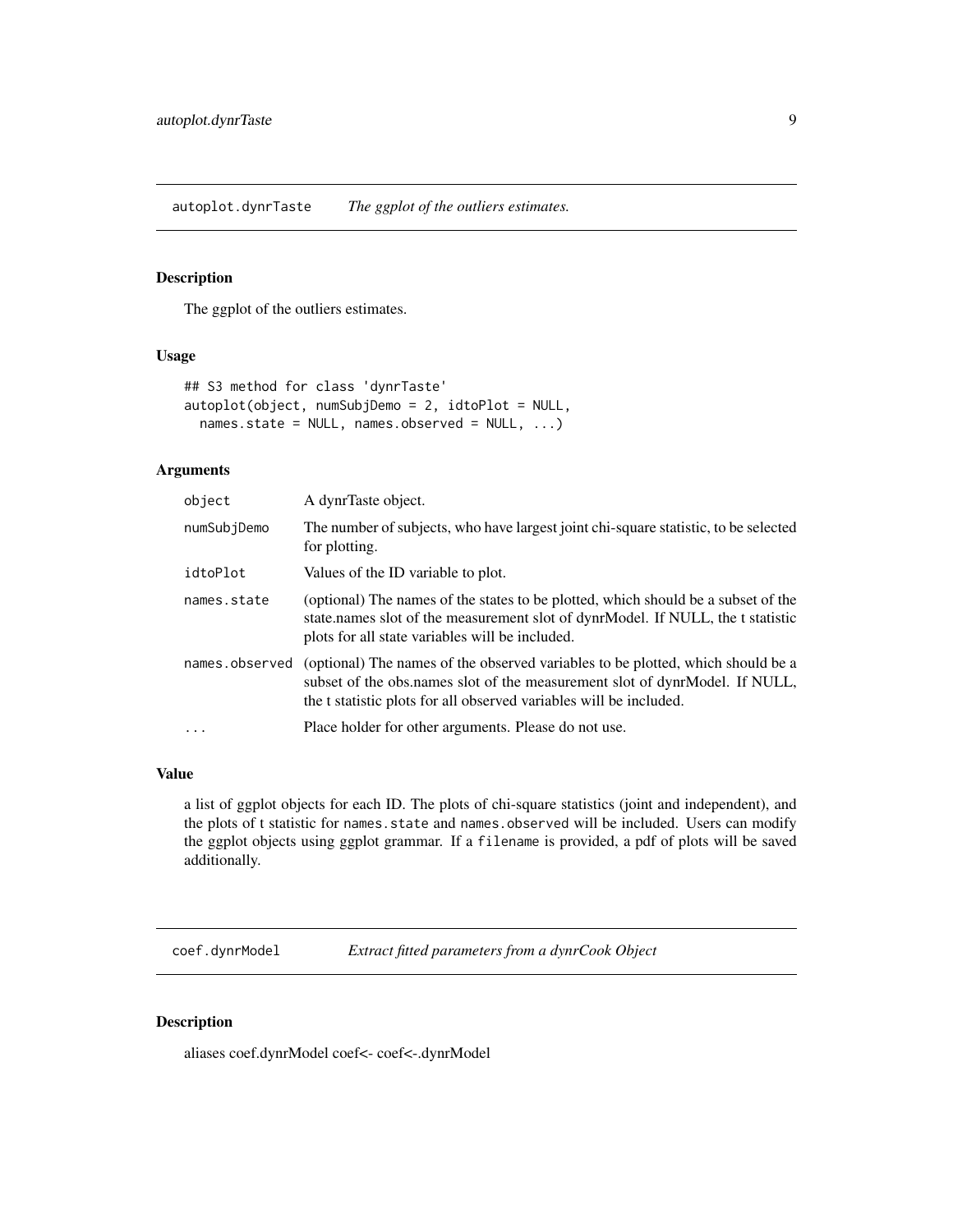# Usage

```
## S3 method for class 'dynrModel'
coef(object, ...)
coef(object) <- value
## S3 replacement method for class 'dynrModel'
coef(object) <- value
## S3 method for class 'dynrCook'
coef(object, ...)
```
# Arguments

| object                  | The dynrCook object for which the coefficients are desired |
|-------------------------|------------------------------------------------------------|
| $\cdot$ $\cdot$ $\cdot$ | further named arguments, ignored for this method           |
| value                   | values for setting                                         |

# Value

A numeric vector of the fitted parameters.

# See Also

Other S3 methods [logLik.dynrCook](#page-36-1)

# Examples

```
# Let cookedModel be the output from dynr.cook
#coef(cookedModel)
```
confint.dynrCook *Confidence Intervals for Model Parameters*

# Description

Confidence Intervals for Model Parameters

# Usage

```
## S3 method for class 'dynrCook'
confint(object, parm, level = 0.95,type = c("delta.method", "endpoint.transformation"),
  transformation = NULL, ...)
```
<span id="page-9-0"></span>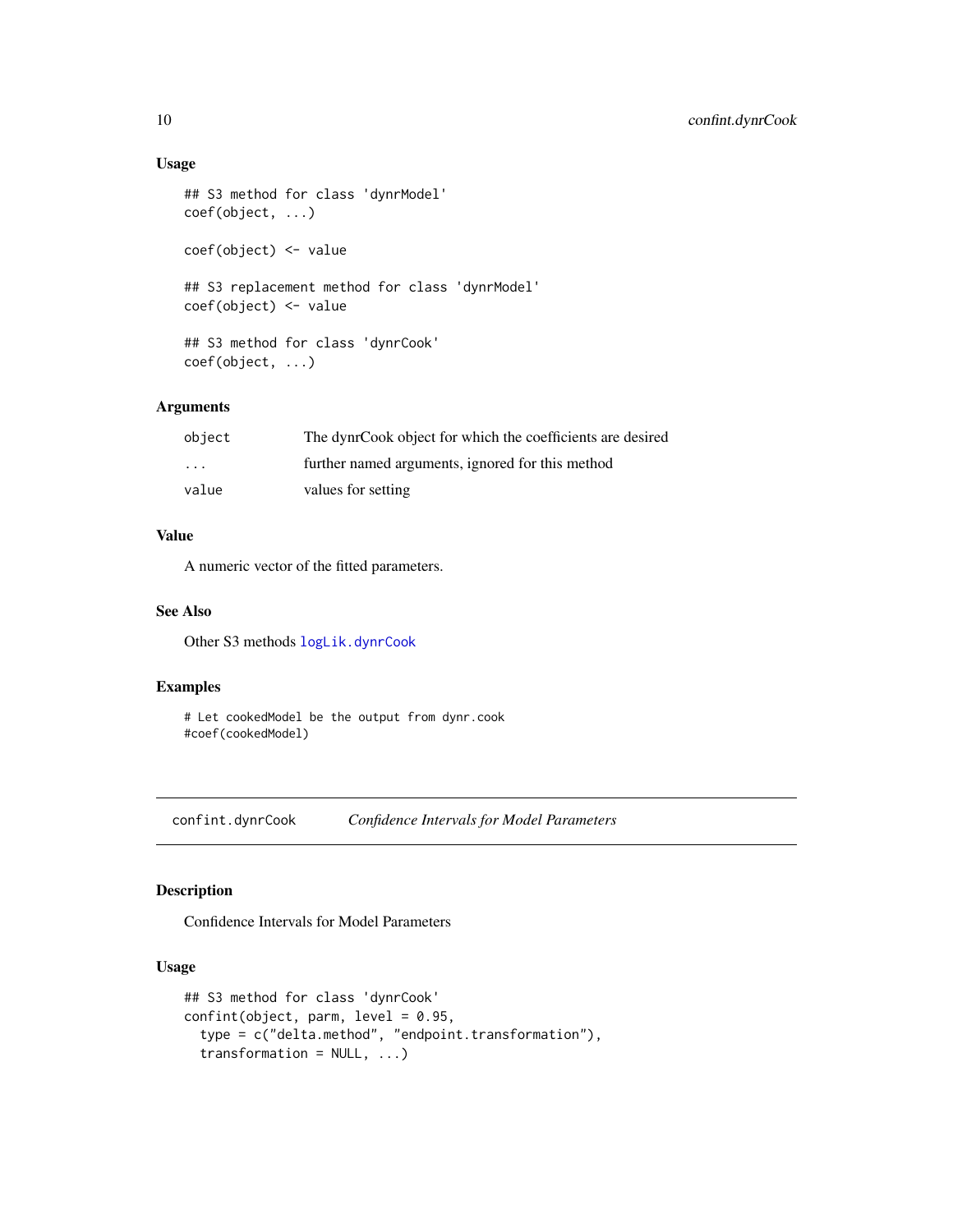# confint.dynrCook 11

#### Arguments

| object   | a fitted model object                                                                      |
|----------|--------------------------------------------------------------------------------------------|
| parm     | which parameters are to be given confidence intervals                                      |
| level    | the confidence level                                                                       |
| type     | The type of confidence interval to compute. See details. Partial name matching<br>is used. |
|          | transformation For type='endpoint.transformation' the transformation function used.        |
| $\cdots$ | further named arguments. Ignored.                                                          |

#### Details

The parm argument can be a numeric vector or a vector of names. If it is missing then it defaults to using all the parameters.

These are Wald-type confidence intervals based on the standard errors of the (transformed) parameters. Wald-type confidence intervals are known to be inaccurate for variance parameters, particularly when the variance is near zero (See references for issues with Wald-type confidence intervals).

#### Value

A matrix with columns giving lower and upper confidence limits for each parameter. These will be labelled as (1-level)/2 and 1 - (1-level)/2 as a percentage (e.g. by default 2.5

#### References

Pritikin, J.N., Rappaport, L.M. & Neale, M.C. (In Press). Likelihood-Based Confidence Intervals for a Parameter With an Upper or Lower Bound. Structural Equation Modeling. DOI: 10.1080/10705511.2016.1275969

Neale, M. C. & Miller M. B. (1997). The use of likelihood based confidence intervals in genetic models. Behavior Genetics, 27(2), 113-120.

Pek, J. & Wu, H. (2015). Profile likelihood-based confidence intervals and regions for structural equation models. Psychometrica, 80(4), 1123-1145.

Wu, H. & Neale, M. C. (2012). Adjusted confidence intervals for a bounded parameter. Behavior genetics, 42(6), 886-898.

# Examples

# Let cookedModel be the output from dynr.cook #confint(cookedModel)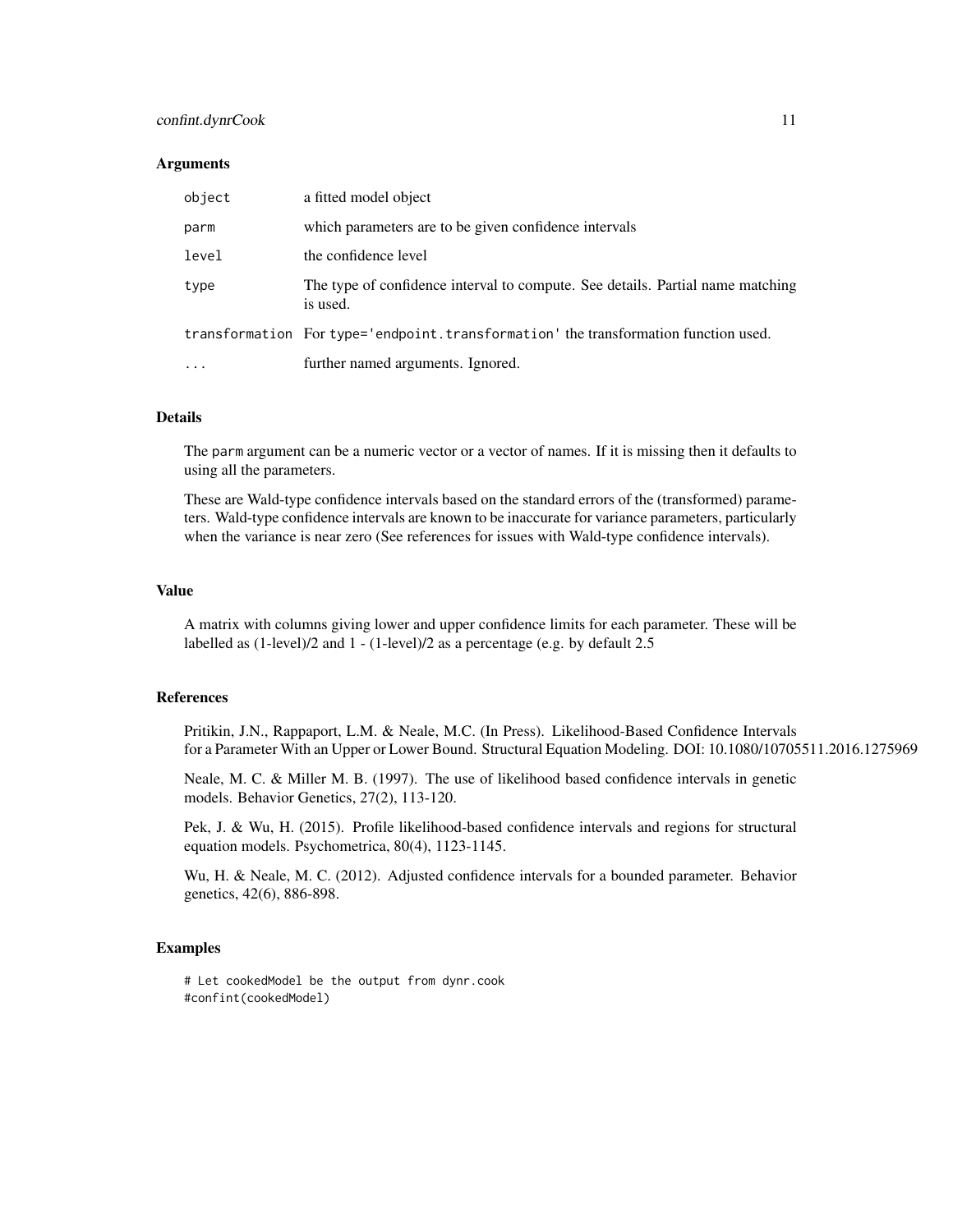<span id="page-11-0"></span>diag,character-method *Create a diagonal matrix from a character vector*

# <span id="page-11-1"></span>Description

Create a diagonal matrix from a character vector

#### Usage

## S4 method for signature 'character'  $diag(x = 1, nrow, ncol)$ 

# Arguments

| x    | Character vector used to create the matrix           |
|------|------------------------------------------------------|
| nrow | Numeric. Number of rows for the resulting matrix.    |
| ncol | Numeric. Number of columns for the resulting matrix. |

# Details

The default behavior for missing nrow and/or ncol arguments is the same as for the [diag](#page-11-1) function in the base package. Off-diagonal entries are filled with "0".

# Examples

diag(letters[1:3])

<span id="page-11-2"></span>dynr.cook *Cook a dynr model to estimate its free parameters*

# Description

Cook a dynr model to estimate its free parameters

#### Usage

```
dynr.cook(dynrModel, conf.level = 0.95, infile, optimization_flag = TRUE,
 hessian_flag = TRUE, verbose = TRUE, weight_flag = FALSE,
 debug_flag = FALSE)
```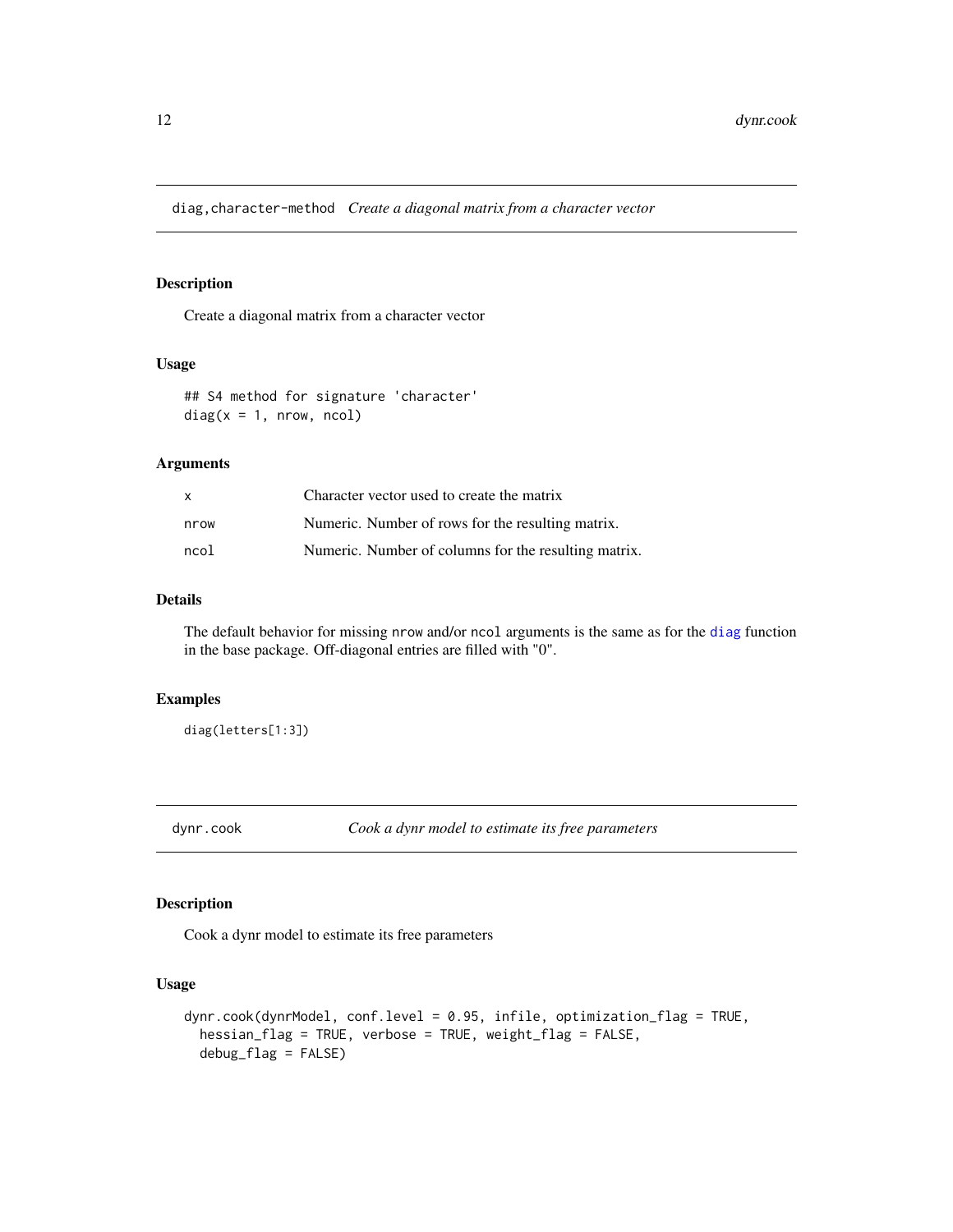#### dynr.cook 13

#### Arguments

| dynrModel         | a dynr model compiled using dynr.model, consisting of recipes for submodels,                                                                                                                   |
|-------------------|------------------------------------------------------------------------------------------------------------------------------------------------------------------------------------------------|
|                   | starting values, parameter names, and C code for each submodel                                                                                                                                 |
| conf.level        | a cumulative proportion indicating the level of desired confidence intervals for<br>the final parameter estimates (default is .95)                                                             |
| infile            | (not required for models specified through the recipe functions) the name of a<br>file that has the C codes for all dynr submodels for those interested in specifying<br>a model directly in C |
| optimization_flag |                                                                                                                                                                                                |
|                   | a flag (TRUE/FALSE) indicating whether optimization is to be done.                                                                                                                             |
| hessian_flag      | a flag (TRUE/FALSE) indicating whether the Hessian matrix is to be calculated.                                                                                                                 |
| verbose           | a flag (TRUE/FALSE) indicating whether more detailed intermediate output dur-<br>ing the estimation process should be printed                                                                  |
| weight_flag       | a flag (TRUE/FALSE) indicating whether the negative log likelihood function<br>should be weighted by the length of the time series for each individual                                         |
| debug_flag        | a flag (TRUE/FALSE) indicating whether users want additional dynr output that<br>can be used for diagnostic purposes                                                                           |

# Details

Free parameter estimation uses the SLSQP routine from NLOPT.

The typical items returned in the cooked model are the filtered and smoothed latent variable estimates. eta\_smooth\_final, error\_cov\_smooth\_final and pr\_t\_given\_T are respectively timevarying smoothed latent variable mean estimates, smoothed error covariance estimates, and smoothed regime probability. eta\_filtered, error\_cov\_filtered and pr\_t\_given\_t are respectively time-varying filtered latent variable mean estimates, filtered error covariance matrix estimates, and filtered regime probability. Note that if theta. formula is provided in dynrModel@dynamics, this assumes that random effects are present in the dynamic equation. This would call an internal function to insert the random effect components as additional state variables. In this case, the last set of elements (rows) in eta\_smooth\_final would contain the estimated random effect components.

When debug\_flag is TRUE, then additional information is passed into the cooked model. eta\_predicted, error\_cov\_predicted, innov\_vec, and residual\_cov are respectively time-varying predicted latent variable mean estimates, predicted error covariance matrix estimates, the error/residual estimates (innovation vector), and the error/residual covariance matrix estimates.

The exit flag given after optimization has finished is from the SLSQP optimizer. Generally, error codes have negative values and successful codes have positive values. However, codes 5 and 6 do not indicate the model converged, but rather simply ran out of iterations or time, respectively. A more full description of each code is available at [http://ab-initio.mit.edu/wiki/index.php/](http://ab-initio.mit.edu/wiki/index.php/NLopt_Reference#Return_values) [NLopt\\_Reference#Return\\_values](http://ab-initio.mit.edu/wiki/index.php/NLopt_Reference#Return_values) and is also listed in the table below.

| NLOPT Term          | Numeric Code | Description                                                            |
|---------------------|--------------|------------------------------------------------------------------------|
| <b>SUCCESS</b>      |              | Generic success return value.                                          |
| STOPVAL REACHED     | 2            | Optimization stopped because stopval (above) was reached.              |
| <b>FTOL REACHED</b> | 3            | Optimization stopped because ftol_rel or ftol_abs (above) was reached. |
| XTOL REACHED        | 4            | Optimization stopped because xtol_rel or xtol_abs (above) was reached. |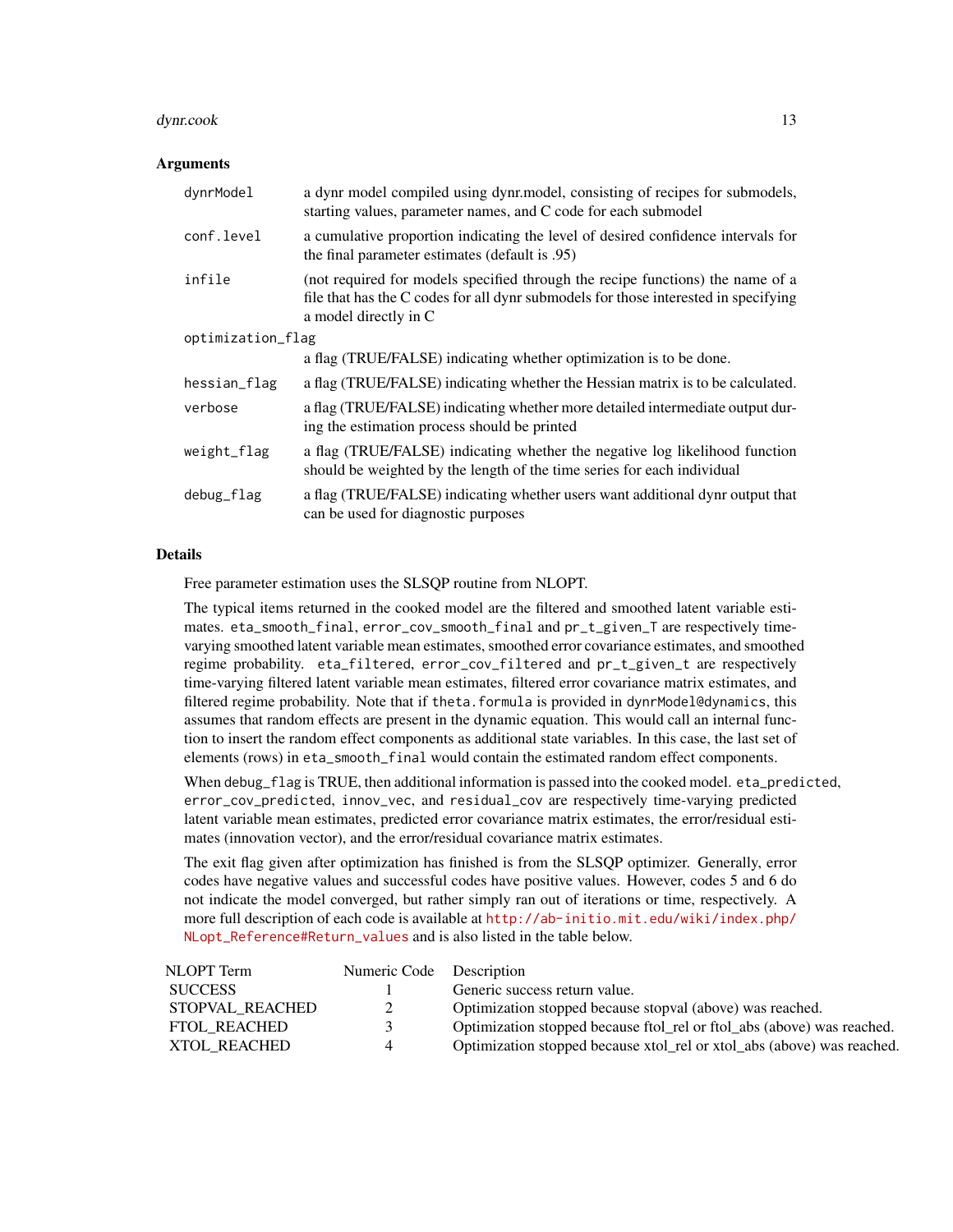#### <span id="page-13-0"></span>14 dynr.data

| <b>MAXEVAL REACHED</b> |    | Optimization stopped because maxeval (above) was reached.                          |
|------------------------|----|------------------------------------------------------------------------------------|
| <b>MAXTIME REACHED</b> |    | Optimization stopped because maxtime (above) was reached.                          |
| <b>FAILURE</b>         |    | Generic failure code.                                                              |
| <b>INVALID ARGS</b>    |    | Invalid arguments (e.g. lower bounds are bigger than upper bounds, an unknown      |
| <b>OUT OF MEMORY</b>   |    | Ran out of memory.                                                                 |
| ROUNDOFF LIMITED       | -4 | Halted because roundoff errors limited progress. (In this case, the optimization s |
| FORCED STOP            |    | Halted because of a forced termination: the user called nlopt_force_stop(opt) on   |
| NONFINITE FIT          | -0 | Fit function is not finite (i.e., is NA, NaN, Inf or -Inf).                        |
|                        |    |                                                                                    |

The last row of this table corresponding to an exit code of -6, is not from NLOPT, but rather is specific to the dynr package.

#### See Also

[autoplot](#page-0-0), [coef](#page-0-0), [confint](#page-0-0), [deviance](#page-0-0), [initialize](#page-0-0), [logLik](#page-0-0), [names](#page-0-0), [nobs](#page-0-0), [plot](#page-0-0), [print](#page-0-0), [show](#page-0-0), [summary](#page-0-0), [vcov](#page-0-0).

#### Examples

#fitted.model <- dynr.cook(model)

<span id="page-13-1"></span>dynr.data *Create a list of data for parameter estimation (cooking dynr) using* [dynr.cook](#page-11-2)

#### **Description**

Create a list of data for parameter estimation (cooking dynr) using [dynr.cook](#page-11-2)

#### Usage

dynr.data(dataframe, id = "id", time = "time", observed, covariates)

# Arguments

dataframe either a "ts" class object of time series data for a single subject or a data frame object of data for potentially multiple subjects that contain a column of subject ID numbers (i.e., an ID variable), a column indicating subject-specific measurement occasions (i.e., a TIME variable), at least one column of observed values, and any number of covariates. If the data are fit to a discrete-time model, the TIME variable should contain subject-specific sequences of (subsets of) consecutively equally spaced numbers (e.g,  $1, 2, 3, ...$ ). That is, the program assumes that the input data.frame is equally spaced with potential missingness. If the measurement occasions for a subject are a subset of an arithmetic sequence but are not consecutive, NAs will be inserted automatically to create an equally spaced data set before estimation. If the data are fit to a continuous-time model,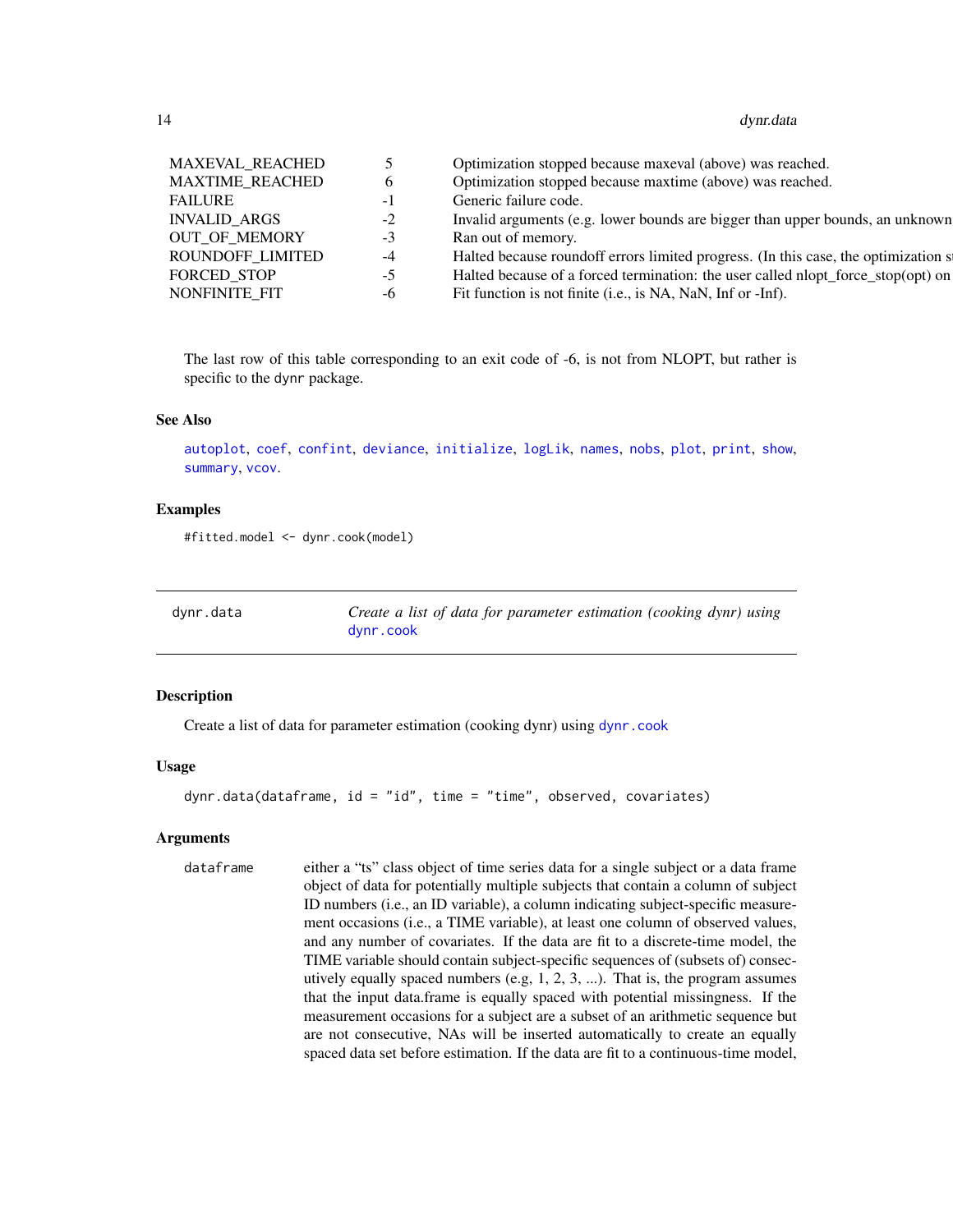<span id="page-14-0"></span>

|            | the TIME varibles can contain subject-specific increasing sequences of irregu-<br>larly spaced real numbers. Missing values in the observed variables shoud be<br>indicated by NA. Missing values in covariates are not allowed. That is, missing<br>values in the covariates, if there are any, should be imputed first. |
|------------|---------------------------------------------------------------------------------------------------------------------------------------------------------------------------------------------------------------------------------------------------------------------------------------------------------------------------|
| id         | a character string of the name of the ID variable in the data. Optional for a "ts"<br>class object.                                                                                                                                                                                                                       |
| time       | a character string of the name of the TIME variable in the data. Optional for a<br>"ts" class object.                                                                                                                                                                                                                     |
| observed   | a vector of character strings of the names of the observed variables in the data.<br>Optional for a "ts" class object.                                                                                                                                                                                                    |
| covariates | (optional) a vector of character strings of the names of the covariates in the data,<br>which can be missing.                                                                                                                                                                                                             |

# Examples

```
data(EMGsim)
dd <- dynr.data(EMGsim, id = 'id', time = 'time', observed = 'EMG', covariates = 'self')
z <- ts(matrix(rnorm(300), 100, 3), start = c(1961, 1), frequency = 12)
dz <- dynr.data(z)
```

| dvnr.flowField | A Function to plot the flow or velocity field for a one or two dimen- |
|----------------|-----------------------------------------------------------------------|
|                | sional autonomous ODE system from the phaseR package written by       |
|                | Michael J. Grayling.                                                  |

#### Description

A Function to plot the flow or velocity field for a one or two dimensional autonomous ODE system from the phaseR package written by Michael J. Grayling.

#### Usage

```
dynr.flowField(deriv, xlim, ylim, parameters = NULL, system = "two.dim",
 points = 21, col = "gray", arrow.type = "equal", arrow.head = 0.05,frac = 1, add = TRUE, xlab = "x", ylab = "y", state.names = c("x","y"), ...)
```
# Arguments

| deriv | A function computing the derivative at a point for the ODE system to be anal-                                                                                          |
|-------|------------------------------------------------------------------------------------------------------------------------------------------------------------------------|
|       | ysed. For examples see the phase R package guide.                                                                                                                      |
| xlim  | A vector of length two setting the lower and upper limits of the variable to be<br>plotted on the horizontal axis (usually the first variable returned by the function |
|       | deriy)                                                                                                                                                                 |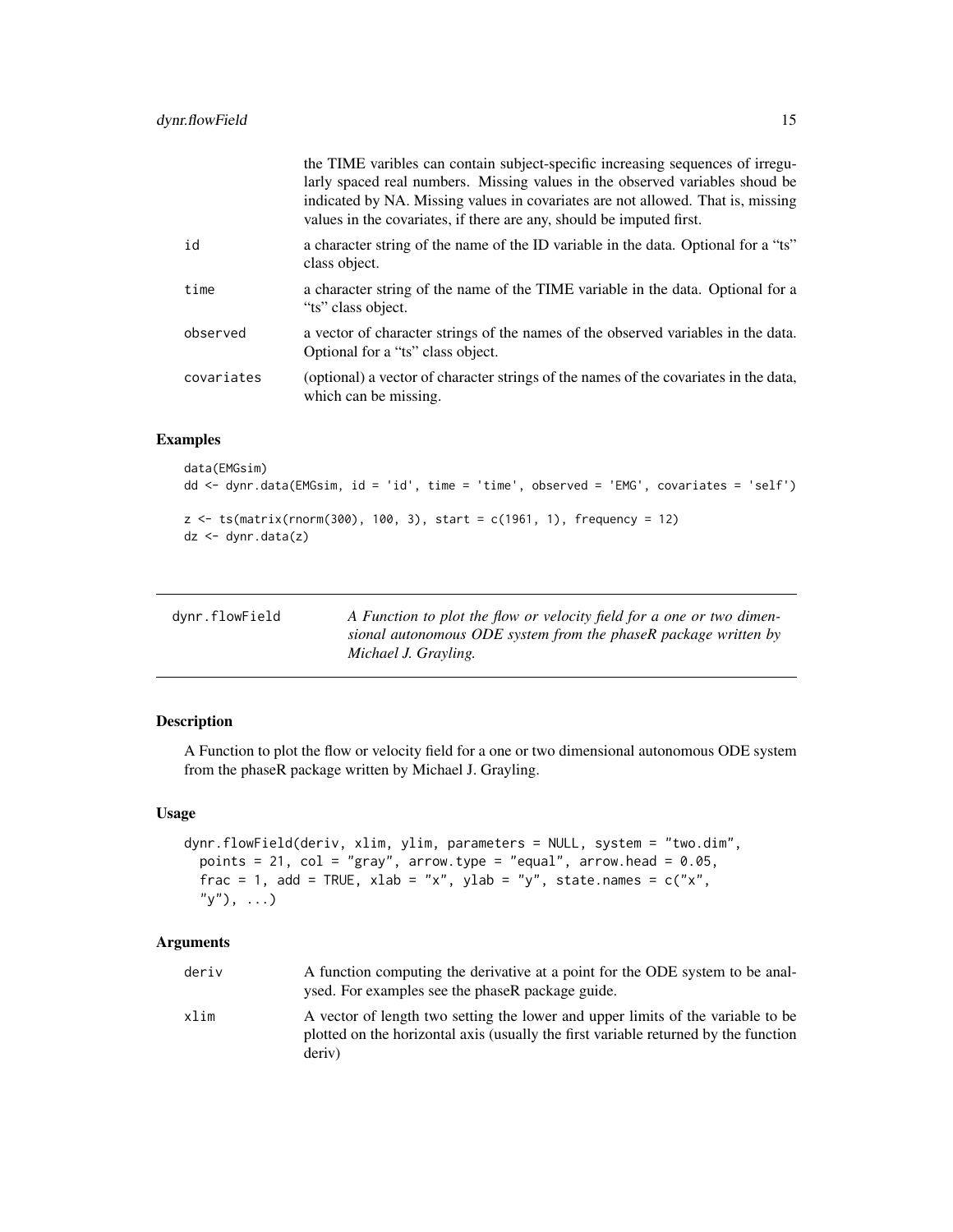| ylim        | A vector of length two setting the lower and upper limits of the variable to be<br>plotted on the vertical axis (usually the second variable returned by the function<br>deriv)                                                                                                          |
|-------------|------------------------------------------------------------------------------------------------------------------------------------------------------------------------------------------------------------------------------------------------------------------------------------------|
| parameters  | Parameters of the ODE system, to be passed to deriv. Supplied as a vector; the<br>order of the parameters can be found from the deriv file. Defaults to NULL.                                                                                                                            |
| system      | Set to either "one.dim" or "two.dim" to indicate the type of system being anal-<br>ysed. Defaults to "two.dim".                                                                                                                                                                          |
| points      | Sets the density of the line segments to be plotted. Defaults to 11.                                                                                                                                                                                                                     |
| col         | Sets the color of the plotted line segments. Defaults to "gray". Should be a<br>vector of length one. Will be reset accordingly if it is a vector of the wrong<br>length.                                                                                                                |
| arrow.type  | Sets the type of line segments plotted. Options include: "proportional" $=$ the<br>length of the line segments reflects the magnitude of the derivative. "equal" the<br>line segments take equal lengths, simply reflecting the gradient of the deriva-<br>tive(s). Defaults to "equal". |
| arrow.head  | Sets the length of the arrow heads. Passed to arrows. Defaults to 0.05.                                                                                                                                                                                                                  |
| frac        | Sets the fraction of the theoretical maximum length line segments can take with-<br>out overlapping, that they can actually attain. In practice, frac can be set to<br>greater than 1 without line segments overlapping.                                                                 |
| add         | Logical. Defaults to TRUE. TRUE $=$ the flow field is added to an existing plot;<br>$FALSE = a new plot is created.$                                                                                                                                                                     |
| xlab        | Label for the x-axis of the resulting plot. Defaults to "x".                                                                                                                                                                                                                             |
| ylab        | Label for the y-axis of the resulting plot. Defaults to "y".                                                                                                                                                                                                                             |
| state.names | State names for ode functions that do not use positional states                                                                                                                                                                                                                          |
| $\cdots$    | Additional arguments to be passed to either plot or arrows.                                                                                                                                                                                                                              |
|             |                                                                                                                                                                                                                                                                                          |

# Value

Returns a list with the following components: add, arrow.head, arrow.type, col, deriv, dx, dy, frac, parameters, points, system, x, xlab, xlim, y, ylab, ylim. Most of these components correspond simply to their original input values.

The only new elements are:

 $dx = A$  matrix. In the case of a two dimensional system, the values of the derivative of the first dependent derivative at all evaluated points.

dy = A matrix. In the case of a two dimensional system, the values of the derivative of the second dependent variable at all evaluated points. In the case of a one dimensional system, the values of the derivative of the dependent variable at all evaluated points.

 $x = A$  vector. In the case of a two dimensional system, the values of the first dependent variable at which the derivatives were computed. In the case of a one dimensional system, the values of the independent variable at which the derivatives were computed.

 $y = A$  vector. In the case of a two dimensional system, the values of the second dependent variable at which the derivatives were computed. In the case of a one dimensional system, the values of the dependent variable at which the derivatives were computed.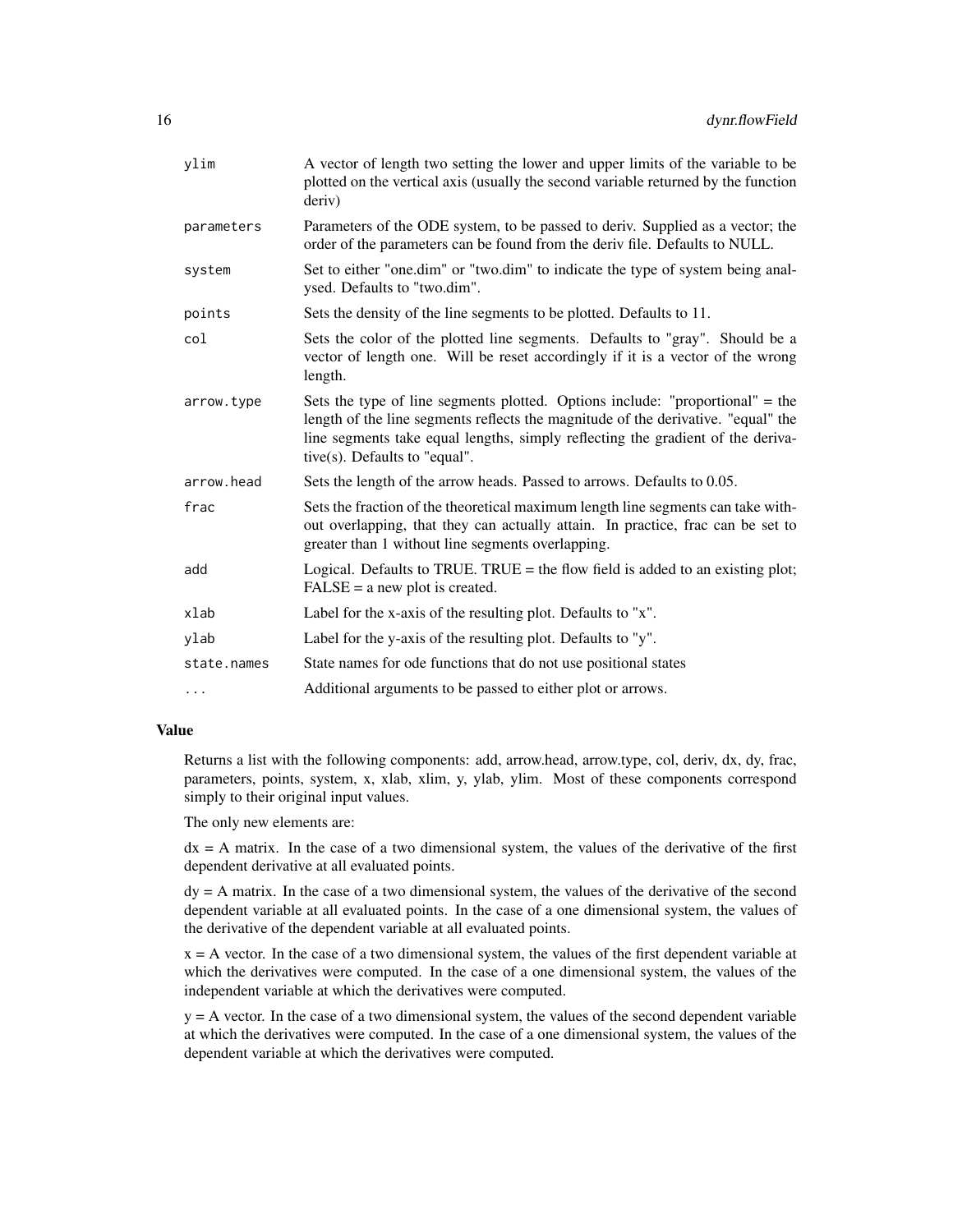# <span id="page-16-0"></span>dynr.ggplot 17

# Note

The phaseR package was taken off cran as off 10/1/2019 so we are exporting some selected functions from phaseR\_2.0 published on 8/20/2018. For details of these functions please see original documentations on the phaseR package.

# References

Grayling, Michael J. (2014). phaseR: An R Package for Phase Plane Analysis of Autonomous ODE Systems. The R Journal, 6(2), 43-51. DOI: 10.32614/RJ-2014-023. Available at https://doi.org/10.32614/RJ-2014-023

# Examples

```
#Osc <- function(t, y, parameters) {
# dy <- numeric(2)
# dy[1] <- y[2]
# dy[2] <- parameters[1]*y[1]+parameters[2]*dy[1]
# return(list(dy))
#}
#
#param <- coef(g)
#dynr.flowField(Osc, xlim = c(-3, 3),
# ylim = c(-3, 3),
# xlab="x", ylab="dx/dt",
# main=paste0("Oscillator model"),
# cex.main=2,
# parameters = param,
# points = 15, add = FALSE,
# col="blue",
# arrow.type="proportional",
# arrow.head=.05)
```
dynr.ggplot *The ggplot of the smoothed state estimates and the most likely regimes*

#### **Description**

The ggplot of the smoothed state estimates and the most likely regimes

#### Usage

```
dynr.ggplot(res, dynrModel, style = 1, numSubjDemo = 2, idtoPlot = c(),
 names.state, names.observed, names.regime, shape.values, title, ylab,
  is.bw = FALSE, colorPalette = "Set2", fillPalette = "Set2",
 mancolorPalette, manfillPalette, ...)
## S3 method for class 'dynrCook'
autoplot(object, dynrModel, style = 1, numSubjDemo = 2,
```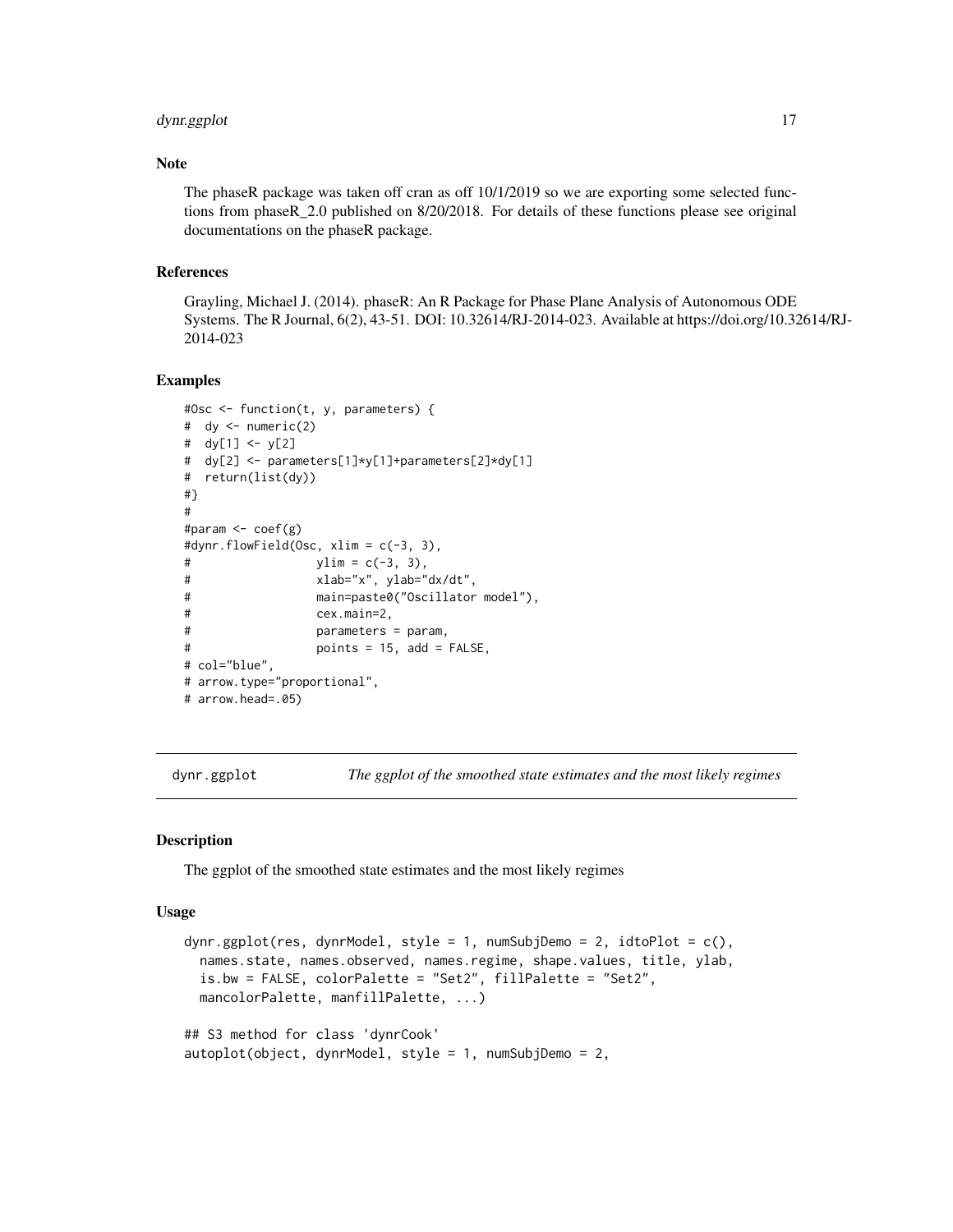```
idtoPlot = c(), names.state, names.observed, names.regime, shape.values,
title, ylab, is.bw = FALSE, colorPalette = "Set2", fillPalette = "Set2",
mancolorPalette, manfillPalette, ...)
```
# Arguments

| res             | The dynr object returned by dynr.cook().                                                                                                                                                                                                                                                        |  |
|-----------------|-------------------------------------------------------------------------------------------------------------------------------------------------------------------------------------------------------------------------------------------------------------------------------------------------|--|
| dynrModel       | The model object to plot.                                                                                                                                                                                                                                                                       |  |
| style           | The style of the plot. If style is 1 (default), user-selected smoothed state vari-<br>ables are plotted. If style is 2, user-selected observed-versus-predicted values<br>are plotted.                                                                                                          |  |
| numSubjDemo     | The number of subjects to be randomly selected for plotting.                                                                                                                                                                                                                                    |  |
| idtoPlot        | Values of the ID variable to plot.                                                                                                                                                                                                                                                              |  |
| names.state     | (optional) The names of the states to be plotted, which should be a subset of the<br>state.names slot of the measurement slot of dynrModel.                                                                                                                                                     |  |
|                 | names.observed (optional) The names of the observed variables to be plotted, which should be a<br>subset of the obs.names slot of the measurement slot of dynrModel.                                                                                                                            |  |
| names.regime    | (optional) The names of the regimes to be plotted, which can be missing.                                                                                                                                                                                                                        |  |
| shape.values    | (optional) A vector of values that correspond to the shapes of the points, which<br>can be missing. See the R documentation on pch for details on possible shapes.                                                                                                                              |  |
| title           | (optional) A title of the plot.                                                                                                                                                                                                                                                                 |  |
| ylab            | (optional) The label of the y axis.                                                                                                                                                                                                                                                             |  |
| is.bw           | Is plot in black and white? The default is FALSE.                                                                                                                                                                                                                                               |  |
| colorPalette    | A color palette for lines and dots. It is a value passed to the palette argument<br>of the ggplot2::scale_colour_brewer() function. These palettes are in the<br>R package RColorBrewer. One can find them by attaching the package with<br>library(RColorBrewer) and run display.brewer.all(). |  |
| fillPalette     | A color palette for blocks. It is a value passed to the palette argument of the<br>ggplot2::scale_fill_brewer() function. These palettes are in the package<br><b>RColorBrewer</b> . One can find them by attaching the package with library (RColorBrewer)<br>and run display.brewer.all().    |  |
| mancolorPalette |                                                                                                                                                                                                                                                                                                 |  |
|                 | (optional) A color palette for manually scaling the colors of lines and dots. It is a<br>vector passed to the values argument of the ggplot2::scale_colour_manual<br>function.                                                                                                                  |  |
|                 | manfillPalette (optional) A color palette for manually scaling the colors of filled blocks. It is<br>a vector passed to the values argument of the ggplot2::scale_fill_manual<br>function.                                                                                                      |  |
| $\ddots$        | A list of elements that modify the existing ggplot theme. Consult the ggplot2:: theme()<br>function in the R package ggplot2 for more options.                                                                                                                                                  |  |
| object          | The same as res. The dynr object returned by dynr.cook().                                                                                                                                                                                                                                       |  |
|                 |                                                                                                                                                                                                                                                                                                 |  |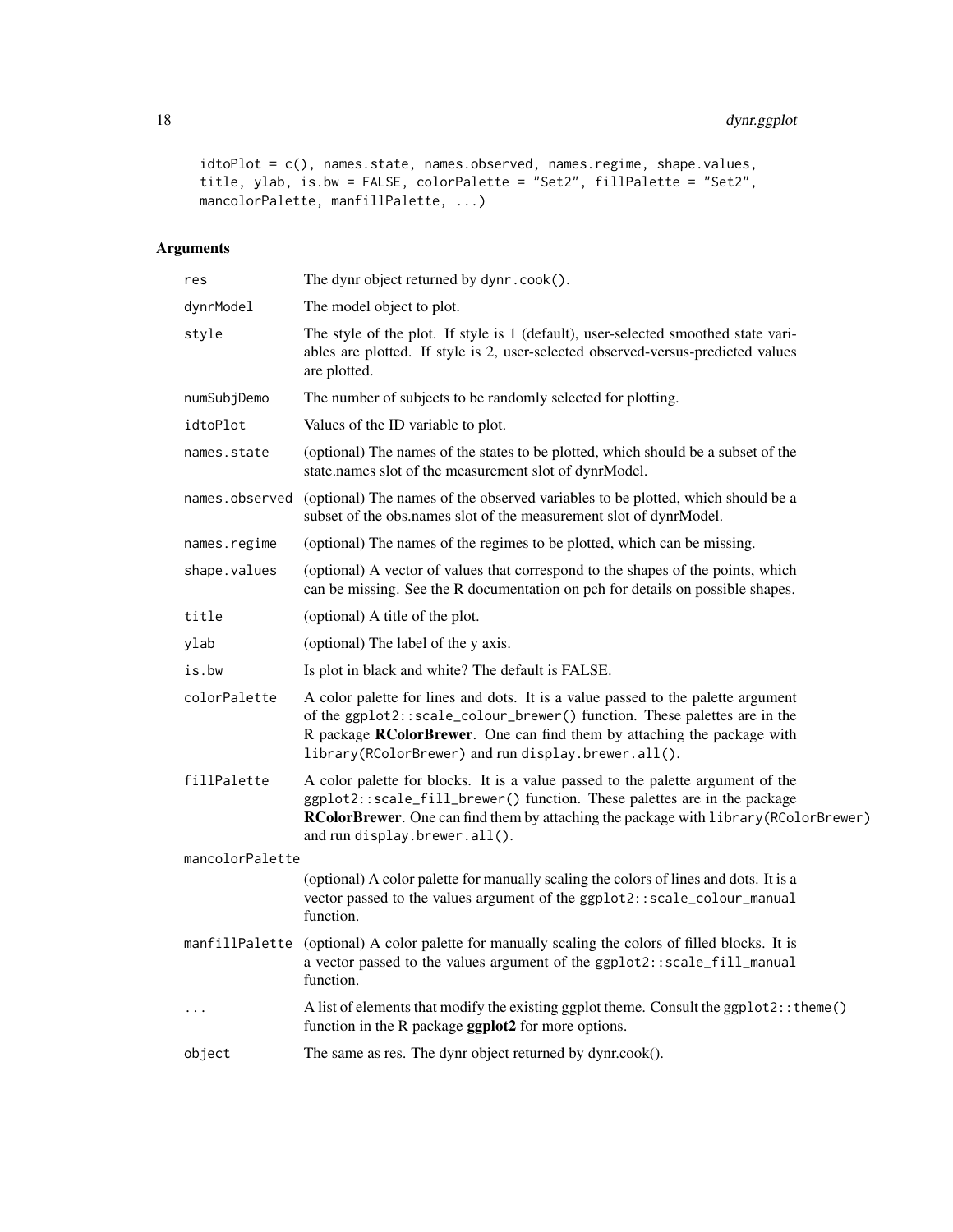#### <span id="page-18-0"></span>dynr.ldl 19

#### Details

This function outputs a ggplot layer that can be modified using functions in the package **ggplot2.** That is, one can add layers, scales, coords and facets with the "+" sign. In an example below, the ggplot2::ylim() function is used to modify the limits of the y axis of the graph. More details can be found on <http://ggplot2.tidyverse.org> and [http://ggplot2.tidyverse.org/](http://ggplot2.tidyverse.org/reference/) [reference/](http://ggplot2.tidyverse.org/reference/).

The two functions dynr.ggplot() and autoplot() as identical aliases of one another. The autoplot() function is an S3 method from the package **ggplot2** that allows many objects to be plotted and works like the base plot() function.

#### Examples

```
# The following code is part of a demo example in dynr
# One can obtain the yum and rsmod objects needed below by running demo(RSLinearDiscreteYang).
# p \le - dynr.ggplot(yum, dynrModel = rsmod, style = 1,
# names.regime = c("Deactivated", "Activated"),
# title = "(B) Results from RS-AR model", numSubjDemo = 1,
# shape.values = c(1),
# text = element_text(size = 16),
# is.bw = TRUE)
# One can modify the limits on the y axis by using '+'
# p + ggplot2::ylim(-2, 4)
# autoplot(yum, dynrModel = rsmod, style = 1,
# names.regime = c("Deactivated", "Activated"),
# title = "(B) Results from RS-AR model", numSubjDemo = 1,
# shape.values = c(1),
# text = element_text(size = 16),
# is.bw = TRUE)
```
dynr.ldl *LDL Decomposition for Matrices*

# Description

LDL Decomposition for Matrices

#### Usage

dynr.ldl(x)

#### Arguments

x a numeric matrix

This is a wrapper function around the [chol](#page-0-0) function. The goal is to factor a square, symmetric, positive (semi-)definite matrix into the product of a lower triangular matrix, a diagonal matrix, and the transpose of the lower triangular matrix. The value returned is a lower triangular matrix with the elements of D on the diagonal.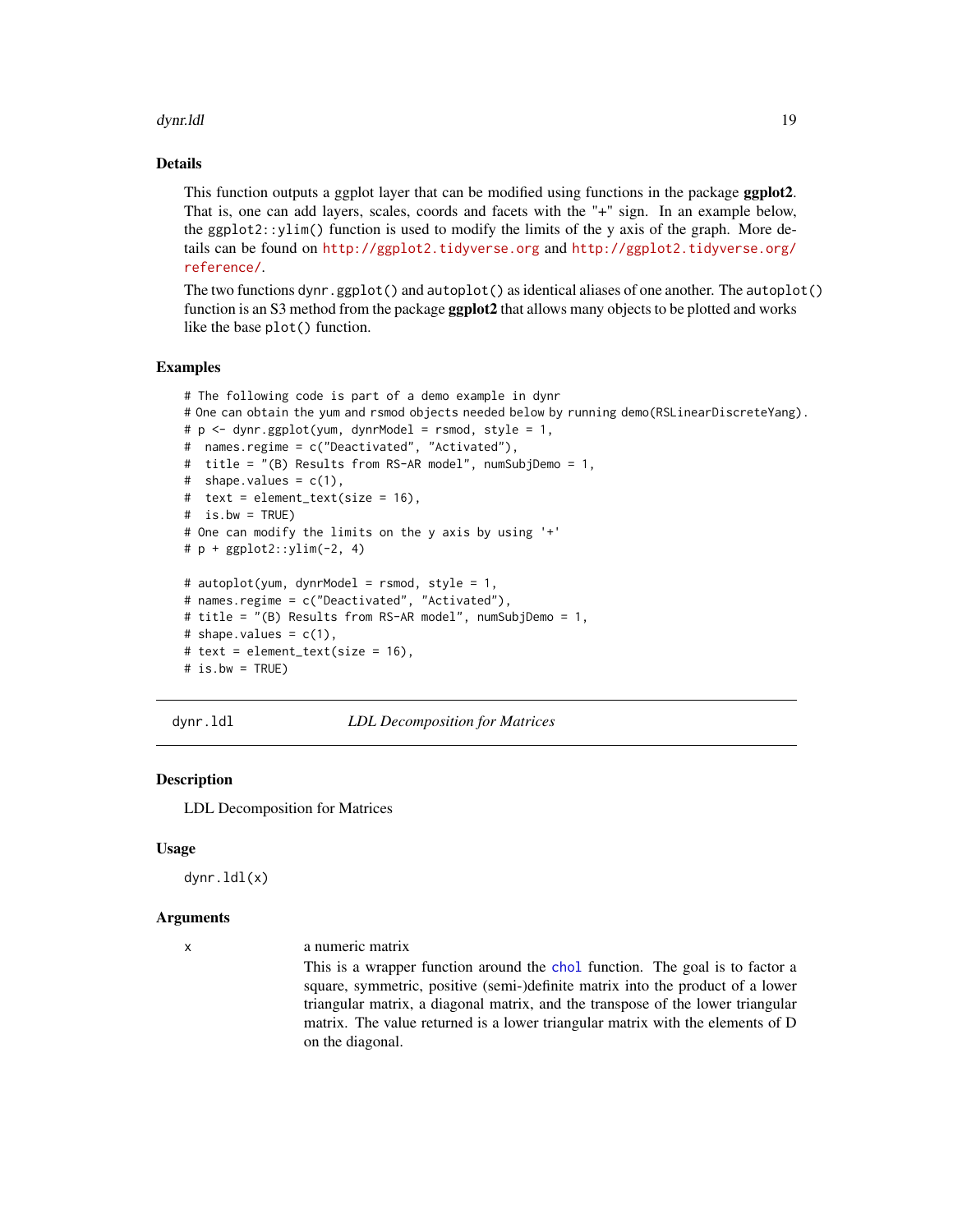<span id="page-19-0"></span>

#### Description

Multiple Imputation of dynrModel objects

# Usage

```
dynr.mi(dynrModel, which.aux = NULL, which.lag = NULL, lag = 0,
 which.lead = NULL, lead = 0, m = 5, iter = 5, imp.obs = FALSE,
  imp.exo = TRUE, diag = TRUE, Rhat = 1.1, conf.level = 0.95,verbose = TRUE, seed = NA)
```
#### Arguments

| dynrModel  | dynrModel object. data and model setup                                                     |
|------------|--------------------------------------------------------------------------------------------|
| which.aux  | character. names of the auxiliary variables used in the imputation model                   |
| which.lag  | character, names of the variables to create lagged responses for imputation pur-<br>poses  |
| lag        | integer. number of lags of variables in the imputation model                               |
| which.lead | character. names of the variables to create leading responses for imputation<br>purposes   |
| lead       | integer, number of leads of variables in the imputation model                              |
| m          | integer. number of multiple imputations                                                    |
| iter       | integer, number of MCMC iterations in each imputation                                      |
| imp.obs    | logical. flag to impute the observed dependent variables                                   |
| imp.exo    | logical. flag to impute the exogenous variables                                            |
| diag       | logical. flag to use convergence diagnostics                                               |
| Rhat       | numeric. value of the Rhat statistic used as the criterion in convergence diag-<br>nostics |
| conf.level | numeric. confidence level used to generate confidence intervals                            |
| verbose    | logical. flag to print the intermediate output during the estimation process               |
| seed       | integer. random number seed to be used in the MI procedure                                 |

#### Value

an object of 'dynrMi' class that is a list containing: 1. the imputation information, including a data set containing structured lagged and leading variables and a 'mids' object from mice() function; 2. the diagnostic information, including trace plots, an Rhat plot and a matrix containing Rhat values; 3. the estimation results, including parameter estimates, standard error estimates and confidence intervals.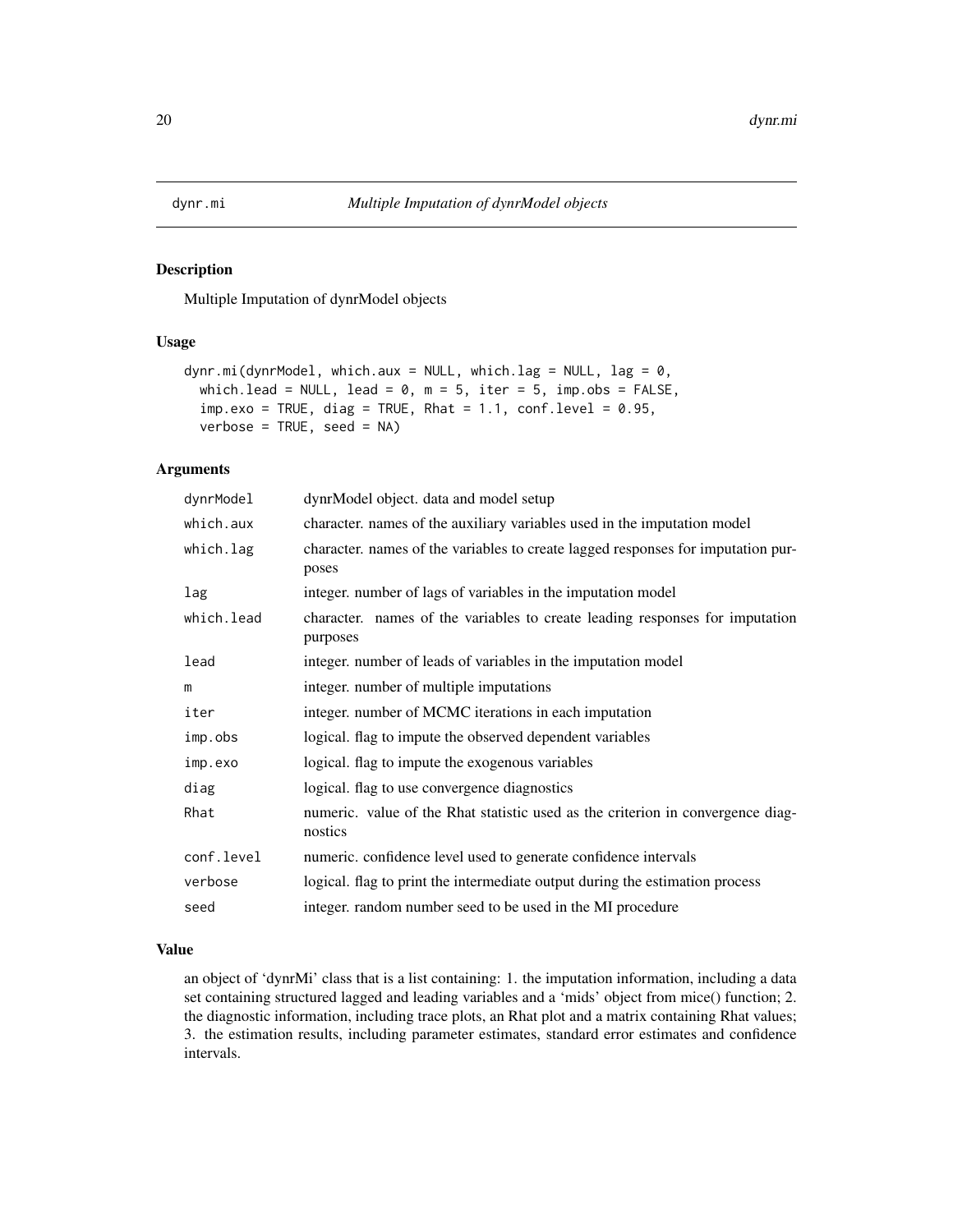# <span id="page-20-0"></span>dynr.model 21

#### References

Ji, L., Chow, S-M., Schermerhorn, A.C., Jacobson, N.C., & Cummings, E.M. (2018). Handling Missing Data in the Modeling of Intensive Longitudinal Data. Structural Equation Modeling: A Multidisciplinary Journal, 1-22.

Yanling Li, Linying Ji, Zita Oravecz, Timothy R. Brick, Michael D. Hunter, and Sy-Miin Chow. (2019). dynr.mi: An R Program for Multiple Imputation in Dynamic Modeling. International Journal of Computer, Electrical, Automation, Control and Information Engineering, 13, 302-311.

# Examples

```
# See the demo, MILinearDiscrete.R, for an illustrative example
# of using dynr.mi to implement multiple imputation with
# a vector autoregressive model
# dynrMi <- dynr.mi(dynrModel, which.aux=c("x1","x2"),
# which.lag=c("wp","hp"), lag=1, which.lead=NULL, lead=0,
# m=5, iter=5, imp.obs=FALSE, imp.exo=TRUE,
# diag = TRUE, Rhat=1.1,
# conf.level=0.95, verbose=FALSE, seed=12345)
```
<span id="page-20-1"></span>dynr.model *Create a dynrModel object for parameter estimation (cooking dynr) using* [dynr.cook](#page-11-2)

#### Description

Create a dynrModel object for parameter estimation (cooking dynr) using [dynr.cook](#page-11-2)

# Usage

```
dynr.model(dynamics, measurement, noise, initial, data, ...,
 outfile = tempfile())
```
#### **Arguments**

| dynamics    | a dynrDynamics object prepared with prep. formulaDynamics or prep. matrixDynamics                                                                                                                                   |
|-------------|---------------------------------------------------------------------------------------------------------------------------------------------------------------------------------------------------------------------|
| measurement | a dynrMeasurement object prepared with prep. loadings or prep. measurement                                                                                                                                          |
| noise       | a dynrNoise object prepared with prep. noise                                                                                                                                                                        |
| initial     | a dynrimitial object prepared with prep. initial                                                                                                                                                                    |
| data        | a dynrData object made with dynr.data                                                                                                                                                                               |
| $\cdot$     | additional arguments specifying other dynrRecipe objects. Argument regimes is<br>for a dynrRegimes object prepared with prep. regimes and argument transform<br>is for a dynrTrans object prepared with prep. tfun. |
| outfile     | a character string of the name of the output C script of model functions to be<br>compiled for parameter estimation. The default is the name for a potential tem-<br>porary file returned by tempfile().            |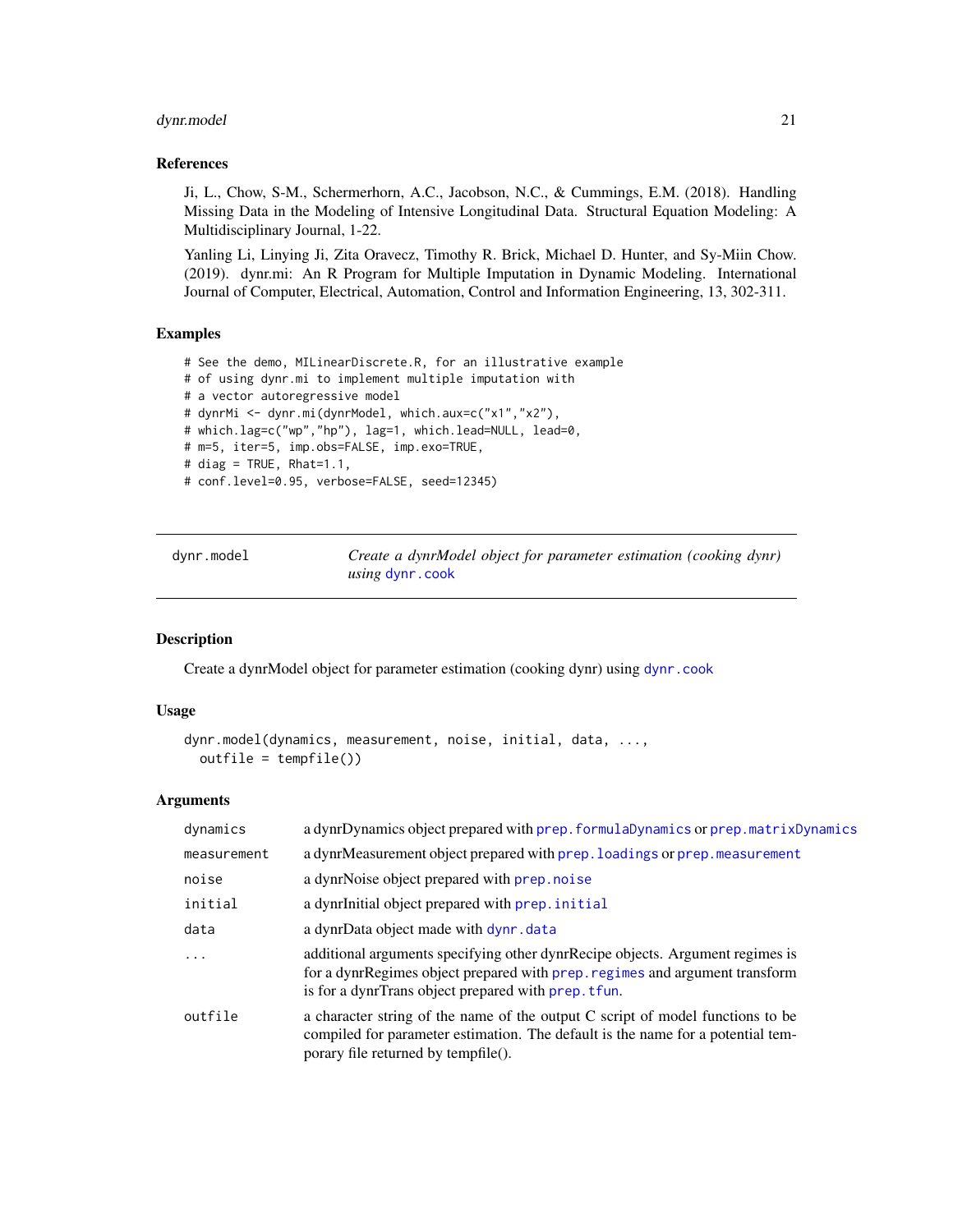#### <span id="page-21-0"></span>Details

A dynrModel is a collection of recipes. The recipes are constructed with the functions prep. measurement, [prep.noise](#page-59-1), [prep.formulaDynamics](#page-50-1), [prep.matrixDynamics](#page-57-1), [prep.initial](#page-52-1), and in the case of regime-switching models [prep.regimes](#page-61-1). Additionally, data must be prepared with [dynr.data](#page-13-1) and added to the model.

Several *named* arguments can be passed into the ... section of the function. These include

- Argument regimes is for a dynrRegimes object prepared with prep. regimes
- Argument transform is for a dynrTrans object prepared with [prep.tfun](#page-63-1).
- Argument options a list of options. Check the NLopt website [http://ab-initio.mit.edu/](http://ab-initio.mit.edu/wiki/index.php/NLopt_Reference#Stopping_criteria) [wiki/index.php/NLopt\\_Reference#Stopping\\_criteria](http://ab-initio.mit.edu/wiki/index.php/NLopt_Reference#Stopping_criteria) for details. Available options for use with a dynrModel object include xtol\_rel, stopval, ftol\_rel, ftol\_abs, maxeval, and maxtime, all of which control the termination conditions for parameter optimization. The examples below show a case where options were set.

There are several available methods for dynrModel objects.

- The dollar sign (\$) can be used to both get objects out of a model and to set pieces of the model.
- names returns the names of the free parameters in a model.
- [printex](#page-64-1) prints LaTeX expressions for the equations that compose a model. The output can then be readily typeset for inclusion in presentations and papers.
- nobs gives the total number of observations (e.g. all times across all people)
- coef gives the free parameter starting values. Free parameters can also be assigned with coef(model) <-aNamedVectorOfCoefficients

# Examples

```
#rsmod <- dynr.model(dynamics=recDyn, measurement=recMeas, noise=recNoise,
# initial=recIni, regimes=recReg, data=dd, outfile="RSLinearDiscrete.c")
#Set relative tolerance on function value via 'options':
#rsmod <- dynr.model(dynamics=recDyn, measurement=recMeas, noise=recNoise,
# initial=recIni, regimes=recReg, data=dd, outfile="RSLinearDiscrete.c",
# options=list(ftol_rel=as.numeric(1e-6)))
#For a full demo example, see:
#demo(RSLinearDiscrete , package="dynr")
```
dynr.plotFreq *Plot of the estimated frequencies of the regimes across all individuals and time points based on their smoothed regime probabilities*

#### **Description**

Plot of the estimated frequencies of the regimes across all individuals and time points based on their smoothed regime probabilities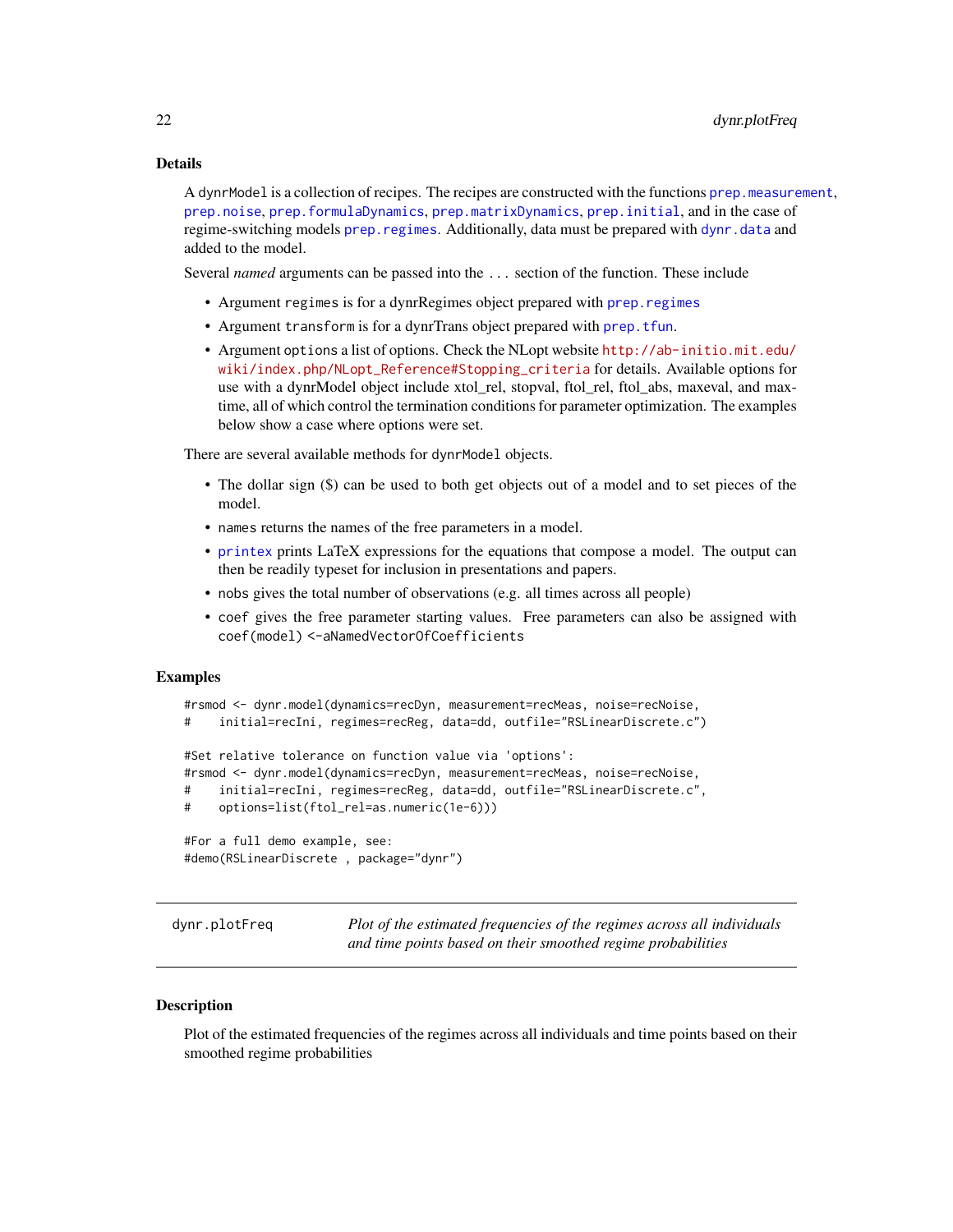#### <span id="page-22-0"></span>dynr.taste 23

# Usage

```
dynr.plotFreq(res, dynrModel, names.regime, title, xlab, ylab, textsize = 12,
 print = TRUE)
```
# Arguments

| res          | The dynr object returned by dynr.cook().                                         |
|--------------|----------------------------------------------------------------------------------|
| dynrModel    | The model object to plot.                                                        |
| names.regime | (optional) Names of the regimes (must match the length of the number of regimes) |
| title        | (optional) Title of the plot.                                                    |
| xlab         | (optional) Label of the x-axis.                                                  |
| ylab         | (optional) Label of the y-axis.                                                  |
| textsize     | $(detault = 12)$ Text size for the axis labels and title (= textsize + 2).       |
| print        | $(default = TRUE)$ A flag for whether the plot should be printed.                |
|              |                                                                                  |

dynr.taste *Detect outliers in state space models.*

#### Description

Compute shocks and chi-squared diagnostics following Chow, Hamaker, and Allaire (2009). Using Innovative Outliers to Detect Discrete Shifts in Dynamics in Group-Based State-Space Models

# Usage

```
dynr.taste(dynrModel, dynrCook = NULL, which.state, which.obs,
 conf.level = 0.99, alternative = c("two.sided", "less", "greater"),
  debug_flag = FALSE)
```
# Arguments

| dynrModel   | an object of 'dynrModel' class.                                                                                                                                                                                                                                                                                                              |
|-------------|----------------------------------------------------------------------------------------------------------------------------------------------------------------------------------------------------------------------------------------------------------------------------------------------------------------------------------------------|
| dynrCook    | the 'dynrCook' object fitted with 'debug_flag=TRUE' for the 'dynrModel' ob-<br>ject. The default is NULL. If the dynrCook object were not provided, or the<br>object were cooked with 'debug_flag=FALSE', dynr.taste will fit the dynr-<br>Model object with 'debug_flag=TRUE' internally.                                                   |
| which.state | a character vector of the names of latent variables. The outlier detection process<br>will be applied only to the chosen variable. If the argument is NA, all the latent<br>variables will be excluded in the outlier detection process. If the argument is<br>missing (defalut), all the latent variables will be chosen.                   |
| which.obs   | a character vector of the names of measured or observed variables. The outlier<br>detection process will be applied only to the chosen variable. If the argument is<br>NA, all the measured variables will be excluded in the outlier detection process.<br>If the argument is missing (defalut), all the measured variables will be chosen. |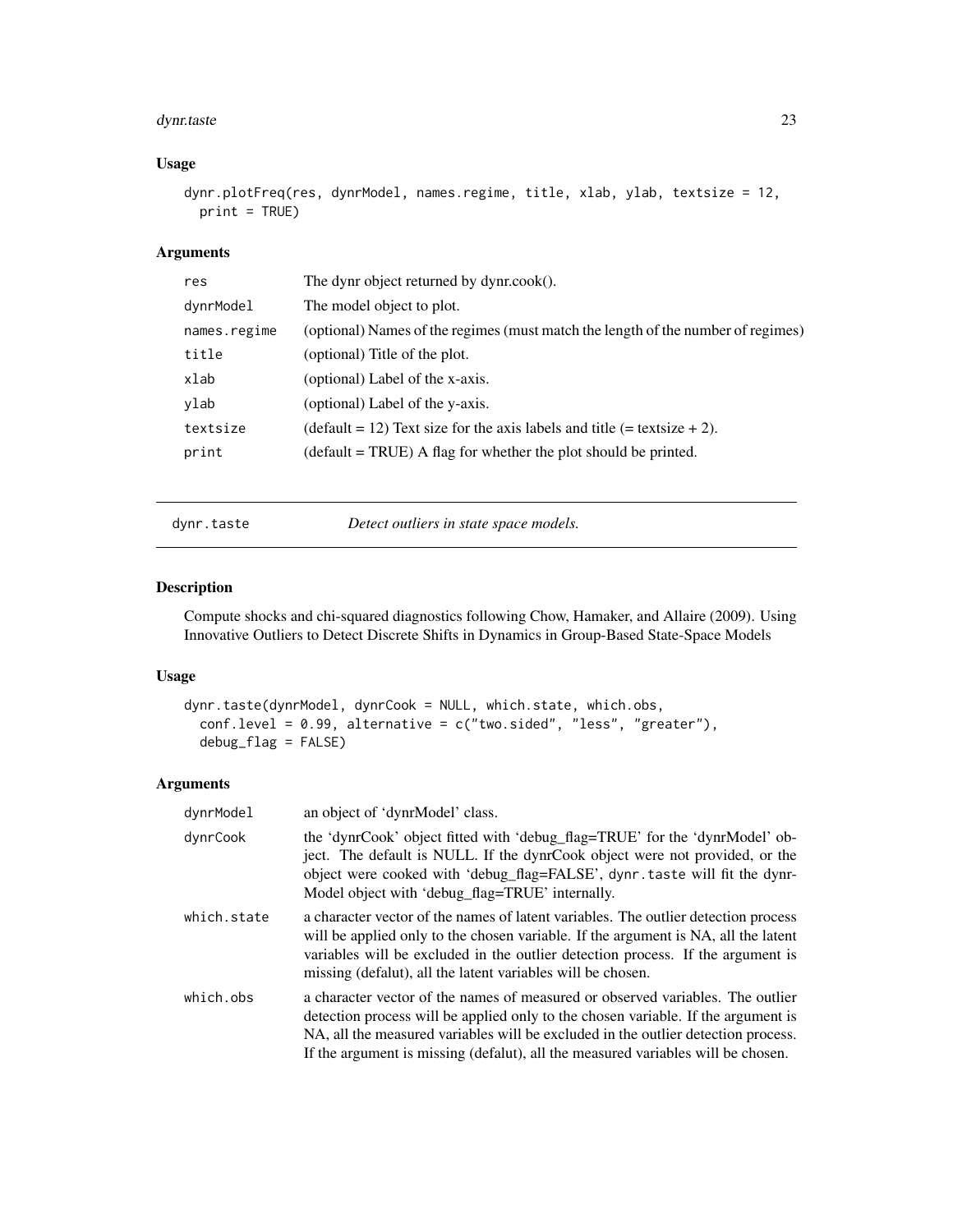| conf.level  | a numeric of confidence level that is used for outliers detection tests (chi-square)<br>test and t-test). The default is 0.99.    |
|-------------|-----------------------------------------------------------------------------------------------------------------------------------|
| alternative | a character string specifying the alternative hypothesis of t-test, must be one of<br>"two.sided" (default), "greater" or "less". |
| debug_flag  | a logical. 'TRUE' for output of by-products related to t-value calculation                                                        |

#### Value

an object of 'dynrTaste' class that is a list containing lists of results from the outlier detection process. Vectors of ID and measured time points are included for later use, such as in dynr.taste2. The values, p-values, and shock points related to 'joint' chi-square, 'independent' chi-square, and t statistic for innovative and additive outliers are following in that order. The estimated delta for innovative and additive components are in the last. If debug\_flag is TRUE, The by-products of the Kalman filter and smoother  $(Q, S, s, F$  inv, N, u, r) would be added at the end. See the reference for definition of the notations. The t statistic (estimate of an outlier divided by standard error of the outlier) of the last time point is NA, because the Kalman smoothing process starts with setting r and N to zero for the last time point (core elements of calculating estimates and the standard errors of outliers) that lead to 0/0 of the t statistic of the last time point. For the time-varing models, more NAs would appear at the end of times because the Kalman smoother needs more time points to obtain all elements of r nad N from limited number of observed variables in the model.

The 'delta\_chi' list comprises magnitude of innovative (Latent) and additive (Observed) outliers, 'delta.L' and 'delta.O', when chi-square statitics is used to detect outliers. The 'delta\_t' list comprises magnitude of innovative (Latent) and additive (Observed) outliers, 'delta.L' and 'delta.O', when t statitics is used to detect outliers.

#### References

Chow, S.-M., Hamaker, E. L., & Allaire, J. C. (2009). Using innovative outliers to detect discrete shifts in dynamics in group-based state-space models. \_Multivariate Behavioral Research\_, 44, 465-496.

#### Examples

```
## Not run:
# See the demo for outlier detection, OutlierDetection.R
dynrCook <- dynr.cook(dynrModel)
dynrTaste <- dynr.taste(dynrModel, dynrCook)
```

```
# Detect outliers related to 'eta1' out of, say, three latent
# variables c("eta1", "eta2", "eta3"), and all measured variables.
dynrTaste <- dynr.taste(dynrModel, dynrCook, which.state=c("eta1"))
```
## End(Not run)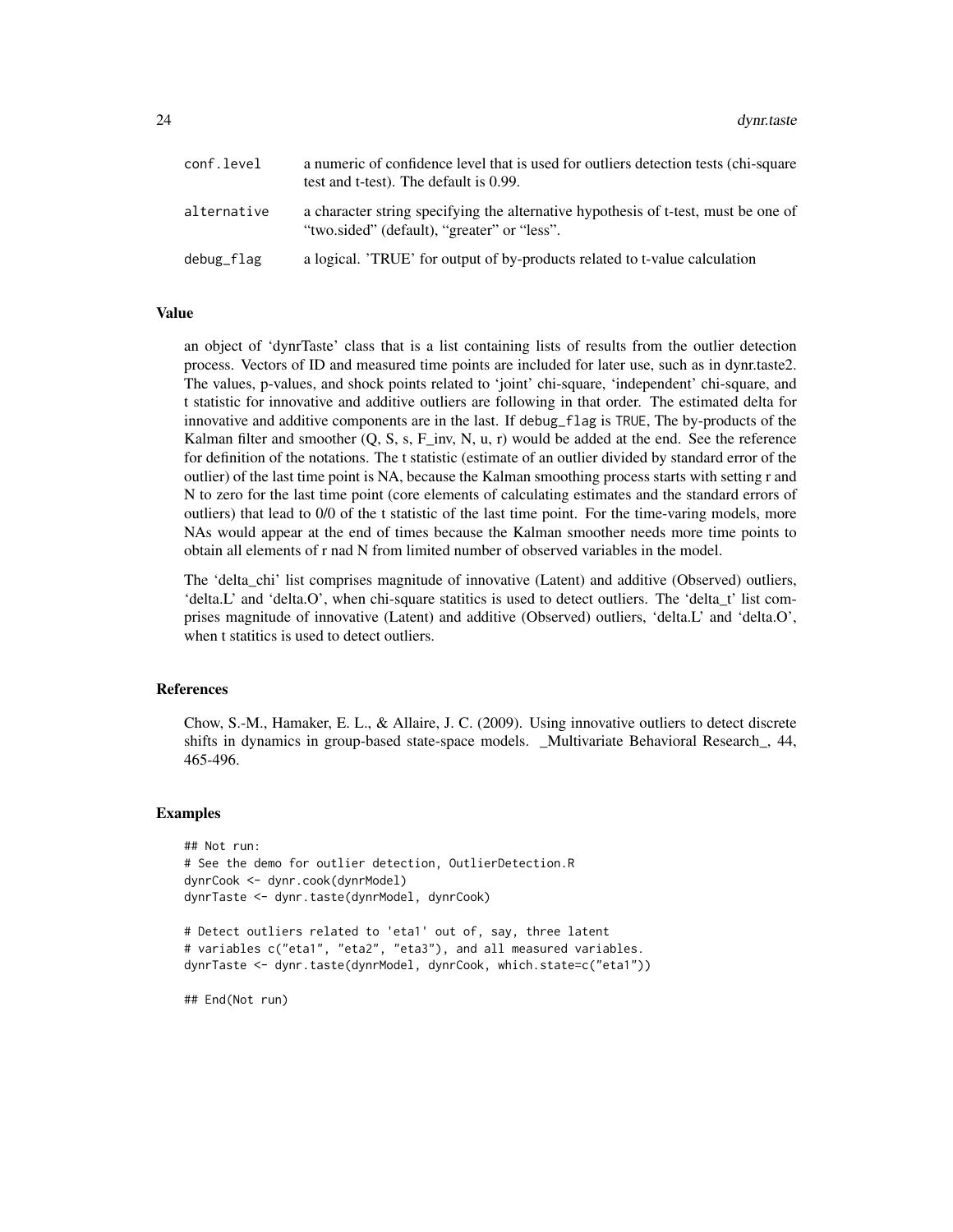# <span id="page-24-0"></span>Description

The function dynr.taste2{} update the dynrModel object applying outliers from the dynrTaste object, or outliers from users. The function then re-cook the model.

# Usage

```
dynr.taste2(dynrModel, dynrCook, dynrTaste, delta_inn = c("t", "ind", "jnt",
  "null", delta_add = c("t", "ind", "jnt", "null"), delta_L = NULL,
 delta_O = NULL, cook = TRUE, verbose = FALSE,
 newOutfile = "new_taste.c")
```
#### Arguments

| dynrModel  | an object of dynrModel class.                                                                                                                                                                                                                                                                                                                                                                                                                                                   |
|------------|---------------------------------------------------------------------------------------------------------------------------------------------------------------------------------------------------------------------------------------------------------------------------------------------------------------------------------------------------------------------------------------------------------------------------------------------------------------------------------|
| dynrCook   | an object of dynrCook class.                                                                                                                                                                                                                                                                                                                                                                                                                                                    |
| dynrTaste  | an object of dynrTaste class. The default is NULL.                                                                                                                                                                                                                                                                                                                                                                                                                              |
| delta_inn  | a character string for a method detecting 'inn'ovative outliers, which must be<br>one of "t" (default), "ind", "jnt" or "null". According to the method, corre-<br>sponding delta estimates (magnitude of estimated outliers) will be included in<br>the new dynrModel in output. 't' represents the t statistic, 'ind' represents the<br>independent chi-square statistic, 'jnt' represents the joint chi-square statistic. If<br>no outliers are assumed, "null" can be used. |
| delta_add  | a character string for a method detecting 'add'itive outliers, which must be one<br>of "t" (default), "ind", "jnt" or "null". According to the method, corresponding<br>delta estimates will be included in the new dynrModel.                                                                                                                                                                                                                                                  |
| delta_L    | a data.frame containing user-specified latent outliers. The delta estimates from<br>dynrTaste will be ignored. The number of rows should equal to the total time<br>points, and the number of columns should equal to the number of latent vari-<br>ables.                                                                                                                                                                                                                      |
| delta_0    | a data.frame containing user-specified observed outliers. The delta estimates<br>from dynrTaste, and arguments of delta_inn and delta_add will be ignored.<br>The number of rows should equal to the total time points, and the number of<br>columns should equal to the number of observed variables.                                                                                                                                                                          |
| cook       | a logical specifying whether the newly built model would be cooked by 'dynr.cook'<br>function. The default is TRUE. When 'cook=FALSE', only the newly built<br>model will be saved for the output.                                                                                                                                                                                                                                                                              |
| verbose    | a logical specifying the verbose argument of the new cook object. The default<br>is FALSE.                                                                                                                                                                                                                                                                                                                                                                                      |
| newOutfile | a character string for outfile argument of dynr. model function to create new<br>dynrModel object. The default is "new_taste.c".                                                                                                                                                                                                                                                                                                                                                |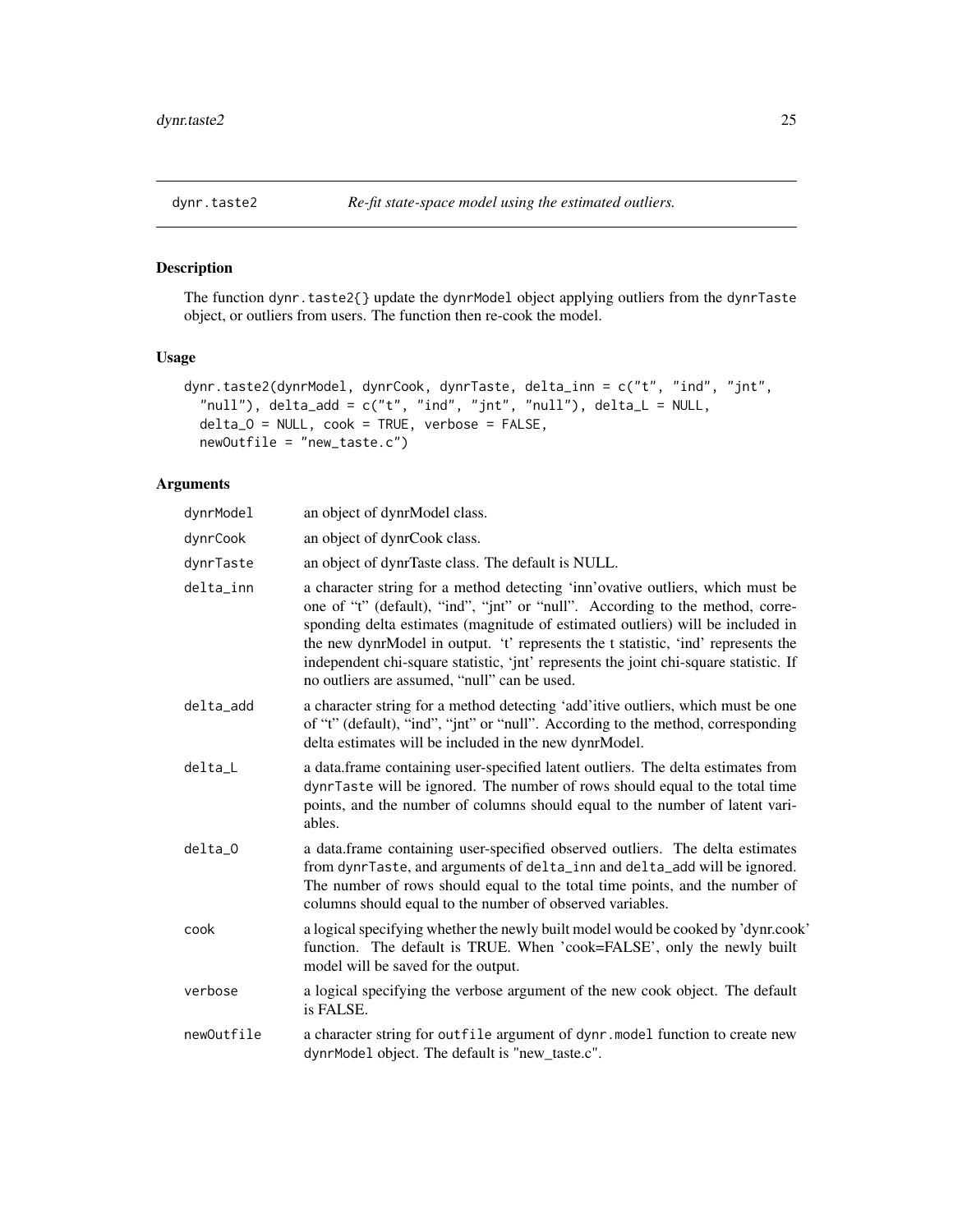# <span id="page-25-0"></span>Details

The argument dynrTaste should be the dynrTaste object that is output of the dynr.taste function the argument dynrModel is applied.

The argument dynrTaste can be NULL, if user-specified outliers are offered by the arguments delta\_L and delta\_O.

# Value

a list with the two arguments; a new dynrModel object the outliers are applied, and a dynrCook object the new dynrModel object is cooked.

# Examples

# dynrTaste2 <- dynr.taste2(dynrModel, dynrCook, dynrTaste)

| dynr.trajectory | A Function to perform numerical integration of the chosen ODE sys-       |
|-----------------|--------------------------------------------------------------------------|
|                 | tem, for a user-specified set of initial conditions. Plots the resulting |
|                 | solution(s) in the phase plane. This function from the phase $R$ package |
|                 | written by Michael J. Grayling.                                          |

#### Description

A Function to perform numerical integration of the chosen ODE system, for a user-specified set of initial conditions. Plots the resulting solution(s) in the phase plane. This function from the phaseR package written by Michael J. Grayling.

#### Usage

```
dynr.trajectory(deriv, y0 = NULL, n = NULL, tlim, tstep = 0.01,
 parameters = NULL, system = "two.dim", col = "black", add = TRUE,
  state.names = c("x", "y"), ...
```
#### Arguments

| deriv | A function computing the derivative at a point for the specified ODE system.<br>See the phase R package guide for more examples.                                                                                                                                                                                                                                                                                                                                                                                                                                                                                                                          |
|-------|-----------------------------------------------------------------------------------------------------------------------------------------------------------------------------------------------------------------------------------------------------------------------------------------------------------------------------------------------------------------------------------------------------------------------------------------------------------------------------------------------------------------------------------------------------------------------------------------------------------------------------------------------------------|
| y0    | The initial condition(s) (ICs). In one-dimensional system, this can either be<br>a single number indicating a single IC or a vector indicating multiple ICs. In<br>two-dimensional system, this can either be a vector of length two reflecting the<br>location of the two dependent variables initially, or it can be matrix where each<br>row reflects a different set of ICs. Alternatively this can be left blank and the<br>user can use locator to specify initial condition(s) on a plot. In this case, for<br>one dimensional systems, all initial conditions are taken at $\lim[1]$ , even if not<br>selected so on the graph. Defaults to NULL. |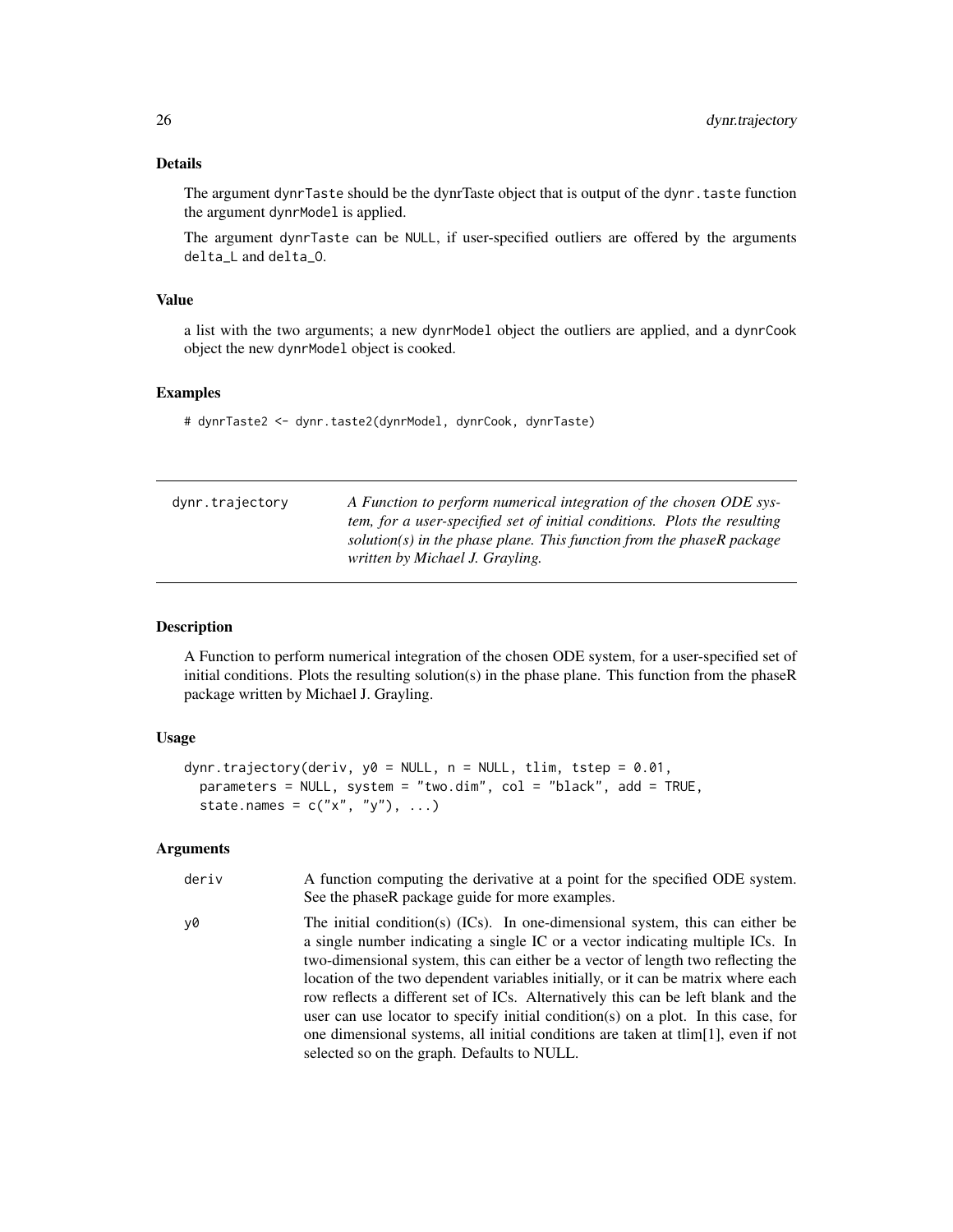| n           | If y0 is left NULL so initial conditions can be specified using locator, n sets the<br>number of initial conditions to be chosen. Defaults to NULL.                                                                        |
|-------------|----------------------------------------------------------------------------------------------------------------------------------------------------------------------------------------------------------------------------|
| tlim        | Sets the limits of the independent variable for which the solution should be plot-<br>ted. Should be a vector of length two. If $\lim[2] > \lim[1]$ , then tstep should be<br>negative to indicate a backwards trajectory. |
| tstep       | The step length of the independent variable, used in numerical integration. De-<br>faults to 0.01.                                                                                                                         |
| parameters  | Parameters of the ODE system, to be passed to deriv. Supplied as a vector; the<br>order of the parameters can be found from the deriv file. Defaults to NULL.                                                              |
| system      | Set to either "one.dim" or "two.dim" to indicate the type of system being anal-<br>ysed. Defaults to "two.dim".                                                                                                            |
| col         | The color(s) to plot the trajectories in. Will be reset accordingly if it is a vector<br>not of the length of the number of initial conditions. Defaults to "black".                                                       |
| add         | Logical. Defaults to TRUE. TRUE $=$ the trajectories added to an existing plot;<br>$FALSE = a new plot is created.$                                                                                                        |
| state.names | State names for the ODE functions that do not use positional states                                                                                                                                                        |
| $\ddots$    | Additional arguments to be passed to either plot or arrows.                                                                                                                                                                |

# Value

Returns a list with the following components: add, col, deriv, n, parameters, system, tlim, tstep, t, x, y, ylab, y0. Most of these components correspond simply to their original input values.

The only new elements are:  $t = A$  vector containing the values of the independent variable at each integration step.

 $x =$  In the two dimensional system case, a matrix whose columns are the numerically computed values of the first dependent variable for each set of ICs.

y = In the two dimensional system case, a matrix whose columns are the numerically computed values of the second dependent variable for each initial condition. In the one dimensional system case, a matrix whose columns are the numerically computed values of the dependent variable for each initial condition.

y0 = As per input, but converted to a matrix if supplied as a vector initially.

#### Note

The phaseR package was taken off cran as off 10/1/2019 so we are exporting some selected functions from phaseR\_2.0 published on 8/20/2018. For details of these functions please see original documentations on the phaseR package.

#### References

Grayling, Michael J. (2014). phaseR: An R Package for Phase Plane Analysis of Autonomous ODE Systems. The R Journal, 6(2), 43-51. DOI: 10.32614/RJ-2014-023. Available at https://doi.org/10.32614/RJ-2014-023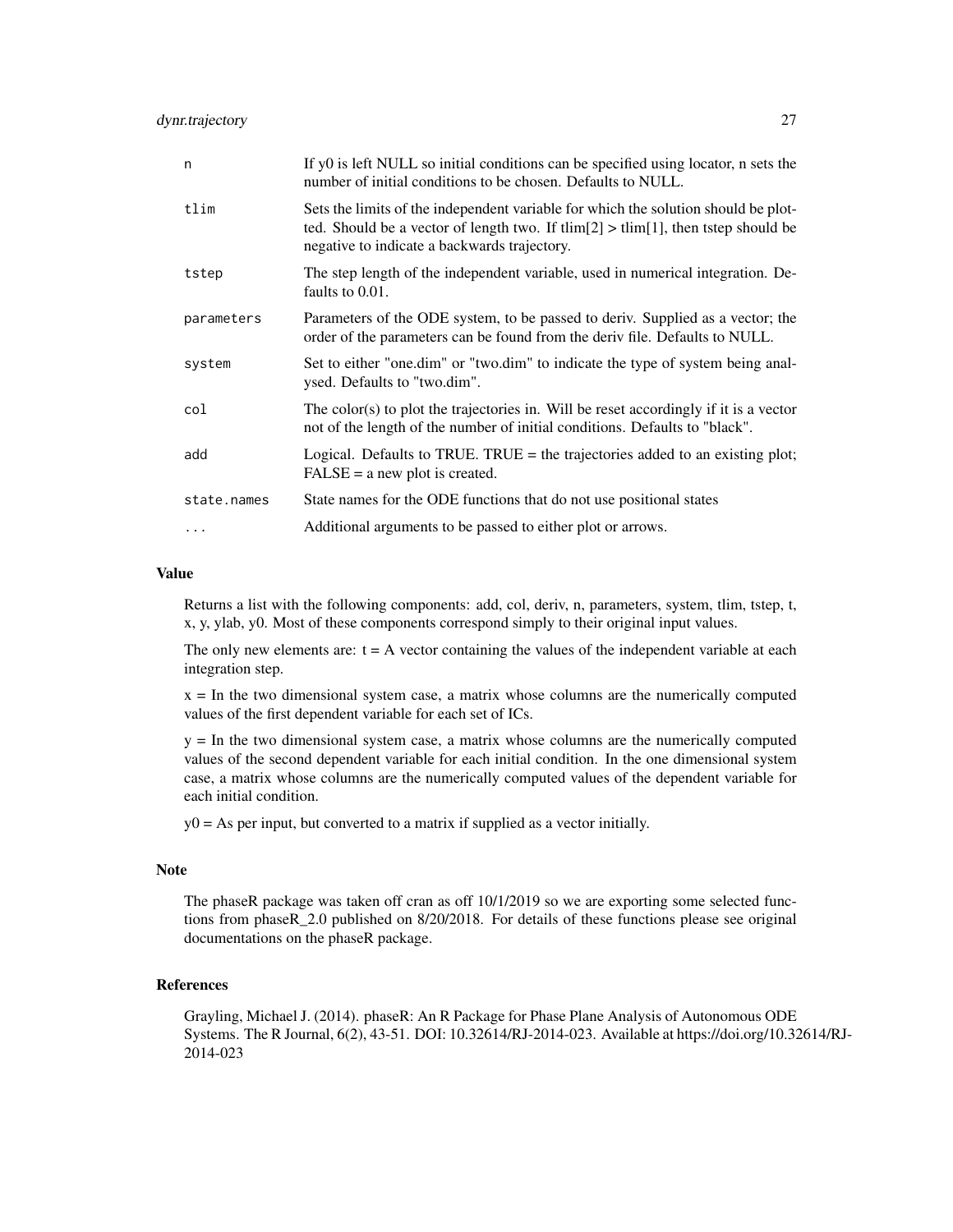# Examples

```
#Osc <- function(t, y, parameters) {
# dy <- numeric(2)
# dy[1] <- y[2]
# dy[2] <- parameters[1]*y[1]+parameters[2]*dy[1]
# return(list(dy))
#}
#
#param <- coef(g)
#dynr.flowField(Osc, xlim = c(-3, 3),
# ylim = c(-3, 3),
# xlab="x", ylab="dx/dt",
# main=paste0("Oscillator model"),
# cex.main=2,
# parameters = param,
# points = 15, add = FALSE,
# col="blue",
# arrow.type="proportional",
# arrow.head=.05)
#IC <- matrix(c(-2, -2), ncol = 2, byrow = TRUE) #Initial conditions
# phaseR::trajectory(Osc, y0 = IC, parameters = param,tlim=c(0,10))
```
dynr.version *Current Version String*

#### Description

Current Version String

# Usage

dynr.version(verbose = TRUE)

# Arguments

verbose If TRUE, print detailed information to the console (default)

This function returns a string with the current version number of dynr. Optionally (with verbose = TRUE (the default)), it prints a message containing the version of R and the platform. The primary purpose of the function is for bug reporting.

#### Examples

```
dynr.version()
dynr.version(verbose=FALSE)
packageVersion("dynr")
```
<span id="page-27-0"></span>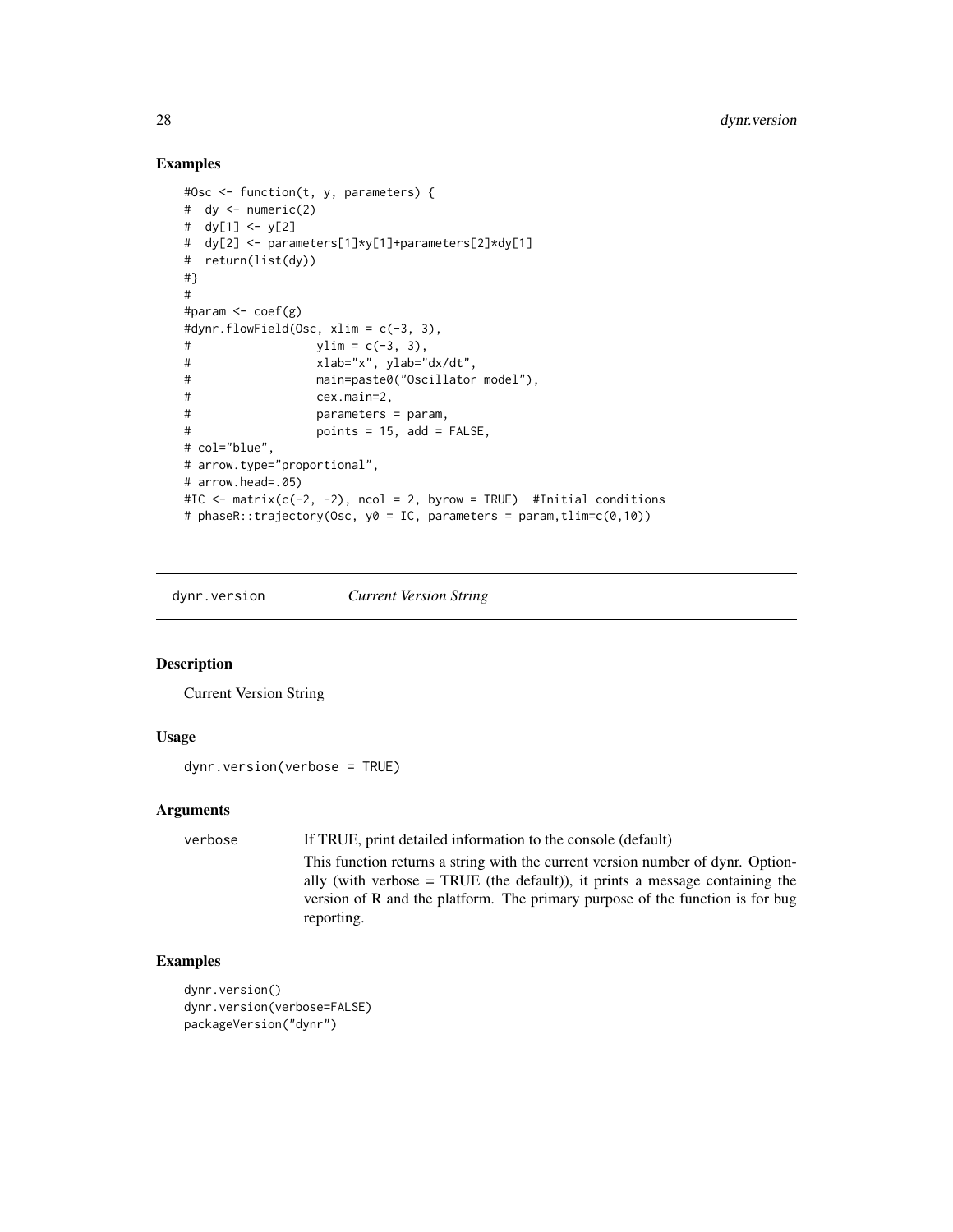<span id="page-28-0"></span>dynrCook-class *The dynrCook Class*

#### Description

The dynrCook Class

# Details

This is an internal class structure. You should not use it directly. Use [dynr.cook](#page-11-2) instead.

<span id="page-28-2"></span>dynrDynamics-class *The dynrDynamics Class*

#### Description

The dynrDynamics Class

# Details

This is an internal class structure. The classes dynrDynamicsFormula-class and dynrDynamicsMatrix-class are subclasses of this. However, you should not use it directly. Use [prep.matrixDynamics](#page-57-1) or [prep.formulaDynamics](#page-50-1) instead.

<span id="page-28-3"></span>dynrInitial-class *The dynrInitial Class*

# Description

The dynrInitial Class

#### Details

This is an internal class structure. You should not use it directly. Use prep. initial instead.

<span id="page-28-1"></span>dynrMeasurement-class *The dynrMeasurement Class*

# Description

The dynrMeasurement Class

#### Details

This is an internal class structure. You should not use it directly. Use [prep.measurement](#page-58-1) or [prep.loadings](#page-55-1) instead.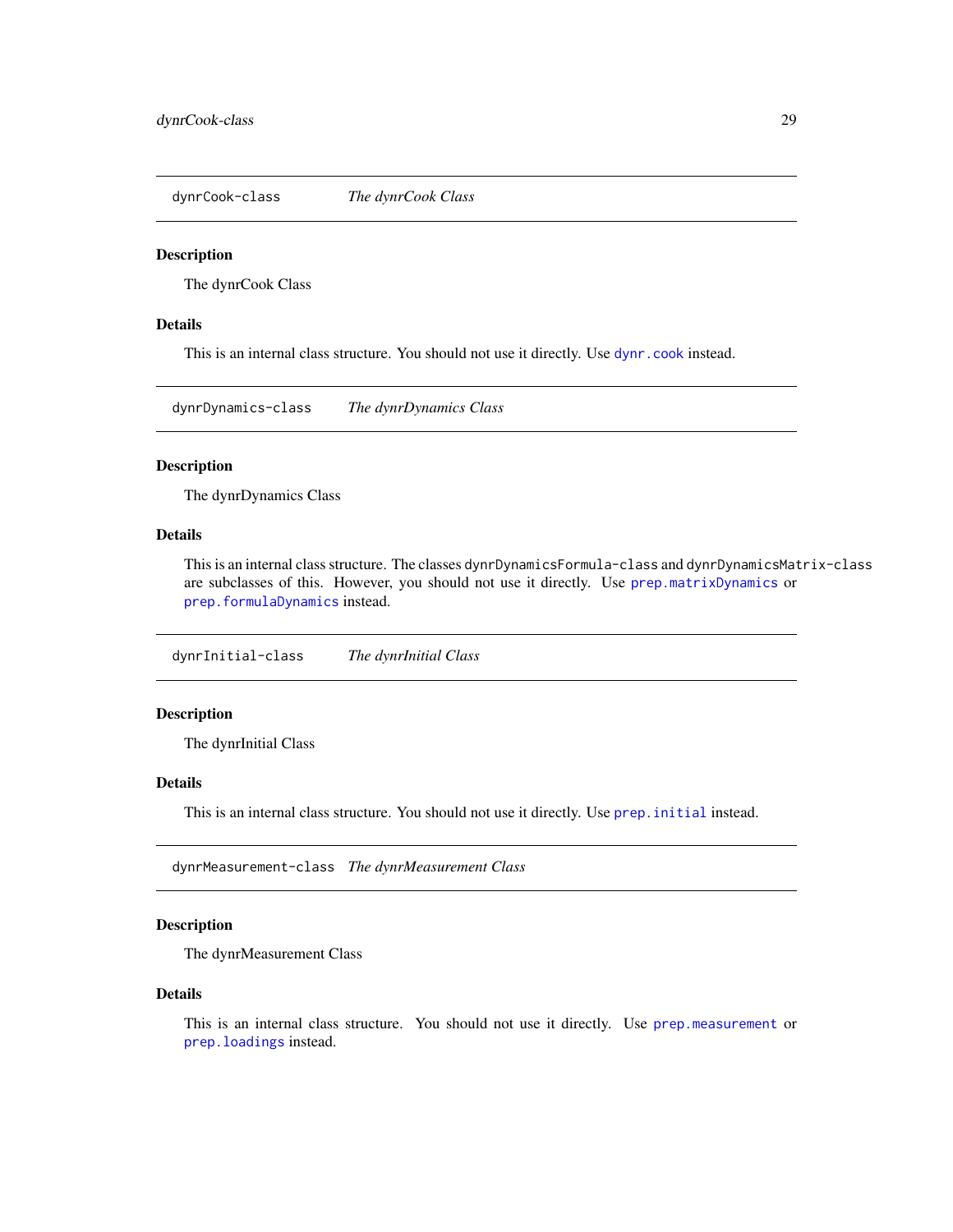<span id="page-29-2"></span><span id="page-29-0"></span>dynrModel-class *The dynrModel Class*

#### Description

The dynrModel Class

# Details

This is an internal class structure. You should not use it directly. Use [dynr.model](#page-20-1) instead.

<span id="page-29-1"></span>dynrNoise-class *The dynrNoise Class*

# Description

The dynrNoise Class

# Details

This is an internal class structure. You should not use it directly. Use [prep.noise](#page-59-1) instead.

dynrRecipe-class *The dynrRecipe Class*

#### Description

The dynrRecipe Class

#### Details

This is an internal class structure. You should not use it directly. The following are all subclasses of this class: [dynrMeasurement-class](#page-28-1), [dynrDynamics-class](#page-28-2), [dynrRegimes-class](#page-30-1), [dynrInitial-class](#page-28-3), [dynrNoise-class](#page-29-1), and [dynrTrans-class](#page-30-2). Recipes are the things that go into a [dynrModel-class](#page-29-2) using [dynr.model](#page-20-1). Use the recipe prep functions ([prep.measurement](#page-58-1), [prep.formulaDynamics](#page-50-1), [prep.matrixDynamics](#page-57-1), [prep.regimes](#page-61-1), [prep.initial](#page-52-1), [prep.noise](#page-59-1), or [prep.tfun](#page-63-1)) to create these classes instead.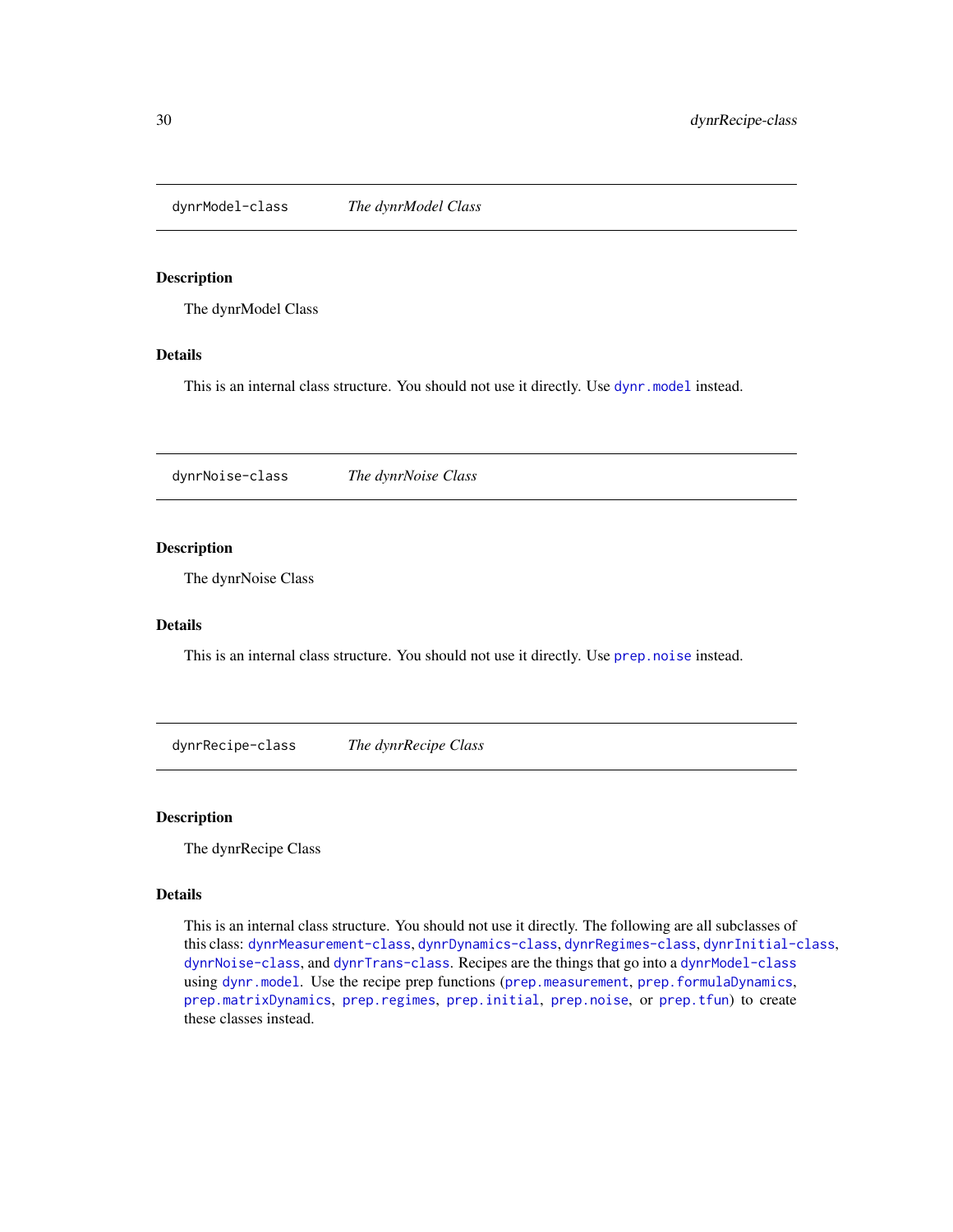# <span id="page-30-1"></span><span id="page-30-0"></span>Description

The dynrRegimes Class

# Details

This is an internal class structure. You should not use it directly. Use [prep.regimes](#page-61-1) instead.

<span id="page-30-2"></span>dynrTrans-class *The dynrTrans Class*

# Description

The dynrTrans Class

# Details

This is an internal class structure. You should not use it directly. Use [prep.tfun](#page-63-1) instead.

EMG *Single-subject time series of facial electromyography data*

# Description

A dataset obtained and analyzed in Yang and Chow (2010).

# Usage

```
data(EMG)
```
# Format

A data frame with 695 rows and 4 variables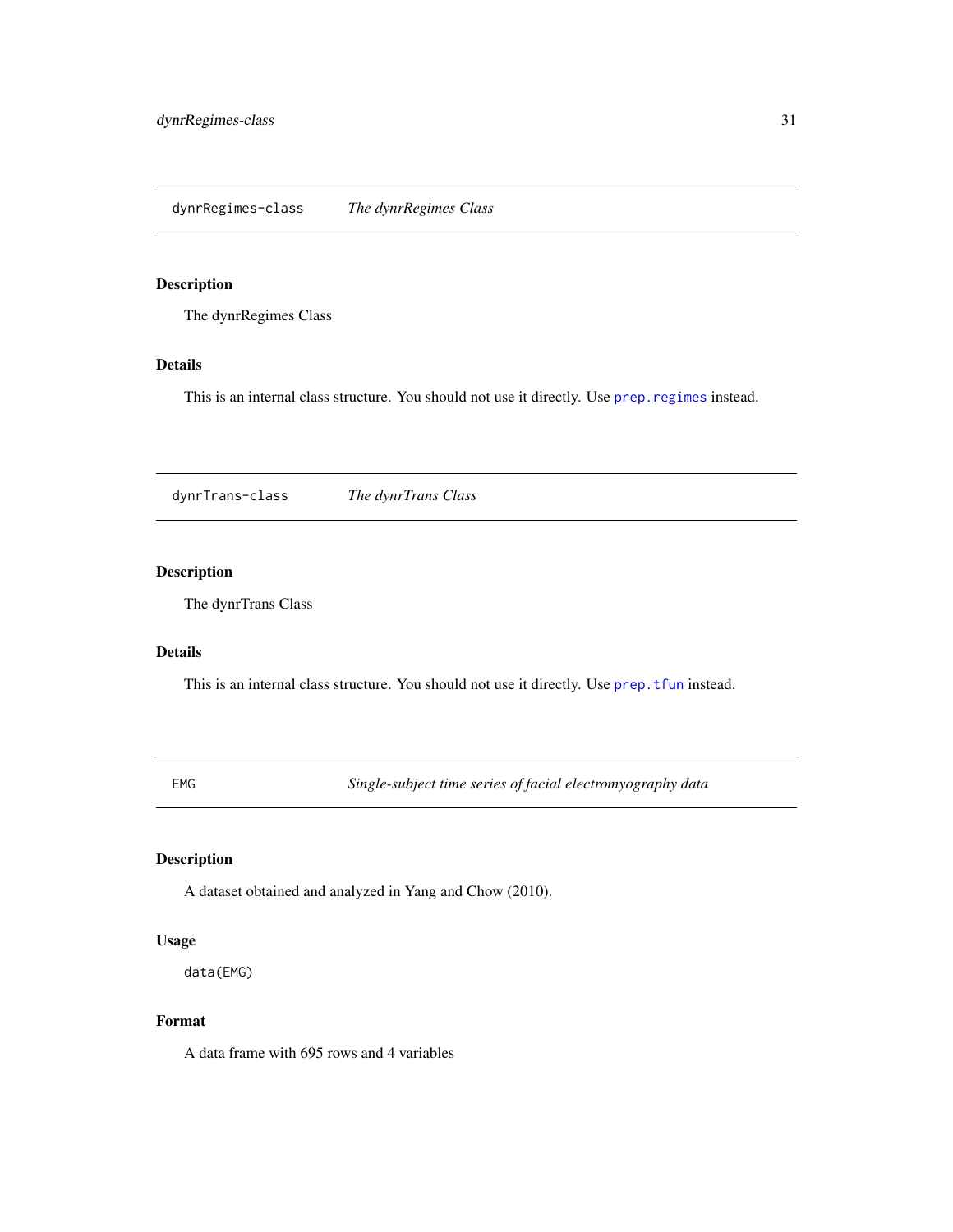# <span id="page-31-0"></span>Details

Reference: Yang, M-S. & Chow, S-M. (2010). Using state-space models with regime switching to represent the dynamics of facial electromyography (EMG) data. Psychometrika, 74(4), 744-771

The variables are as follows:

- id. ID of the participant  $(= 1 \text{ in this case}, \text{over 695 time points})$
- time Time in seconds
- iEMG. Observed integrated facial electromyograhy data
- SelfReport. Covariate the individual's concurrent self-reports

EMGsim *Simulated single-subject time series to capture features of facial electromyography data*

#### Description

A dataset simulated using an autoregressive model of order (AR(1)) with regime-specific AR weight, intercept, and slope for a covariate. This model is a special case of Model 1 in Yang and Chow (2010) in which the moving average coefficient is set to zero.

Reference: Yang, M-S. & Chow, S-M. (2010). Using state-space models with regime switching to represent the dynamics of facial electromyography (EMG) data. Psychometrika, 74(4), 744-771

#### Usage

data(EMGsim)

#### Format

A data frame with 500 rows and 6 variables

# **Details**

The variables are as follows:

- id. ID of the participant  $(= 1 \text{ in this case}, \text{ over } 500 \text{ time points})$
- EMG. Hypothetical observed facial electromyograhy data
- self. Covariate the individual's concurrent self-reports
- truestate. The true score of the individual's EMG at each time point
- trueregime. The true underlying regime for the individual at each time point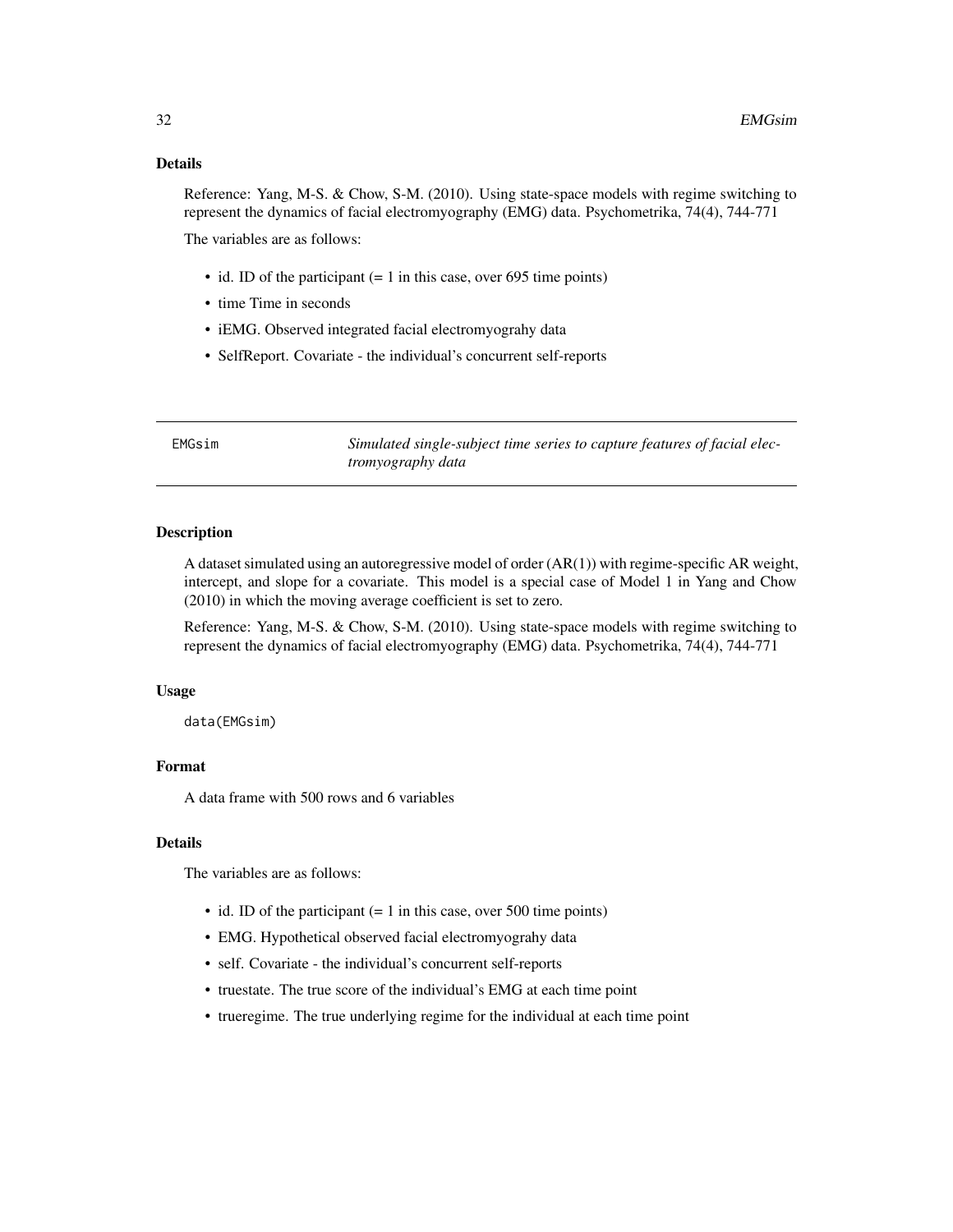<span id="page-32-0"></span>getdx *A wrapper function to call functions in the fda package to obtain smoothed estimated derivatives at a specified order*

# Description

A wrapper function to call functions in the fda package to obtain smoothed estimated derivatives at a specified order

#### Usage

```
getdx(theTimes, norder, roughPenaltyMax, lambda, dataMatrix, derivOrder)
```
#### Arguments

| theTimes        | The time points at which derivative estimation are requested                              |
|-----------------|-------------------------------------------------------------------------------------------|
| norder          | Order of Bsplines - usually 2 higher than rough Penalty Max                               |
| roughPenaltyMax |                                                                                           |
|                 | Penalization order. Usually set to 2 higher than the highest-order derivatives<br>desired |
| lambda          | A positive smoothing parameter: $larger \rightarrow more smoothing$                       |
| dataMatrix      | Data of size total number of time points x total number of subjects                       |
| derivOrder      | The order of the desired derivative estimates                                             |

#### Value

A list containing: 1. out (a matrix containing the derivative estimates at the specified order that matches the dimension of dataMatrix); 2. basisCoef (estimated basis coefficients); 3. basis2 (basis functions)

#### References

Chow, S-M. (2019). Practical Tools and Guidelines for Exploring and Fitting Linear and Nonlinear Dynamical Systems Models. Multivariate Behavioral Research. https://www.nihms.nih.gov/pmc/articlerender.fcgi?artid=152

Chow, S-M., \*Bendezu, J. J., Cole, P. M., & Ram, N. (2016). A Comparison of Two- Stage Approaches for Fitting Nonlinear Ordinary Differential Equation (ODE) Models with Mixed Effects. Multivariate Behavioral Research, 51, 154-184. Doi: 10.1080/00273171.2015.1123138.

#### Examples

```
#x = getdx(theTimes,norder,roughPenaltyMax,sp,out2,0)[[1]] #Smoothed level
#dx = getdx(theTimes,norder,roughPenaltyMax,sp,out2,1)[[1]] #Smoothed 1st derivs
#d2x = getdx(theTimes,norder,roughPenaltyMax,sp,out2,2)[[1]] #Smoothed 2nd derivs
```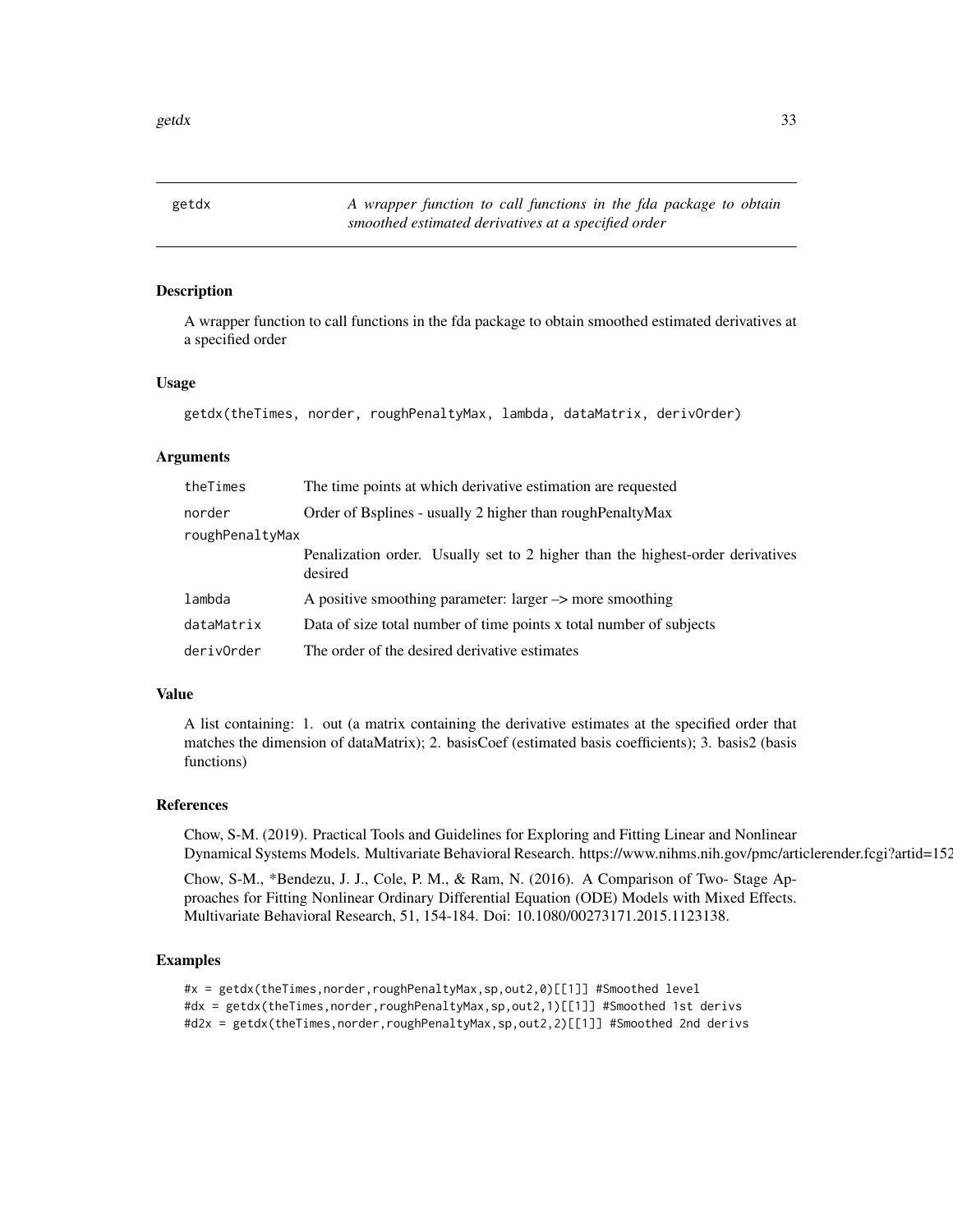<span id="page-33-0"></span>internalModelPrep *Do internal model preparation for dynr*

# Description

Principally, this function takes a host of arguments and gives back a list that importantly includes the function addresses.

# Usage

```
internalModelPrep(num_regime, dim_latent_var, xstart, ub, lb,
 options = default.model.options, isContinuousTime, infile, outfile,
 compileLib, verbose)
```
# Arguments

| num_regime       | An integer number of the regimes.                                                                                                                      |  |
|------------------|--------------------------------------------------------------------------------------------------------------------------------------------------------|--|
|                  | dim_latent_var An integer number of the latent variables.                                                                                              |  |
| xstart           | The starting values for parameter estimation.                                                                                                          |  |
| ub               | The upper bounds of the estimated parameters.                                                                                                          |  |
| 1b               | The lower bounds of the estimated parameters.                                                                                                          |  |
| options          | A list of NLopt estimation options. By default, xtol_rel=1e-7, stopval=-9999,<br>ftol_rel=-1, ftol_abs=-1, maxeval=as.integer $(-1)$ , and maxtime=-1. |  |
| isContinuousTime |                                                                                                                                                        |  |
|                  | A binary flag indicating whether the model is a continuous-time model (FALSE/0)<br>$=$ no; TRUE/1 $=$ yes)                                             |  |
| infile           | Input file name                                                                                                                                        |  |
| outfile          | Output file name                                                                                                                                       |  |
| compileLib       | Whether to compile the libary anew                                                                                                                     |  |
| verbose          | Logical flag for verbose output                                                                                                                        |  |

# Value

A list of model statements to be passed to dynr.cook().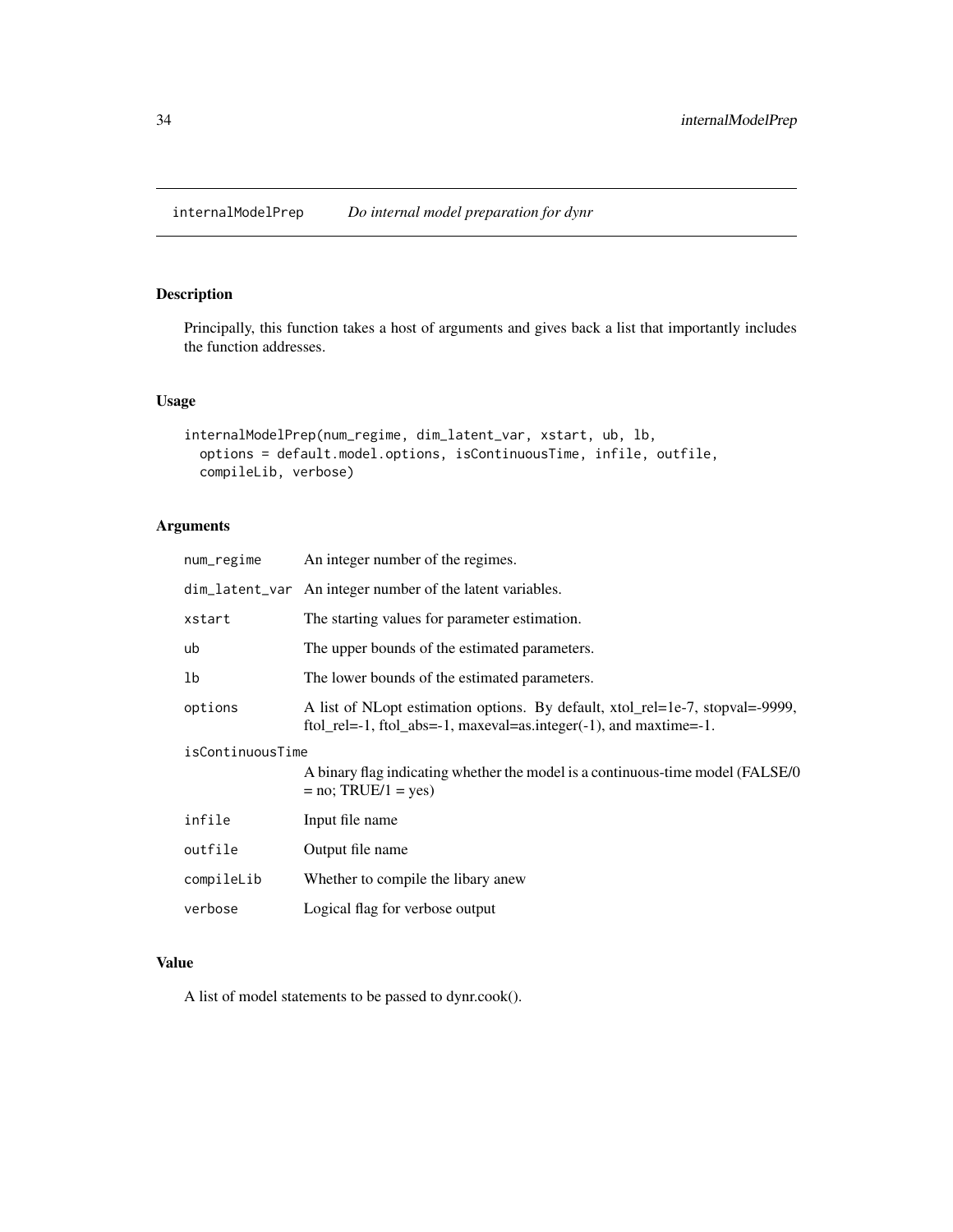<span id="page-34-0"></span>

# Description

The variables are as follows:

#### Usage

```
data(LinearOsc)
```
#### Format

A data frame with 1000 rows and 3 variables

# Details

- ID. ID of the systems  $(1 \text{ to } 10)$
- x. Latent level variable
- theTimes. Measured time Points

# Examples

```
# The following was used to generate the data
#--------------------------------------
```

```
#Osc<- function(t, prevState, parms) {
# x1 <- prevState[1] # x1[t]
# x2 <- prevState[2] # x2[t]
# eta = parms[1]# zeta1 = parms[2]
# with(as.list(parms), {
# dx1 <- x2
# dx2 <- eta1*x1 + zeta1*x2
# res<-c(dx1,dx2)
# list(res)
# }
# )
#}
#n = 10 #Number of subjects
#T = 100 #Number of time points
#deltaT = .1 #dt
#lastT = deltaT*T #Value of t_{i,T}
#theTimes = seq(0, lastT, length=T) #A list of time values
#
#eta = -.8#zeta = -.1#out1 = matrix(NA, T*n, 1)#trueOut = matrix(NA,T*n,1)
```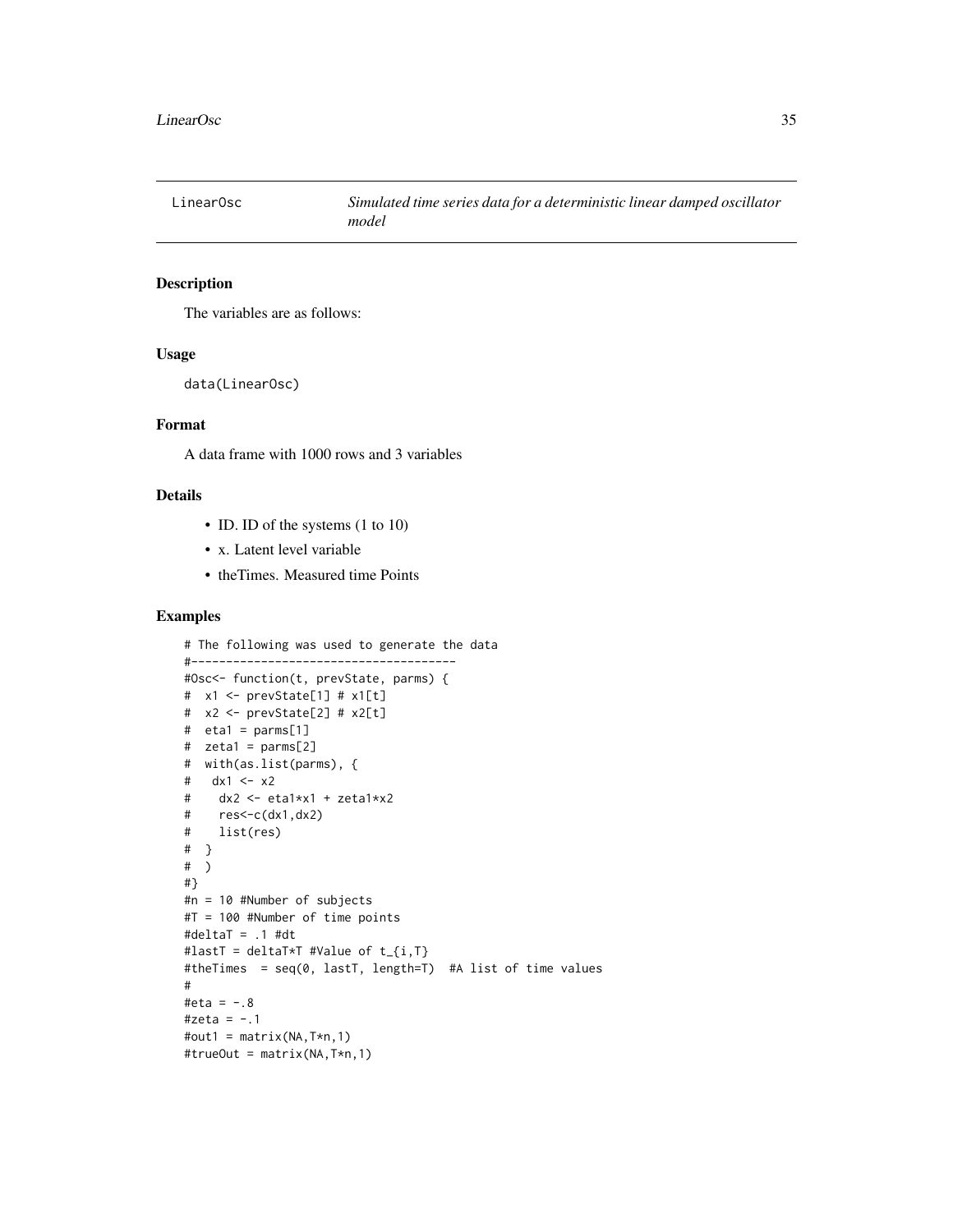```
#parms = c(eta, zeta)
# for (i in 1:n){
# xstart = c(rnorm(1, 0, 2), rnorm(1, 0, .5))# out <- lsoda(as.numeric(xstart), theTimes, Osc, parms)
# trueOut[(1+(i-1)*T):(i*T)] = out[,2]# out1[(1+(i-1)*T):(i*T)] = out[,2]+rnorm(T,0,1)
# }
#
#LinearOsc= data.frame(ID=rep(1:n,each=T),x=out1[,1],
# theTimes=rep(theTimes,n))
#save(LinearOsc,file="LinearOsc.rda")
```
LogisticSetPointSDE *Simulated time series data for a stochastic linear damped oscillator model with logistic time-varying setpoints*

# Description

A dataset simulated using a continuous-time stochastic linear damped oscillator model. The variables are as follows:

#### Usage

```
data(LogisticSetPointSDE)
```
#### Format

A data frame with 2410 rows and 6 variables

#### Details

- id. ID of the systems (1 to 10)
- times. Time index (241 time points for each system)
- x. Latent level variable
- y. Latent first derivative variable
- z. True values of time-varying setpoints
- obsy. Observed level

# Examples

```
# The following was used to generate the data
#--------------------------------------
#require(Sim.DiffProc)
#freq <-1#damp <- -1#mu <- -2#r < - 0.5#b <- .1
```
<span id="page-35-0"></span>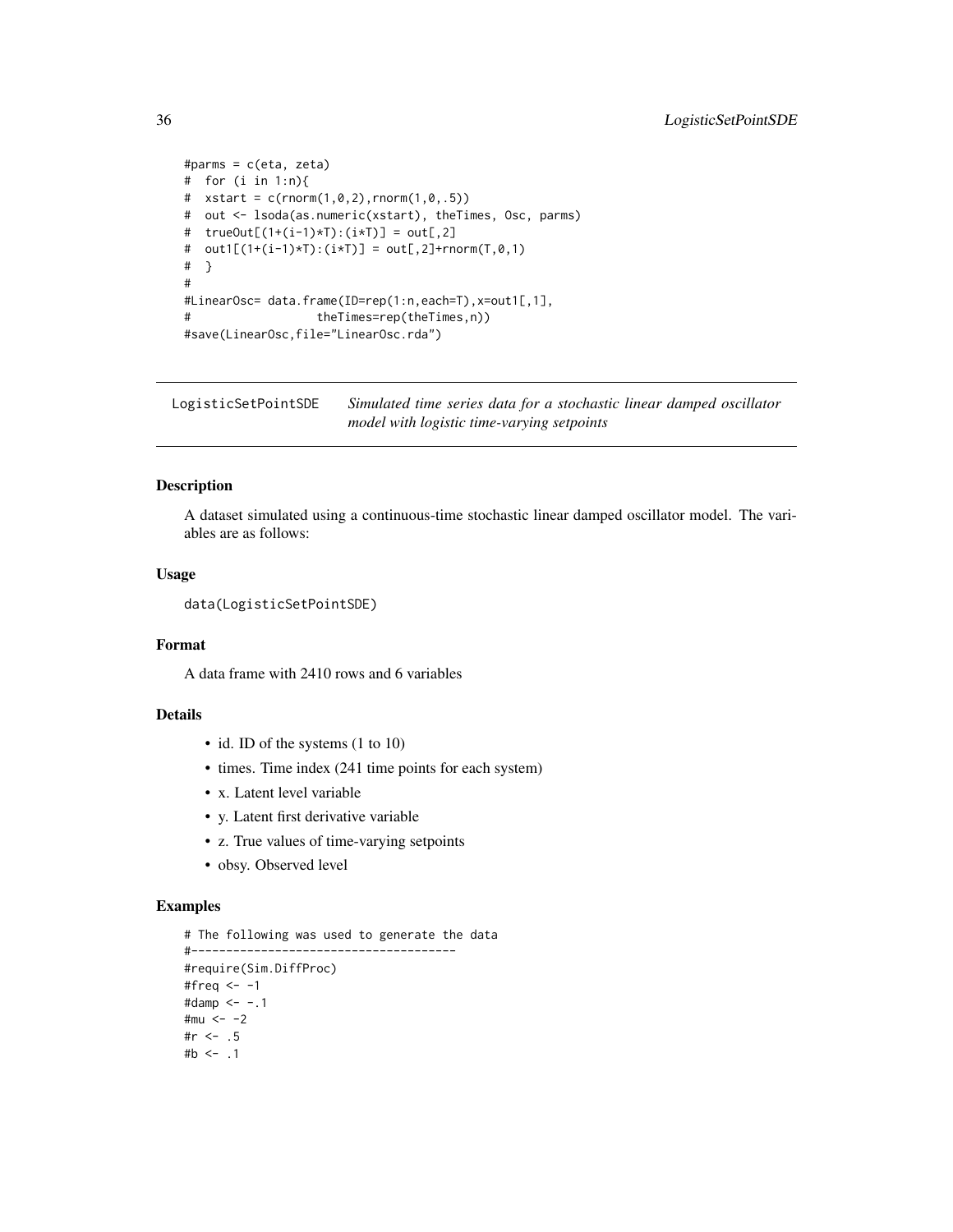# logLik.dynrCook 37

```
#sigma1 <- 0.1
#sigma2 <- 0.1
#fx <- expression(y, freq*(x-z) + damp*y, r*z*(1-b*z))
#gx <- expression(0, sigma1, 0)
#r3dall \leftarrow c()#for (j in 1:10){
# r3dtemp <- c(-5,0,.1)
# r3d <- r3dtemp
# for (i in seq(0.125, 30, by=0.125)){
# mod3dtemp <- snssde3d(drift=fx, diffusion=gx, M=1, t0=i-0.125,
# x0=as.numeric(r3dtemp), T=i, N=500, type="str",
# method="smilstein")
# r3dtemp <- rsde3d(mod3dtemp,at=i)
# r3d <-rbind(r3d,r3dtemp)
# }
# r3dall <- rbind(r3dall, cbind(r3d, id=j))
#}
#
#r3dall$obsy <- r3dall$x+rnorm(length(r3dall$x),0,1)
#write.table(r3dall, file="LogisticSetPointSDE.txt")
```
logLik.dynrCook *Extract the log likelihood from a dynrCook Object*

## Description

Extract the log likelihood from a dynrCook Object

#### Usage

```
## S3 method for class 'dynrCook'
logLik(object, ...)
```
## S3 method for class 'dynrCook' deviance(object, ...)

#### Arguments

| object   | The dynrCook object for which the log likelihood is desired |
|----------|-------------------------------------------------------------|
| $\cdots$ | further named arguments, ignored for this method            |

## Details

The 'df' attribute for this object is the number of freely estimated parameters. The 'nobs' attribute is the total number of rows of data, adding up the number of time points for each person.

The deviance method returns minus two times the log likelihood.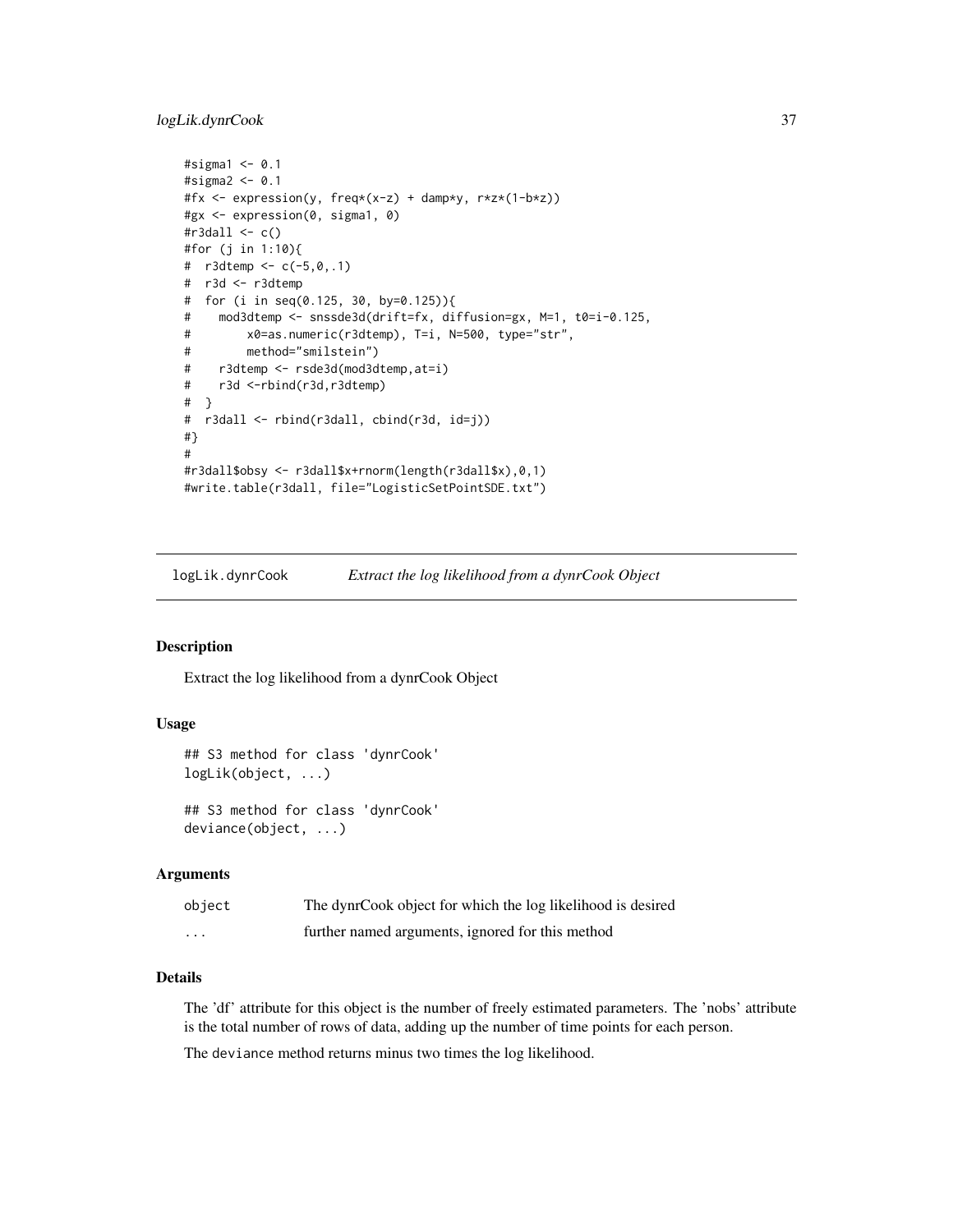In the case of logLik, an object of class logLik.

## See Also

Other S3 methods [coef.dynrCook](#page-8-0)

# Examples

# Let cookedModel be the output from dynr.cook #logLik(cookedModel)

names,dynrCook-method *Extract the free parameter names of a dynrCook object*

# Description

Extract the free parameter names of a dynrCook object

## Usage

## S4 method for signature 'dynrCook' names(x)

# Arguments

x The dynrCook object from which the free parameter names are desired

names,dynrModel-method

*Extract the free parameter names of a dynrModel object*

## Description

Extract the free parameter names of a dynrModel object

## Usage

```
## S4 method for signature 'dynrModel'
names(x)
```
## Arguments

x The dynrModel object from which the free parameter names are desired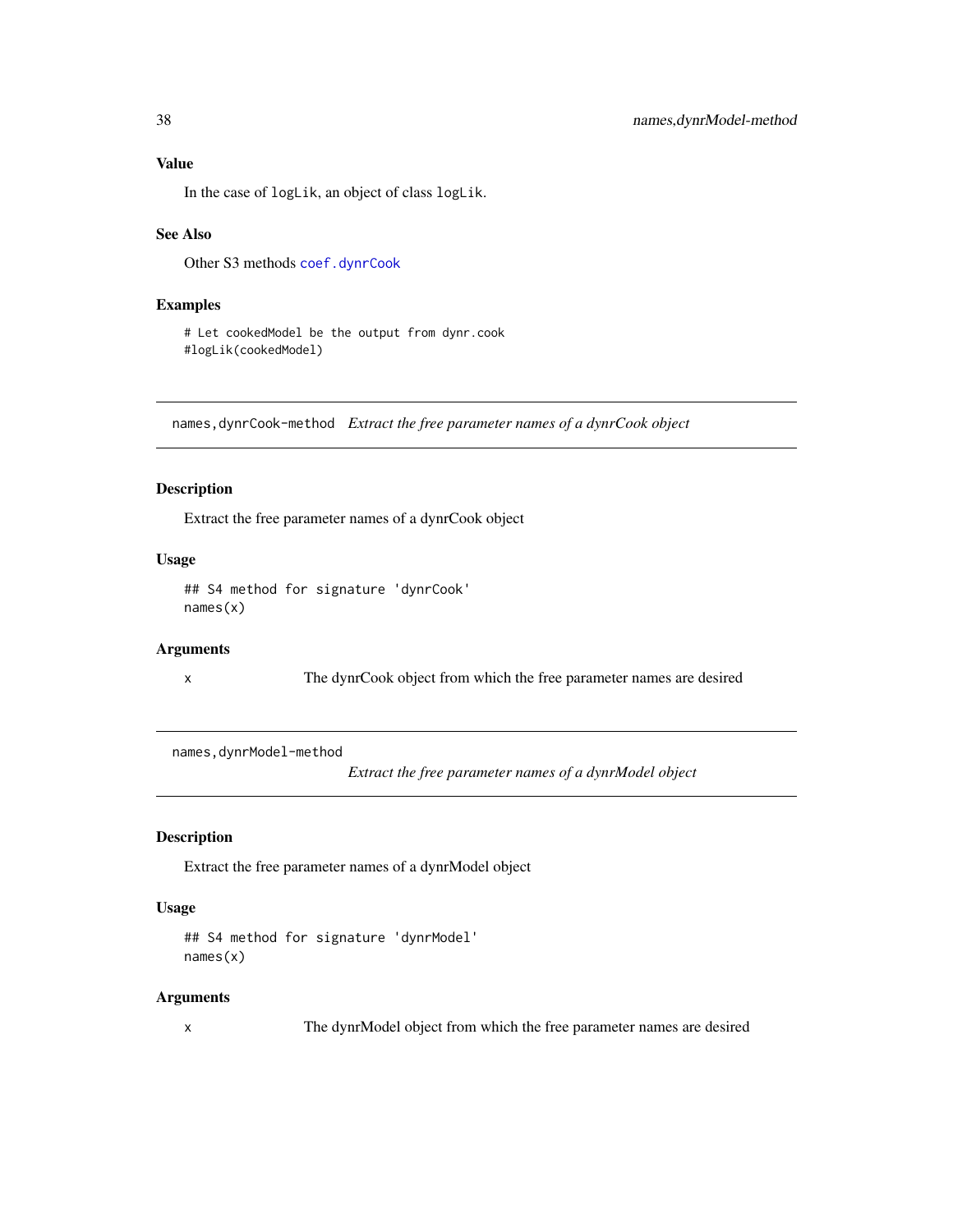# Description

Extract the number of observations for a dynrCook object

# Usage

## S3 method for class 'dynrCook' nobs(object, ...)

## Arguments

| object   | A fitted model object             |
|----------|-----------------------------------|
| $\cdots$ | Further named arguments. Ignored. |

## Details

We return the total number of rows of data, adding up the number of time points for each person. For some purposes, you may want the mean number of observations per person or the number of people instead. These are not currently supported via nobs.

## Value

A single number. The total number of observations across all IDs.

## Examples

# Let cookedModel be the output from dynr.cook #nobs(cookedModel)

nobs.dynrModel *Extract the number of observations for a dynrModel object*

# Description

Extract the number of observations for a dynrModel object

## Usage

```
## S3 method for class 'dynrModel'
nobs(object, ...)
```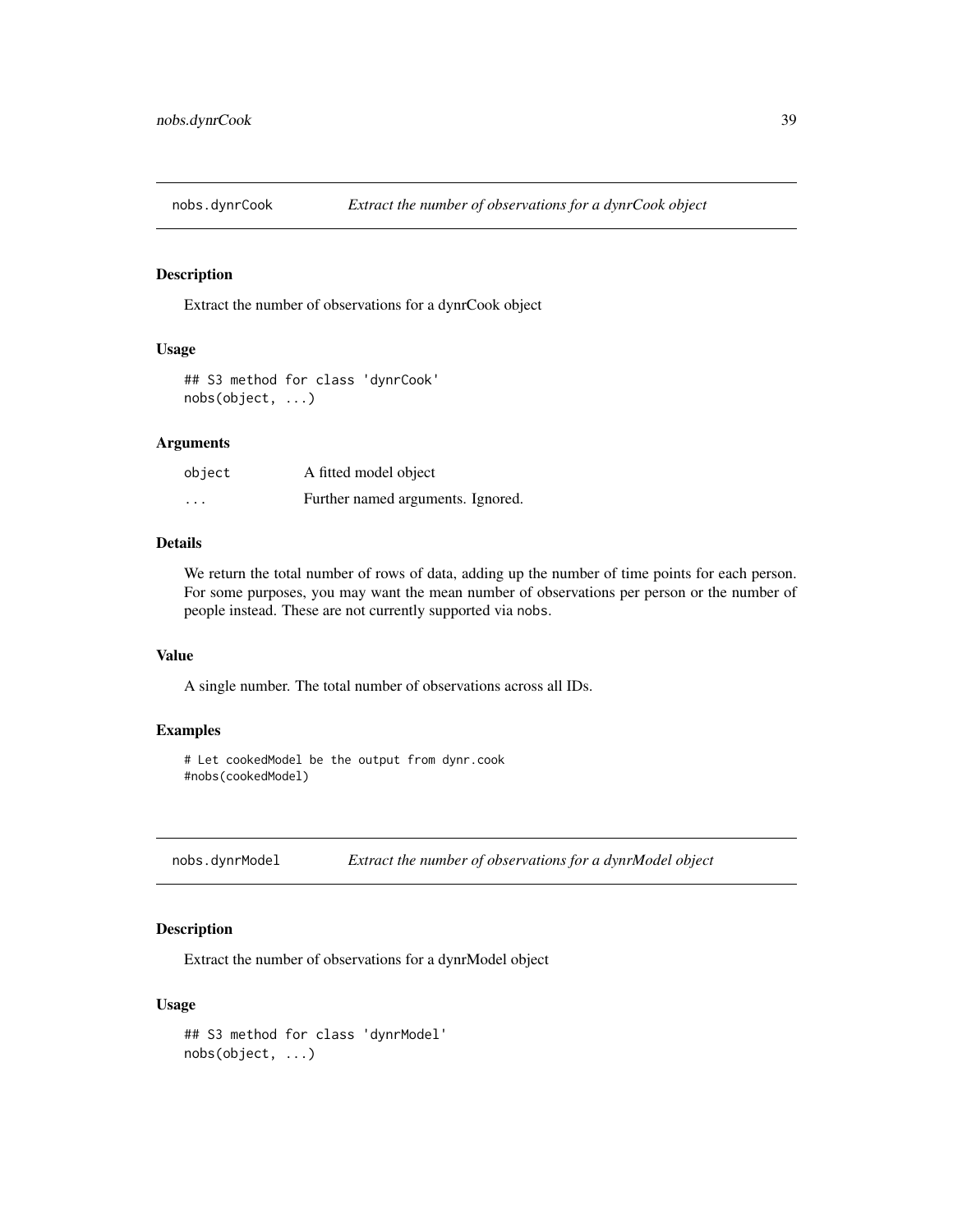#### Arguments

| object   | An unfitted model object          |
|----------|-----------------------------------|
| $\cdots$ | Further named arguments. Ignored. |

# Details

We return the total number of rows of data, adding up the number of time points for each person. For some purposes, you may want the mean number of observations per person or the number of people instead. These are not currently supported via nobs.

## Value

A single number. The total number of observations across all IDs.

#### Examples

```
# Let rawModel be the output from dynr.model
#nobs(rawModel)
```

| NonlinearDFAsim | Simulated multi-subject time series based on a dynamic factor analysis |
|-----------------|------------------------------------------------------------------------|
|                 | model with nonlinear relations at the latent level                     |

## Description

A dataset simulated using a discrete-time nonlinear dynamic factor analysis model with 6 observed indicators for identifying two latent factors: individuals' positive and negative emotions. Proposed by Chow and Zhang (2013), the model was inspired by models of affect and it posits that the two latent factors follow a vector autoregressive process of order  $1$  (VAR $(1)$ ) with parameters that vary between two possible regimes: (1) an "independent" regime in which the lagged influences between positive and negative emotions are zero; (2) a "high-activation" regime to capture instances on which the lagged influences between PA and NA intensify when an individual's previous levels of positive and negative emotions were unusually high or low (see Model 2 in Chow & Zhang).

Reference: Chow, S-M, & Zhang, G. (2013). Regime-switching nonlinear dynamic factor analysis models. Psychometrika, 78(4), 740-768.

#### Usage

```
data(NonlinearDFAsim)
```
## Format

A data frame with 3000 rows and 8 variables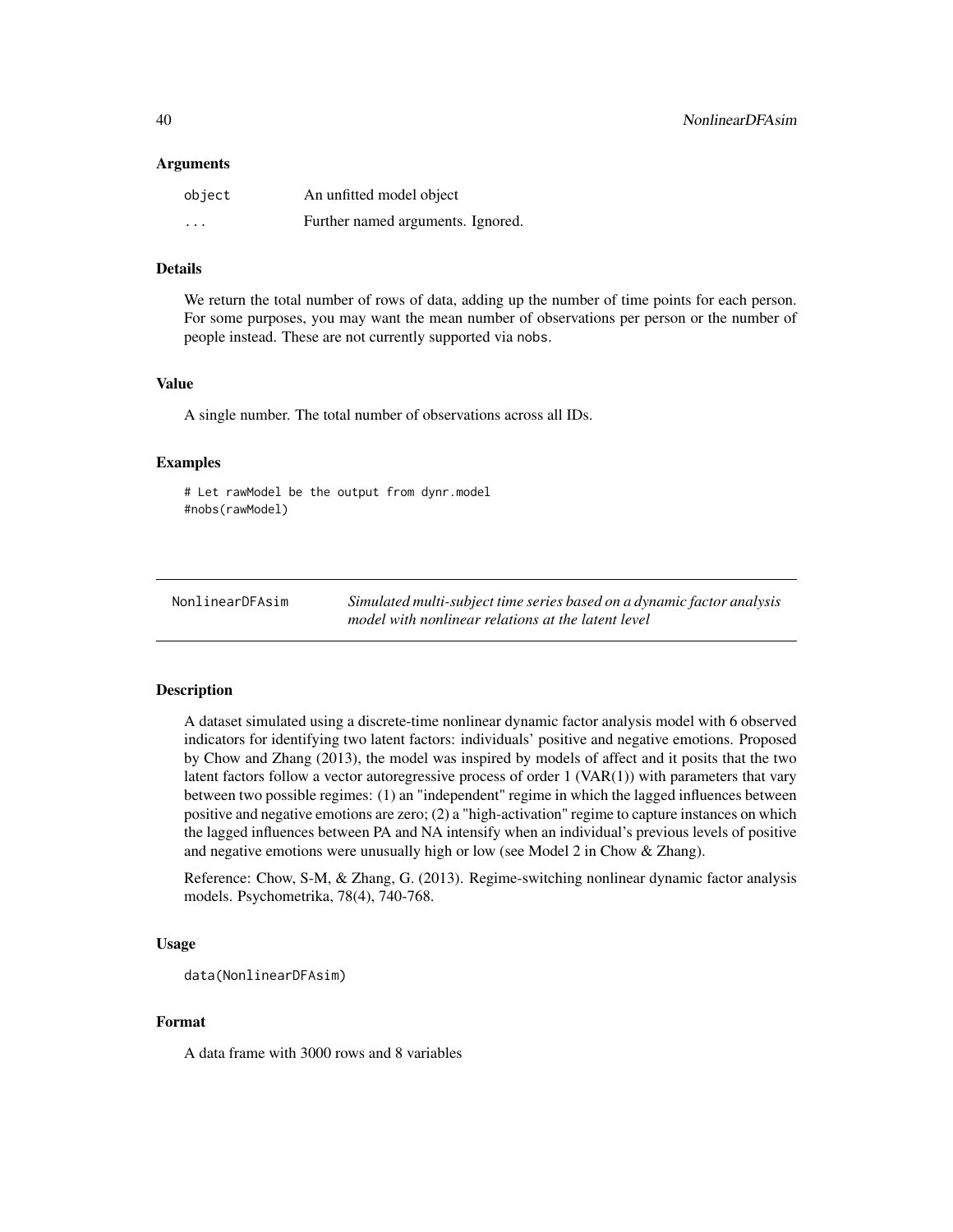#### oscData 41

# Details

- id. ID of the participant (1 to 10)
- time. Time index (300 time points from each subject)
- y1-y3. Observed indicators for positive emotion
- y4-y6. Observed indicators for negative emotion

| oscData | Another simulated multilevel multi-subject time series of a damped |  |  |  |
|---------|--------------------------------------------------------------------|--|--|--|
|         | <i>oscillator model</i>                                            |  |  |  |

# Description

The variables are as follows:

# Usage

data(oscData)

# Format

A data frame with 1,800 rows and 6 variables

## Details

- id. Person ID
- times. Continuous time of measurement
- y1. Observed score 1
- u1. Covariate 1
- u2. Covariate 2
- trueb. True value of person-specific random effect

Oscillator *Simulated time series data of a damped linear oscillator*

## Description

A dataset simulated using a damped linear oscillator model in continuous time with 1 observed indicator for identifying two latent factors (position and velocity). The variables are as follows:

#### Usage

data(Oscillator)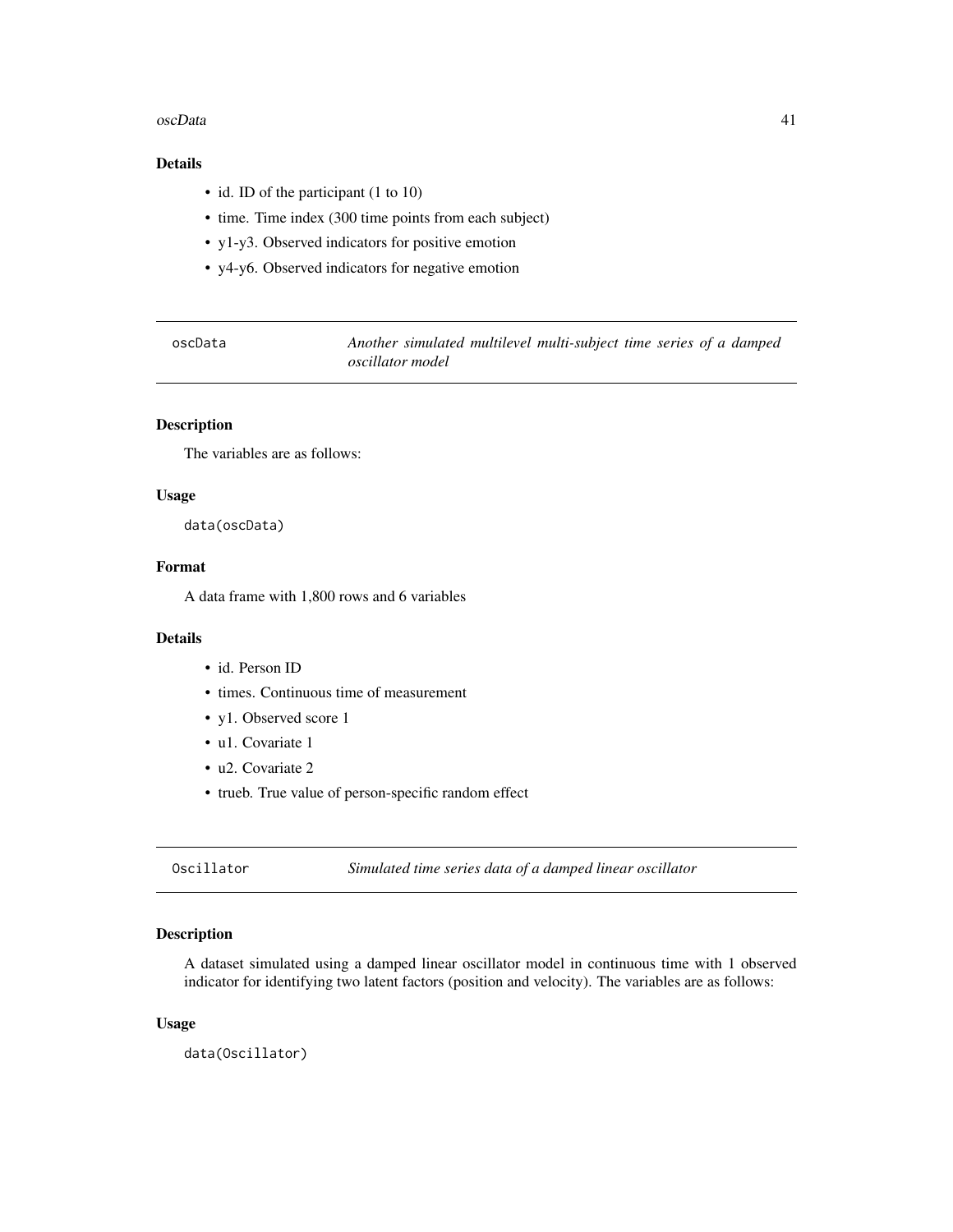#### 42 **Oscillator** Contact Contact Contact Contact Contact Contact Contact Contact Contact Contact Contact Contact Contact Contact Contact Contact Contact Contact Contact Contact Contact Contact Contact Contact Contact Contac

A data frame with 1000 rows and 5 variables

## Details

- id. ID of the systems (1 to 1 because this is a single person)
- y1. Noisy observed position
- times. Time index (1000 time points) spaced at one unit intervals
- x1. True latent position
- x2. True latent velocity

## Examples

```
# The following was used to generate the data
#--------------------------------------
# Data Generation
#require(mvtnorm)
#require(Matrix)
#
#xdim <- 2
#udim <- 1
#ydim <- 1
#tdim <- 1000
#set.seed(315)
#tA <- matrix(c(0, -3, 1, -7), xdim, xdim)
#tB <- matrix(c(0), xdim, udim)
#tC <- matrix(c(1, 0), ydim, xdim)
#tD <- matrix(c(0), ydim, udim)
#tQ <- matrix(c(0), xdim, xdim); diag(tQ) <- c(0, 2.2)
#tR <- matrix(c(0), ydim, ydim); diag(tR) <- c(1.5)#
#x@ \leq maxrix(c(0, 1), xdim, 1)#P0 <- diag(c(1), xdim)
#tdx <- matrix(0, xdim, tdim+1)
#tx <- matrix(0, xdim, tdim+1)
#tu <- matrix(0, udim, tdim)
#ty <- matrix(0, ydim, tdim)
#
#tT <- matrix(0:tdim, nrow=1, ncol=tdim+1)
#
#tI <- diag(1, nrow=xdim)
#
#tx[,1] <- x0
#for(i in 2:(tdim+1)){
# q <- t(rmvnorm(1, rep(0, xdim), tQ))
# tdx[,i] <- tA %*% tx[,i-1] + tB %*% tu[,i-1] + q
# expA <- as.matrix(expm(tA * (tT[,i]-tT[,i-1])))
# intA <- solve(tA) %*% (expA - tI)
# tx[,i] <- expA %*% tx[, i-1] + intA %*% tB %*% tu[,i-1] + intA %*% q
# ty[,i-1] <- tC %*% tx[,i] + tD %*% tu[,i-1] + t(rmvnorm(1, rep(0, ydim), tR))
```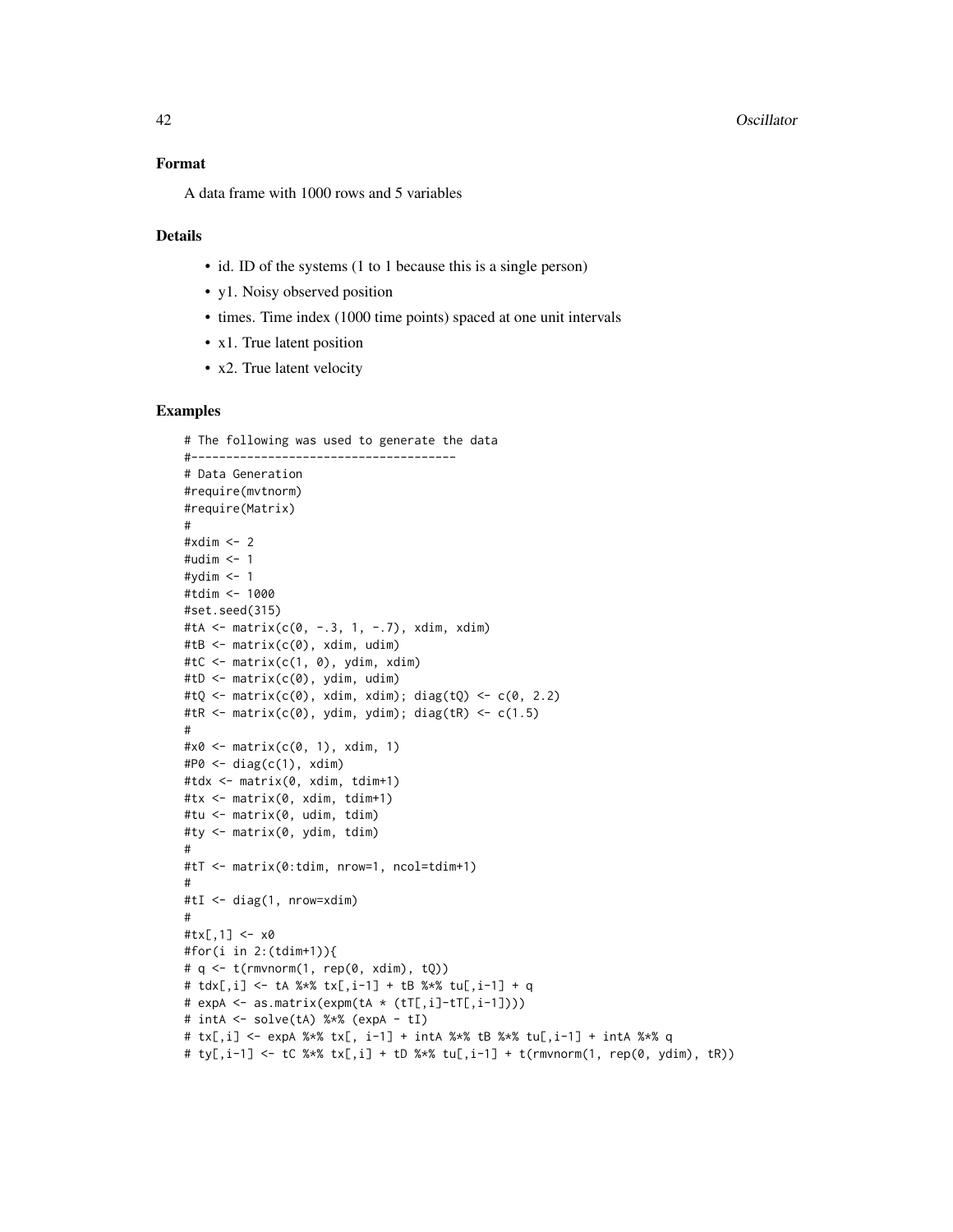Outliers **43** 

```
#}
#
#
#
#rownames(ty) <- paste('y', 1:ydim, sep='')
#rownames(tx) <- paste('x', 1:xdim, sep='')
#simdata <- cbind(id=rep(1, tdim), t(ty), times=tT[,-1], t(tx)[-1,])
# write.table(simdata, file='Oscillator.txt', row.names=FALSE, col.names=TRUE)
#
#plot(tx[1,], type='l')
#plot(tT[,-1], ty[1,], type='l')
```

```
Outliers Simulated time series data for detecting outliers.
```
#### Description

This is a list object containing true outliers, the dataset, and the saved result from running dynr.taste.

# Usage

data(Outliers)

## Format

A data frame with 6000 rows and 6 variables

#### Details

The true outliers for observed variables are saved in 'Outliers\$generated\$shockO'.

- id. Six outliers were added for each ID.
- time\_O. Time points where the outliers were added.
- obs. Variable indices where the outliers were added.
- shock.O. The magnitude of outliers.

The true outliers for state variables are saved in 'Outliers\$generated\$shockL'.

- id. Three outliers were added for each ID.
- time\_L. Time points where the outliers were added.
- lat. Variable indices where the outliers were added.
- shock.L. The magnitude of outliers.

A dataset simulated based on state-space model including the outliers. The data is saved in 'Outliers\$generated\$y'. The variables are as follows:

- id. ID of the systems (1 to 100)
- times. Time indices (100 time points for each participant)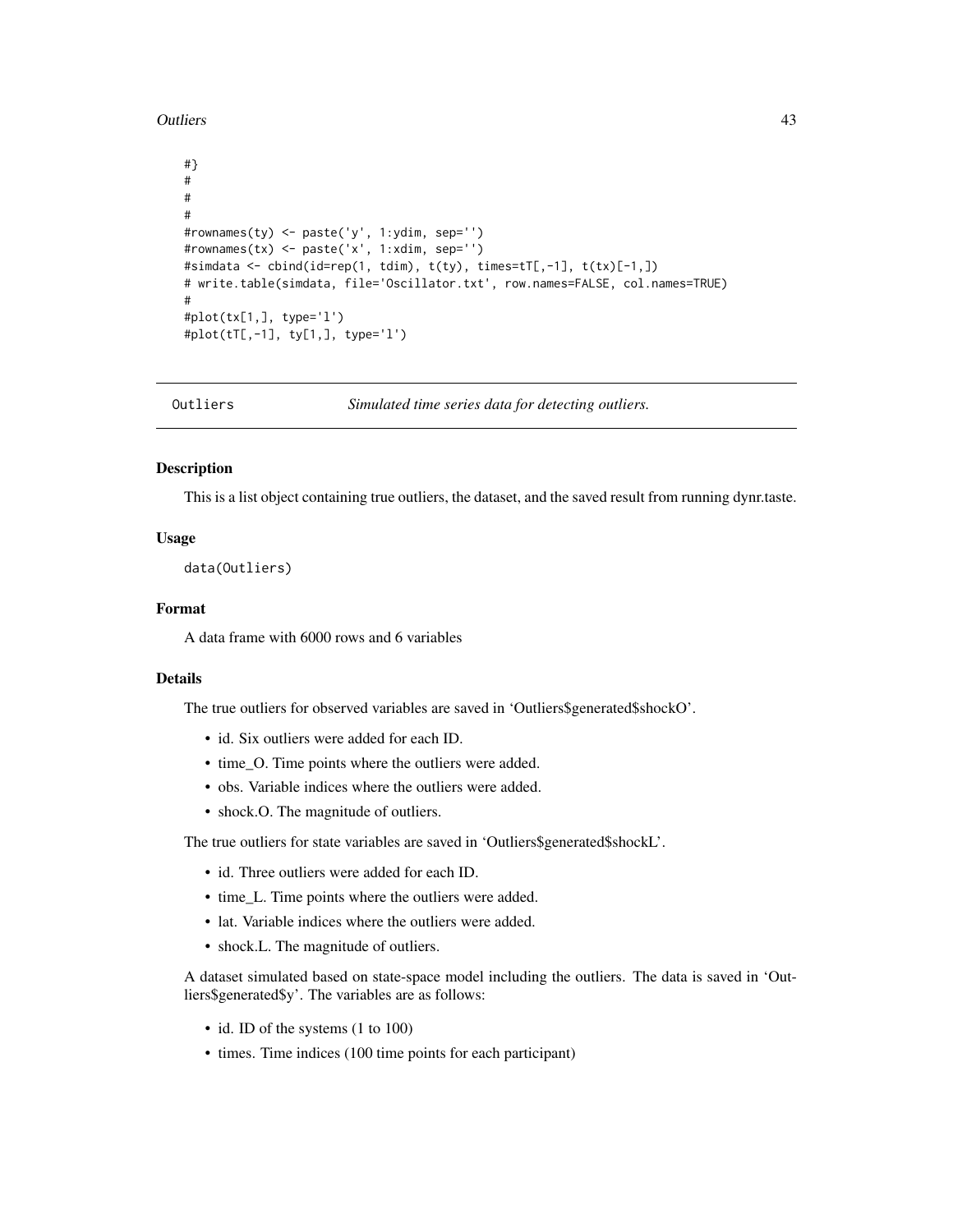• V1 - V6. observed variables

The detected innovative outliers from dynr.taste for this dataset, which is used for testing whether the dynr.taste replicate the same result. The data is saved in 'Outliers\$detect\_O'. The variables are as follows:

- id. IDs
- time L. Time points where the outliers were detected
- obs. Variable indices for observed variables where the outliers were detected

The detected additive outliers from dynr.taste for this dataset, which is used for testing whether the dynr.taste replicate the same result. The data is saved in 'Outliers\$detect\_L'. The variables are as follows:

- id. IDs
- time\_L. Time points where the outliers were detected
- obs. Variable indices for latent variables where the outliers were detected

### Examples

```
# The following was used to generate the data
#--------------------------------------
# lambda <- matrix(c(1.0, 0.0,
# 0.9, 0.0,
# 0.8, 0.0,
# 0.0, 1.0,
# 0.0, 0.9,
# 0.0, 0.8), ncol=2, byrow=TRUE)
# psi <- matrix(c(0.3, -0.1,
# -0.1, 0.3), ncol=2, byrow=TRUE)
# beta <- matrix(c(0.8, -0.2,
# -0.2, 0.7), ncol=2, byrow=TRUE)
# theta <- diag(c(0.2, 0.2, 0.2, 0.2, 0.2, 0.2), ncol=6, nrow=6)
# nlat <- 2; nobs <- 6
# mean_0 <- rep(0, nlat)
# psi_inf <- diag(1, 2*2) - kronecker(beta, beta)
# psi_inf_inv <- try(solve(psi_inf), silent=TRUE)
# if(class(psi_inf_inv) == "try-error") {
# psi_inf_inv <- MASS::ginv(psi_inf)}
# psi_0 <- psi_inf_inv %*% as.vector(psi)
# \dim(psi_0) <- c(2, 2)# # measurement error covariance matrix
# mea_cov <- lambda %*% psi_0 %*% t(lambda) + theta
# resL <- lapply(1:100, function(subj) {
# # initial state
# eta_0 <- mvtnorm::rmvnorm(1, mean=mean_0, sigma=psi_0)#[1,nlat]
# zeta_0 <- mvtnorm::rmvnorm(1, mean=rep(0, nlat), sigma=psi)
# eta <- matrix(0, nrow=time, ncol=nlat)
# eta[1, ] <- beta %*% t(eta_0) + t(zeta_0)
# zeta <- mvtnorm::rmvnorm(time, mean=rep(0, nlat), sigma=psi)
# # random shock generation
```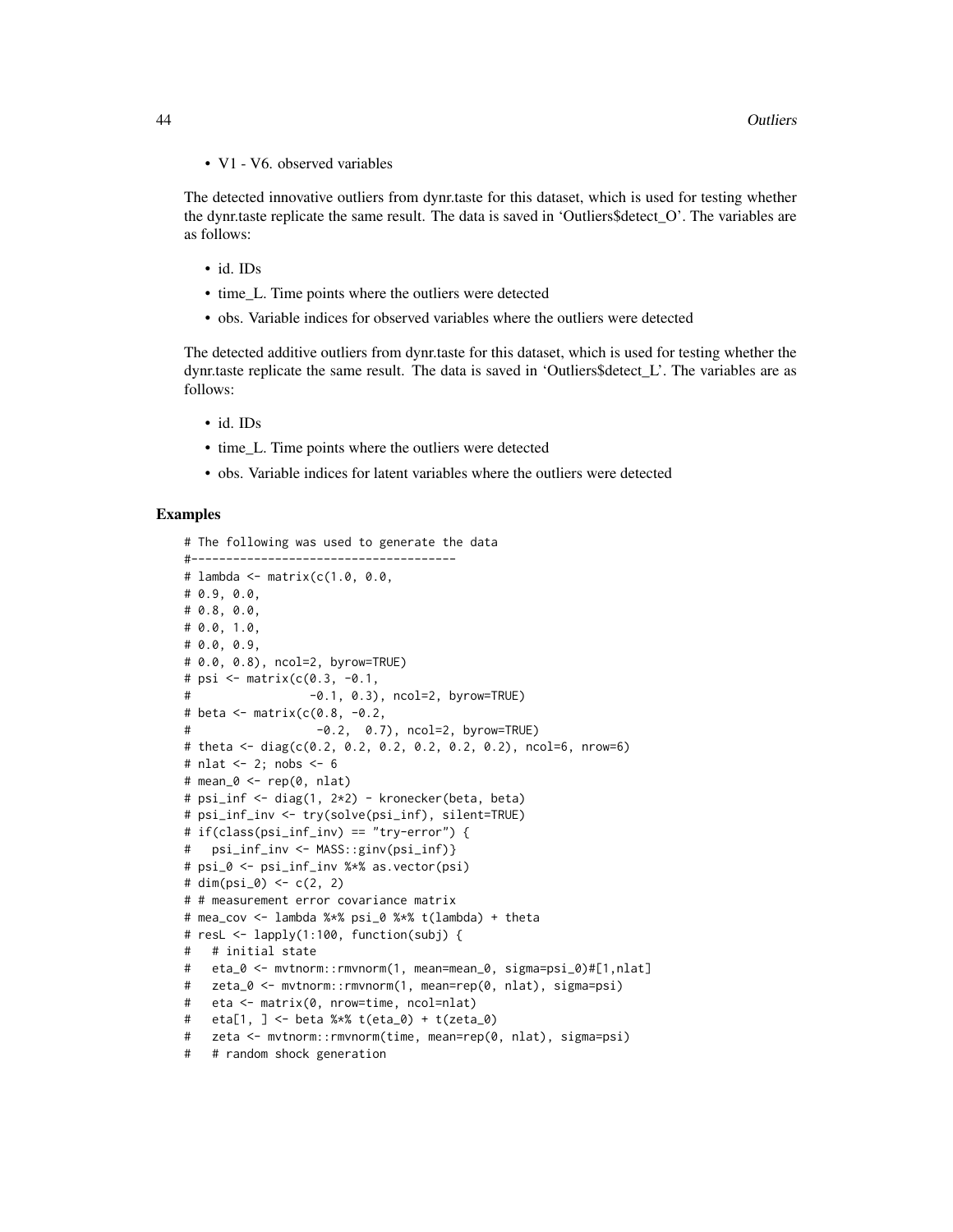#### PFAsim and the set of the set of the set of the set of the set of the set of the set of the set of the set of the set of the set of the set of the set of the set of the set of the set of the set of the set of the set of th

```
# # to avoid shock appearing too early or late (first and last 3)
# shkLat_time <- sample(4:(time-3), nshockLat)
# shk_lat <- sample(1:nlat, nshockLat, replace=TRUE)
# shockLatIdx <- matrix(c(shkLat_time, shk_lat), ncol=2)
# shockSignL <- sample(c(1,-1), nshockLat, replace=TRUE)
# colnames(shockLatIdx) <- c("time_L","lat")
# shockLatV <- shockSignL*( shockMag*sqrt(diag(shockPsi)))[shockLatIdx[,"lat"]]
# shockLatM <- matrix(0, time, nlat)
# shockLatM[shockLatIdx] <- shockLatV
# shkObs_time <- sample(4:(time-3), nshockObs)
# shk_obs <- sample(1:nobs, nshockObs, replace=TRUE)
# shockObsIdx <- matrix(c(shkObs_time, shk_obs), ncol=2)
# shockSignO <- sample(c(1,-1), nshockObs, replace=TRUE)
# colnames(shockObsIdx) <- c("time_O","obs")
# shockObsV <- shockSignO*( shockMag*sqrt(diag(mea_cov)) )[shockObsIdx[,"obs"]]
# shockObsM <- matrix(0, time, nobs)
# shockObsM[shockObsIdx] <- shockObsV
# # generate state process WITH shock
# for (t in 1:(time-1)) {
# eta[t+1, ] <- shockLatM[t, ] + beta %*% eta[t, ] + zeta[t, ]
# }
# # generate observed process
# y <- shockObsM + eta %*% t(lambda) +
# mvtnorm::rmvnorm(time, mean=rep(0, nobs), sigma=theta)# epsilon
# }
```
PFAsim *Simulated time series data of a multisubject process factor analysis*

## **Description**

A multiple subject dataset simulated using a two factor process factor analysis model in discrete time with 6 observed indicators for identifying two latent factors. The variables are as follows:

## Usage

data(PFAsim)

#### Format

A data frame with 2,500 rows and 10 variables

## Details

- ID. Person ID variable (1 to 50 because there are 50 simulated people)
- Time. Time ID variable (1 to 50 because there are 50 time points)
- V1. Noisy observed variable 1
- V2. Noisy observed variable 2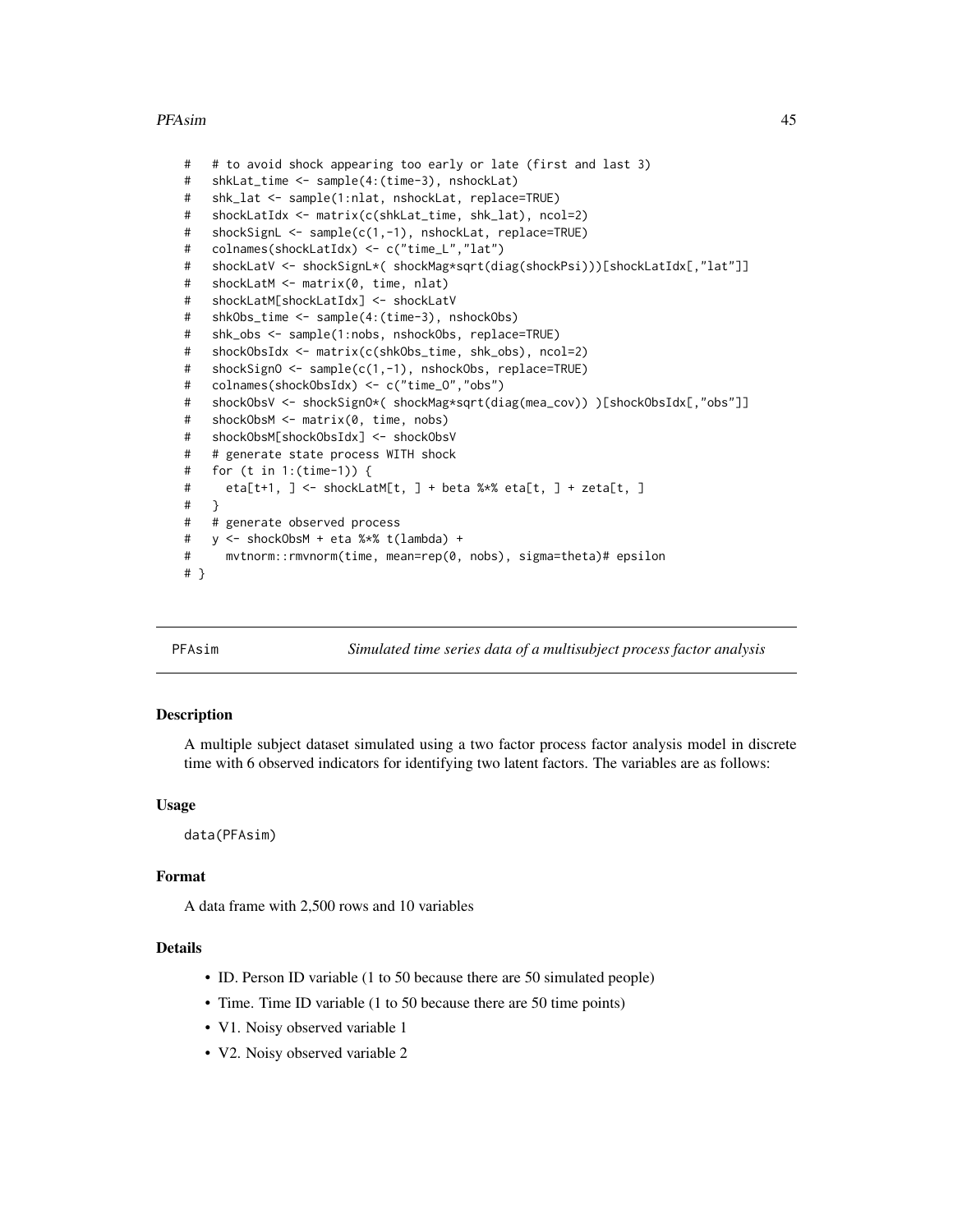- V3. Noisy observed variable 3
- V4. Noisy observed variable 4
- V5. Noisy observed variable 5
- V6. Noisy observed variable 6
- F1. True latent variable 1 scores
- F2. True latent variable 2 scores

Variables V1, V2, and V3 load on F1, whereas variables V4, V5, V6 load on F2. The true values of the factor loadings are 1, 2, 1, 1, 2, and 1, respectively. The true measurement error variance is 0.5 for all variables. The true dynamic noise covariance has F1 with a variance of 2.77, F2 with a variance of 8.40, and their covariance is 2.47. The across-time dynamics have autoregressive effects of 0.5 for both F1 and F2 with a cross-lagged effect from F1 to F2 at 0.4. The cross-lagged effect from F2 to F1 is zero. The true initial latent state distribution as mean zero and a diagonal covariance matrix with var( $F1$ ) = 2 and var( $F2$ ) = 1. The generating model is the same for all individuals.

## Examples

```
require(dynr)
# Load the data with
data(PFAsim)
# Create a dynr data object with
dd <- dynr.data(PFAsim, id="ID", time="Time", observed=paste0("V",1:6))
#--------------------------------------
# The following was used to generate the data
#set.seed(12345678)
#library(mvtnorm)
## setting up matrices
#time <- 50
## Occasions to throw out to wash away the effects of initial condition
#npad <- 0
#np <- 50
#ne <- 2 #Number of latent variables
#ny <- 6 #Number of manifest variables
## Residual variance-covariance matrix
#psi <- matrix(c(2.77, 2.47,
# 2.47, 8.40),
# ncol = ne, byrow = T)
## Lambda matrix containing contemporaneous relations among
## observed variables and 2 latent variables.
#lambda \leq- matrix(c(1, 0,
# 2, 0,# 1, 0,
# 0, 1,
# 0, 2,
# 0, 1),
# ncol = ne, byrow = TRUE)
## Measurement error variances
#theta <- diag(.5, ncol = ny, nrow = ny)
## Lagged directed relations among variables
#beta \leq matrix(c(0.5, 0,
```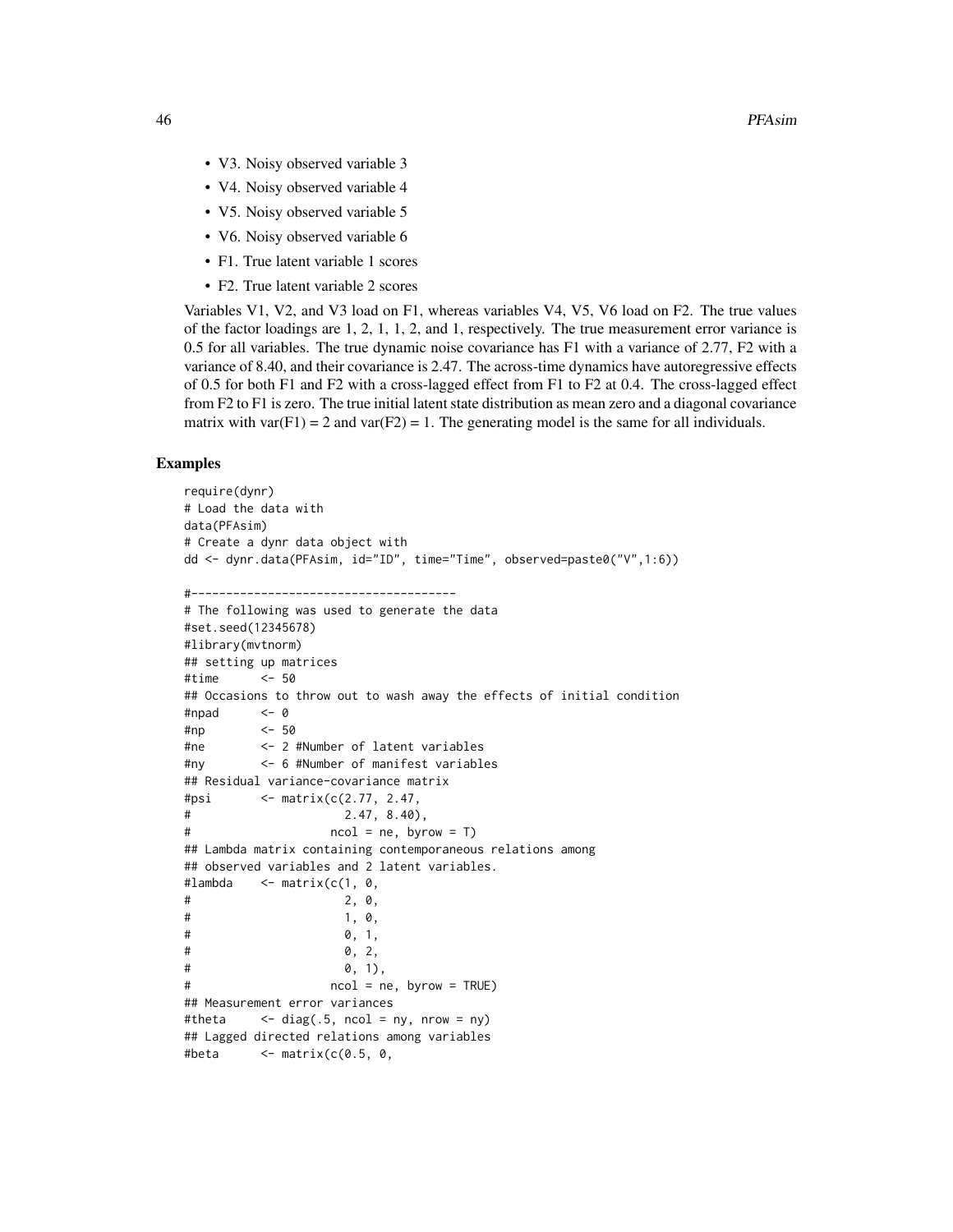```
# 0.4, 0.5),
# ncol = ne, byrow = TRUE)
\#a\emptyset <- mvtnorm::rmvnorm(1, mean = c(0, 0),
# signa = matrix(c(2,0,0,1),ncol=ne))#yall <- matrix(0,nrow = time*np, ncol = ny)
\#eall \leq matrix(0, nrow = time*np, ncol = ne)
#for (p in 1:np){
# # Latent variable residuals
# zeta <- mvtnorm::rmvnorm(time+npad, mean = c(0, 0), sigma = psi)
# # Measurement errors
# epsilon \leq - rmvnorm(time, mean = c(0, 0, 0, 0, 0, 0), sigma = theta)
# # Set up matrix for contemporaneous variables
# etaC <- matrix(0, nrow = ne, ncol = time + npad)
# # Set up matrix for lagged variables
# etaL \leq matrix(0, nrow = ne, ncol = time + npad + 1)
#
# etaL[,1] <- a0
# etaC[,1] <- a0
# # generate factors
# for (i in 2:(time+npad)){
# etaL[ ,i] <- etaC[,i-1]
# etaC[ ,i] <- beta %*% etaL[ ,i] + zeta[i, ]
# }
# etaC <- etaC[,(npad+1):(npad+time)]
# eta <- t(etaC)
#
# # generate observed series
# y <- matrix(0, nrow = time, ncol = ny)
# for (i in 1:nrow(y)){
# y[i, ] <- lambda %*% eta[i, ] + epsilon[i, ]
# }
# yall[(1+(p-1)*time):(p*time),] <- y
# eall[(1+(p-1)*time):(p*time),] <- eta
#}
#yall <- cbind(rep(1:np,each=time),rep(1:time,np),yall)
#yeall <- cbind(yall,eall)
#write.table(yeall,'PFAsim.txt',row.names=FALSE,
# col.names=c("ID", "Time", paste0("V", 1:ny), paste0("F", 1:ne)))
```
plot.dynrCook *Plot method for dynrCook objects*

#### **Description**

Plot method for dynrCook objects

## Usage

```
## S3 method for class 'dynrCook'
plot(x, dynrModel, style = 1, names.state, names.observed,
 printDyn = TRUE, printMeas = TRUE, textsize = 4, ...)
```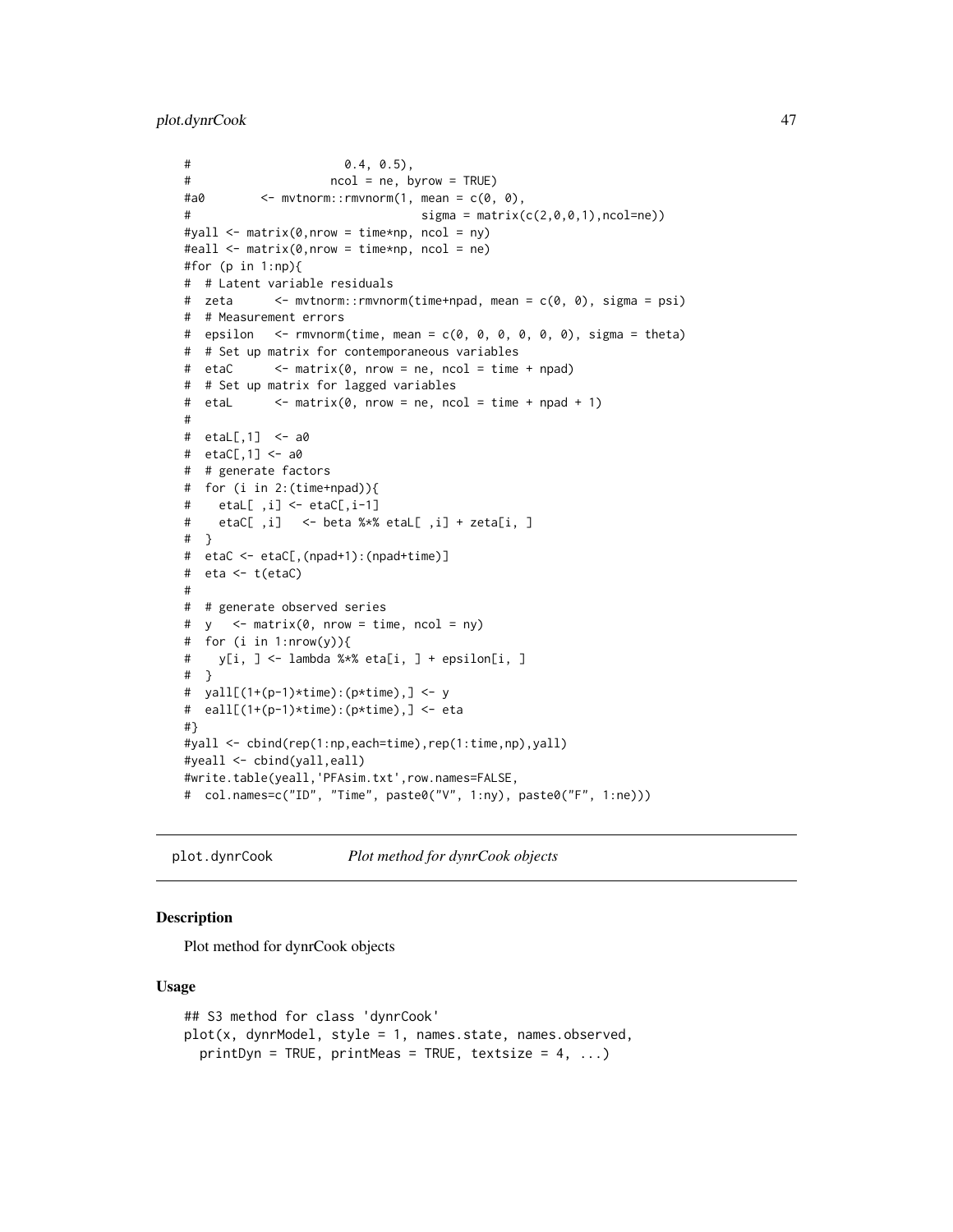# Arguments

| X              | dynrCook object                                                                                                                                                                                          |
|----------------|----------------------------------------------------------------------------------------------------------------------------------------------------------------------------------------------------------|
| dynrModel      | model object                                                                                                                                                                                             |
| style          | The style of the plot in the first panel. If style is 1 (default), user-selected<br>smoothed state variables are plotted. If style is 2, user-selected observed-versus-<br>predicted values are plotted. |
| names.state    | (optional) The names of the states to be plotted, which should be a subset of the<br>state names slot of the measurement slot of dynrModel.                                                              |
| names.observed | (optional) The names of the observed variables to be plotted, which should be a<br>subset of the obs.names slot of the measurement slot of dynrModel.                                                    |
| printDyn       | A logical value indicating whether or not to plot the formulas for the dynamic<br>model                                                                                                                  |
| printMeas      | A logical value indicating whether or not to plot the formulas for the measure-<br>ment model                                                                                                            |
| textsize       | numeric. Font size used in the plot.                                                                                                                                                                     |
| $\ddotsc$      | Further named arguments                                                                                                                                                                                  |
|                |                                                                                                                                                                                                          |

# Details

This is a wrapper around [dynr.ggplot](#page-16-0). A great benefit of it is that it shows the model equations in a plot.

<span id="page-47-0"></span>

| plotFormula | Plot the formula from a model |
|-------------|-------------------------------|
|             |                               |

# Description

Plot the formula from a model

# Usage

```
plotFormula(dynrModel, ParameterAs, printDyn = TRUE, printMeas = TRUE,
 printRS = FALSE, textsize = 4)
```
# Arguments

| dynrModel   | The model object to plot.                                                                                                                                                                                                                              |
|-------------|--------------------------------------------------------------------------------------------------------------------------------------------------------------------------------------------------------------------------------------------------------|
| ParameterAs | The parameter values or names to plot. The underscores in parameter names<br>are saved for use of subscripts. Greek letters can be specified as correspond-<br>ing LaTeX symbols without backslashes (e.g., "lambda") and printed as greek<br>letters. |
| printDyn    | A logical value indicating whether or not to plot the formulas for the dynamic<br>model.                                                                                                                                                               |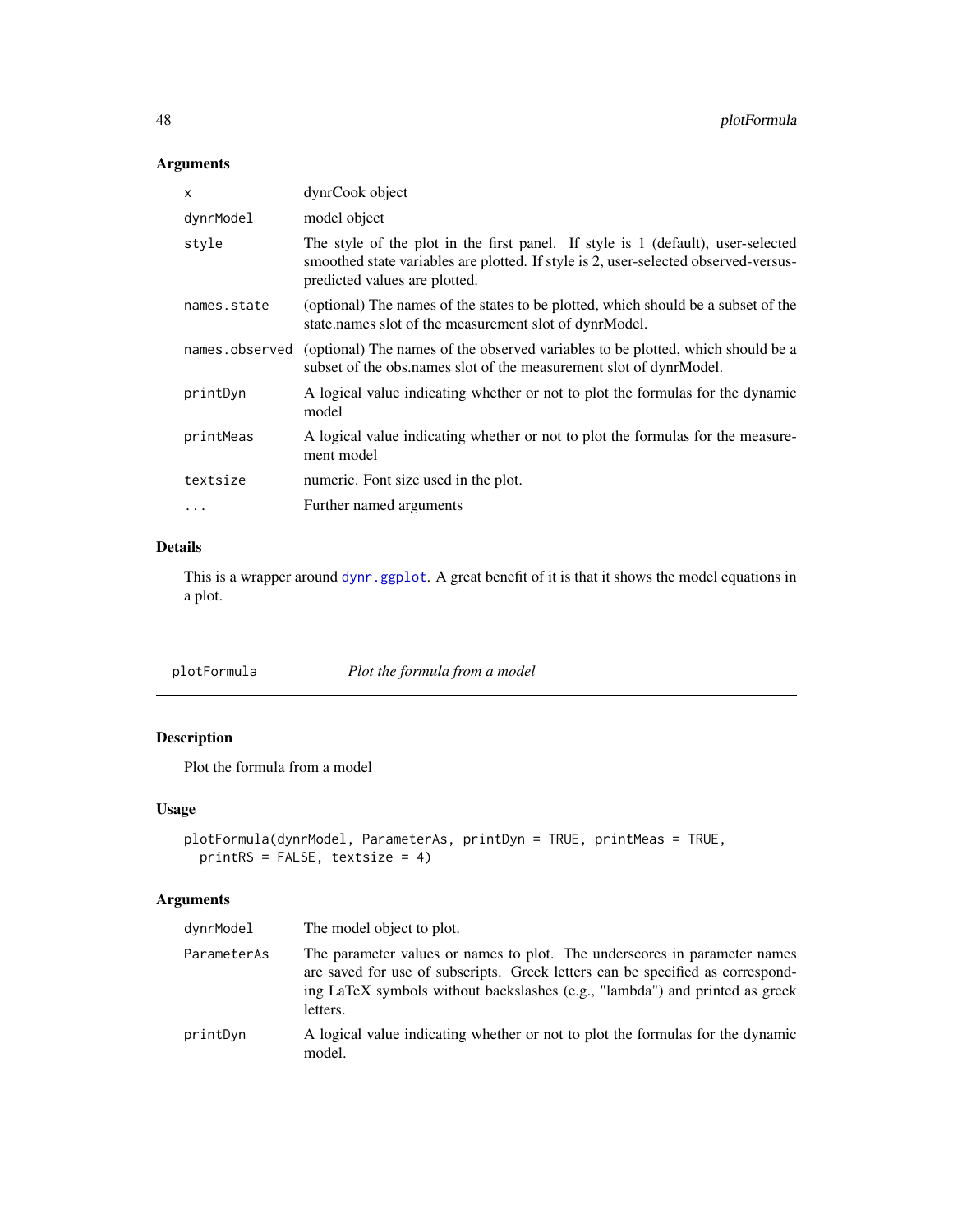#### plotGCV and the set of the set of the set of the set of the set of the set of the set of the set of the set of the set of the set of the set of the set of the set of the set of the set of the set of the set of the set of t

| printMeas | A logical value indicating whether or not to plot the formulas for the measure-<br>ment model |  |  |  |  |  |  |
|-----------|-----------------------------------------------------------------------------------------------|--|--|--|--|--|--|
| printRS   | logical. Whether or not to print the regime-switching model. The default is<br>FALSE.         |  |  |  |  |  |  |
| textsize  | The text size use in the plot.                                                                |  |  |  |  |  |  |

# Details

This function typesets a set of formulas that represent the model. Typical inputs to the ParameterAs argument are (1) the starting values for a model, (2) the final estimated values for a model, and (3) the parameter names. These are accessible with  $(1)$  model\$xstart,  $(2)$  coef(cook), and  $(3)$ model\$param.names or names(coef(cook)), respectively.

| plotGCV | A function to evaluate the generalized cross-validation (GCV) values<br>associated with derivative estimates via Bsplines at a range of speci-<br>fied smoothing parameter (lambda) values |
|---------|--------------------------------------------------------------------------------------------------------------------------------------------------------------------------------------------|
|         |                                                                                                                                                                                            |

# Description

A function to evaluate the generalized cross-validation (GCV) values associated with derivative estimates via Bsplines at a range of specified smoothing parameter (lambda) values

#### Usage

```
plotGCV(theTimes, norder, roughPenaltyMax, dataMatrix, lowLambda, upLambda,
  lambdaInt, isPlot)
```
#### Arguments

| theTimes        | The time points at which derivative estimation are requested                                                                                     |  |  |  |  |
|-----------------|--------------------------------------------------------------------------------------------------------------------------------------------------|--|--|--|--|
| norder          | Order of Bsplines - usually 2 higher than rough Penalty Max                                                                                      |  |  |  |  |
| roughPenaltyMax |                                                                                                                                                  |  |  |  |  |
|                 | Penalization order. Usually set to 2 higher than the highest-order derivatives<br>desired                                                        |  |  |  |  |
| dataMatrix      | Data of size total number of time points x total number of subjects                                                                              |  |  |  |  |
| lowLambda       | Lower limit of lambda values to be tested. Here, lambda is a positive smoothing<br>parameter, with larger values resulting in greater smoothing) |  |  |  |  |
| upLambda        | Upper limit of lambda                                                                                                                            |  |  |  |  |
| lambdaInt       | The interval of lambda values to be tested.                                                                                                      |  |  |  |  |
| isPlot          | A binary flag on whether to plot the gcv values $(0 = no, 1 = yes)$                                                                              |  |  |  |  |

## Value

A data frame containing: 1. lambda values; 2. edf (effective degrees of freedom); 3. GCV (Generalized cross-validation value as averaged across units (e.g., subjects))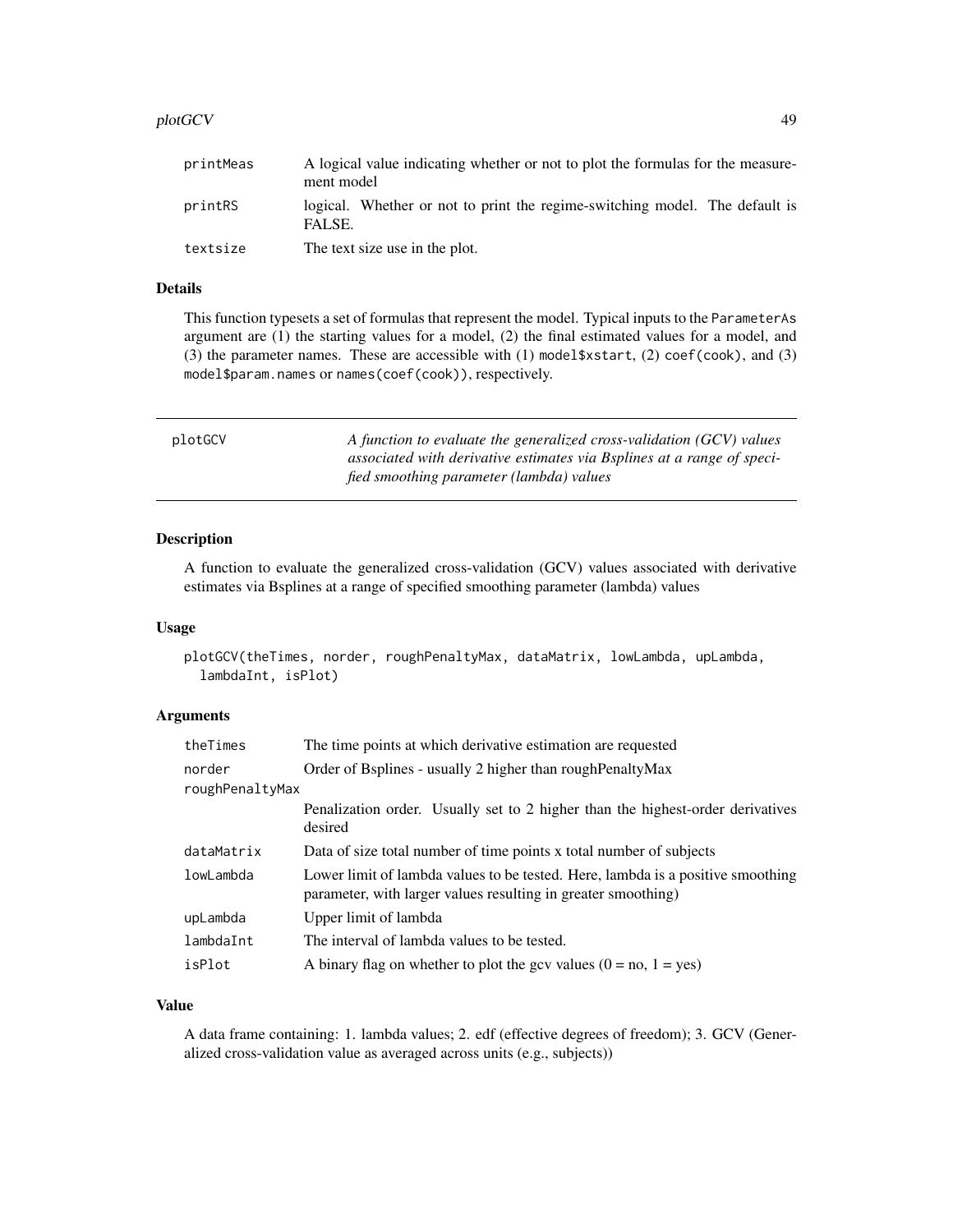## References

Chow, S-M. (2019). Practical Tools and Guidelines for Exploring and Fitting Linear and Nonlinear Dynamical Systems Models. Multivariate Behavioral Research. https://www.nihms.nih.gov/pmc/articlerender.fcgi?artid=152

Chow, S-M., \*Bendezu, J. J., Cole, P. M., & Ram, N. (2016). A Comparison of Two- Stage Approaches for Fitting Nonlinear Ordinary Differential Equation (ODE) Models with Mixed Effects. Multivariate Behavioral Research, 51, 154-184. Doi: 10.1080/00273171.2015.1123138.

## Examples

#outMatrix = plotGCV(theTimes,norder,roughPenaltyMax,out2,lambdaLow, #lambdaHi,lambdaBy,isPlot)

| PPsim |                                |  |  |  |  |  | Simulated time series data for multiple eco-systems based on a |  |  |
|-------|--------------------------------|--|--|--|--|--|----------------------------------------------------------------|--|--|
|       | <i>predator-and-prey model</i> |  |  |  |  |  |                                                                |  |  |

## Description

A dataset simulated using a continuous-time nonlinear predator-and-prey model with 2 observed indicators for identifying two latent factors. The variables are as follows:

#### Usage

data(PPsim)

## Format

A data frame with 1000 rows and 6 variables

#### Details

- id. ID of the systems (1 to 20)
- time. Time index (50 time points for each system)
- prey. The true population of the prey species
- predator. The true population of the predator species
- x. Observed indicator for the population of the prey species
- y. Observed indicator for the population of the predator species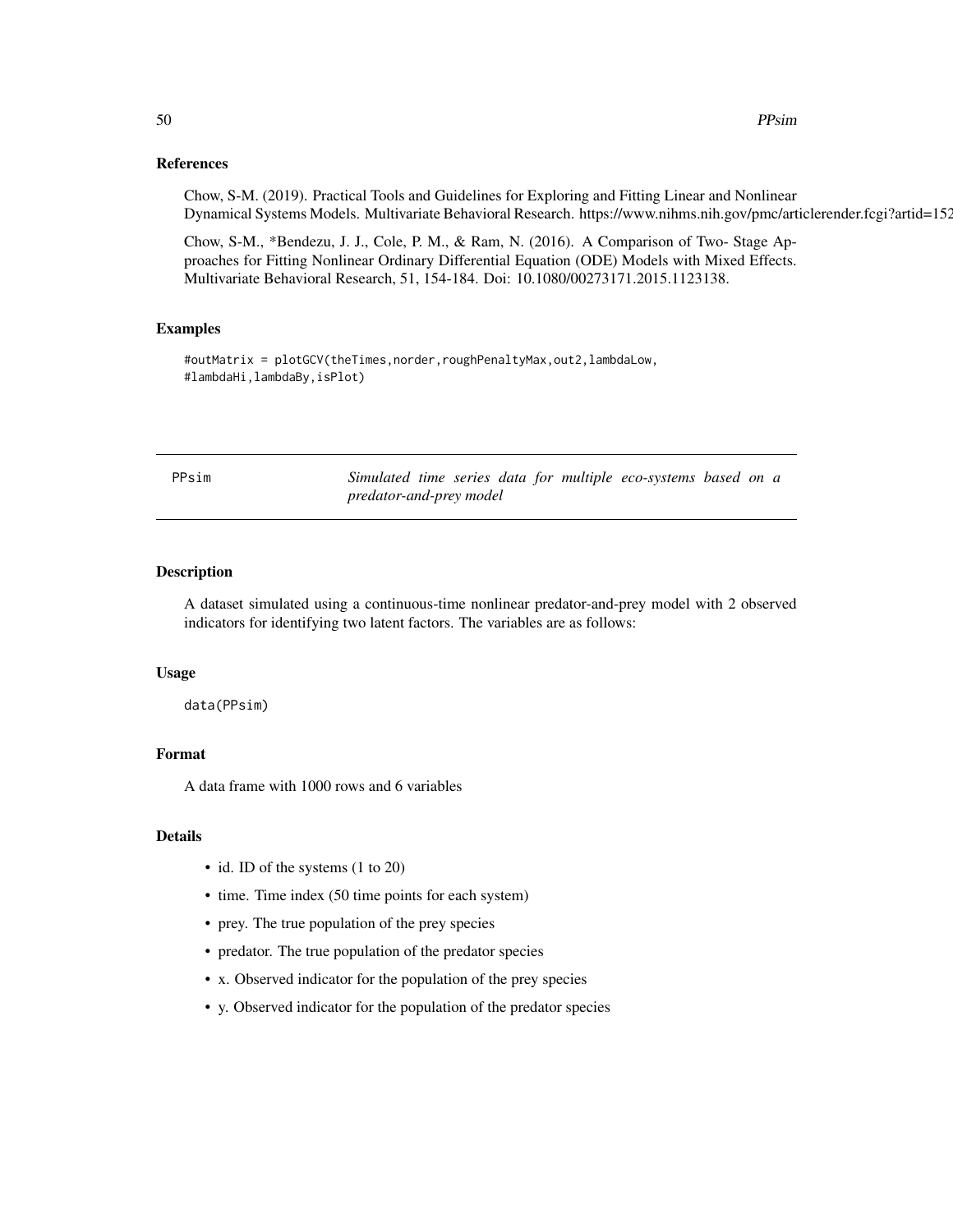<span id="page-50-0"></span>prep.formulaDynamics *Recipe function for specifying dynamic functions using formulas*

# Description

Recipe function for specifying dynamic functions using formulas

# Usage

```
prep.formulaDynamics(formula, startval = numeric(0),
  isContinuousTime = FALSE, jacobian, ...)
```
# Arguments

| formula          | a list of formulas specifying the drift or state-transition equations for the latent<br>variables in continuous or discrete time, respectively.                                                                                                                                                                                                                                                                                                                                                                                                                                                                         |
|------------------|-------------------------------------------------------------------------------------------------------------------------------------------------------------------------------------------------------------------------------------------------------------------------------------------------------------------------------------------------------------------------------------------------------------------------------------------------------------------------------------------------------------------------------------------------------------------------------------------------------------------------|
| startval         | a named vector of starting values of the parameters in the formulas for estimation<br>with parameter names as its name. If there are no free parameters in the dynamic<br>functions, leave startval as the default numeric $(0)$ .                                                                                                                                                                                                                                                                                                                                                                                      |
| isContinuousTime |                                                                                                                                                                                                                                                                                                                                                                                                                                                                                                                                                                                                                         |
|                  | if True, the left hand side of the formulas represent the first-order derivatives of<br>the specified variables; if False, the left hand side of the formulas represent the<br>current state of the specified variable while the same variable on the righ hand<br>side is its previous state.                                                                                                                                                                                                                                                                                                                          |
| jacobian         | (optional) a list of formulas specifying the analytic jacobian matrices contain-<br>ing the analytic differentiation function of the dynamic functions with respect<br>to the latent variables. If this is not provided, dynr will invoke an automatic<br>differentiation procedure to compute the jacobian functions.                                                                                                                                                                                                                                                                                                  |
|                  | further named arguments. Some of these arguments may include:                                                                                                                                                                                                                                                                                                                                                                                                                                                                                                                                                           |
|                  | theta.formula = a list consisting of formula(s) of the form list (par $\sim 1 * b_0$<br>+ covariate_1 * b_1 +  + covariate_p * b_p + 1 * rand_par), where par is a<br>parameter is a unit- (e.g., person-) specific that appears in a dynamic formula and<br>is assumed to follow a linear mixed effects structure. Here, b_p are fixed effects<br>parameters; covariate_1, , covariate_p are known covariates as ??pdeclared in<br>dynr.data, and b_p is a random effect component representing unit i's random<br>deviation in par value from that predicted by $b_0 + c$ covariate $1 * b_1 +  +$<br>covariate_p*b_p |
|                  | random.names = names of random effect components in the theta.formula                                                                                                                                                                                                                                                                                                                                                                                                                                                                                                                                                   |
|                  | random.params.inicov = names of elements in the covariance matrix of the ran-<br>dom effect components                                                                                                                                                                                                                                                                                                                                                                                                                                                                                                                  |
|                  | random values inicov = starting values of elements in the covariance matrix of<br>the random effect components                                                                                                                                                                                                                                                                                                                                                                                                                                                                                                          |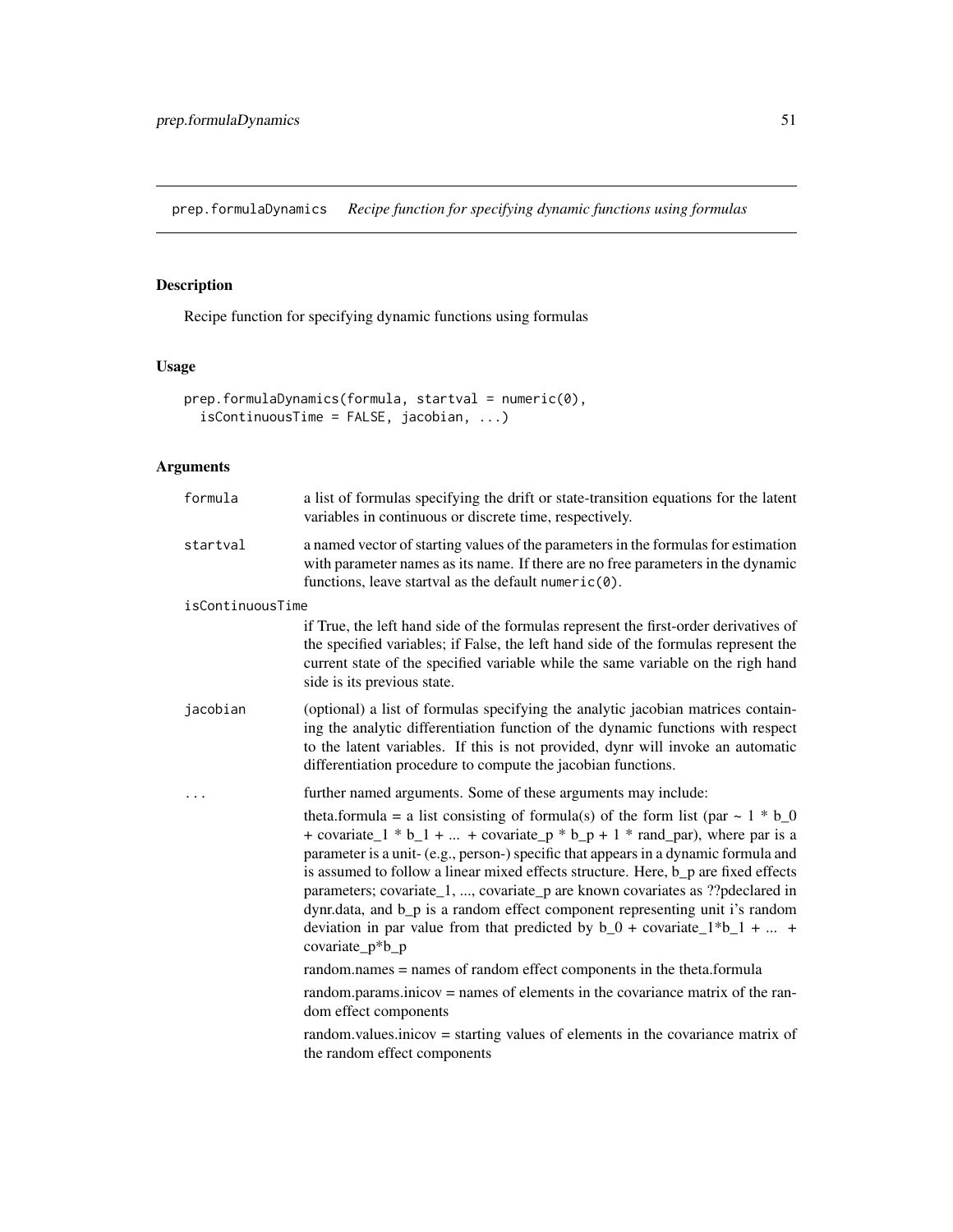## Details

This function defines the dynamic functions of the model either in discrete time or in continuous time. The function can be either linear or nonlinear, with free or fixed parameters, numerical constants, covariates, and other mathematical functions that define the dynamics of the latent variables. Every latent variable in the model needs to be defined by a differential (for continuous time model), or difference (for discrete time model) equation. The names of the latent variables should match the specification in prep.measurement(). For nonlinear models, the estimation algorithm generally needs a Jacobian matrix that contains elements of first differentiations of the dynamic functions with respect to the latent variables in the model. For most nonlinear models, such differentiations can be handled automatically by dynr. However, in some cases, such as when the absolute function (abs) is used, the automatic differentiation would fail and the user may need to provide his/her own Jacobian functions. When theta.formula and other accompanying elements in "..." are provided, the program automatically inserts the random effect components specified in random.names as additional latent (state) variables in the model, and estimate (cook) this expanded model. Do check that the expanded model satisfies conditions such as observability for the estimation to work.

#### Examples

# In this example, we present how to define the dynamics of a bivariate dual change score model # (McArdle, 2009). This is a linear model and the user does not need to worry about # providing any jacobian function (the default).

# We start by creating a list of formula that describes the model. In this model, we have four # latent variables, which are "readLevel", "readSlope", "mathLevel", and "math Slope". The right- # hand side of each formula gives a function that defines the dynamics.

```
formula =list(
        list(readLevel~ (1+beta.read)*readLevel + readSlope + gamma.read*mathLevel,
         readSlope~ readSlope,
        mathLevel~ (1+beta.math)*mathLevel + mathSlope + gamma.math*readLevel,
        mathSlope~ mathSlope
        ))
```
# Then we use prep.formulaDynamics() to define the formula, starting value of the parameters in # the model, and state the model is in discrete time by setting isContinuousTime=FALSE.

```
dynm <- prep.formulaDynamics(formula=formula,
                            startval=c(beta.read = -.5, beta.math = -.5,
                                       gamma.read = .3, gamma.math = .03), isContinuousTime=FALSE)
```
# For a full demo example of regime switching nonlinear discrete time model, you # may refer to a tutorial on # \url{https://quantdev.ssri.psu.edu/tutorials/dynr-rsnonlineardiscreteexample} #Not run: #For a full demo example that uses user-supplied analytic jacobian functions see: #demo(RSNonlinearDiscrete, package="dynr") formula <- list( list(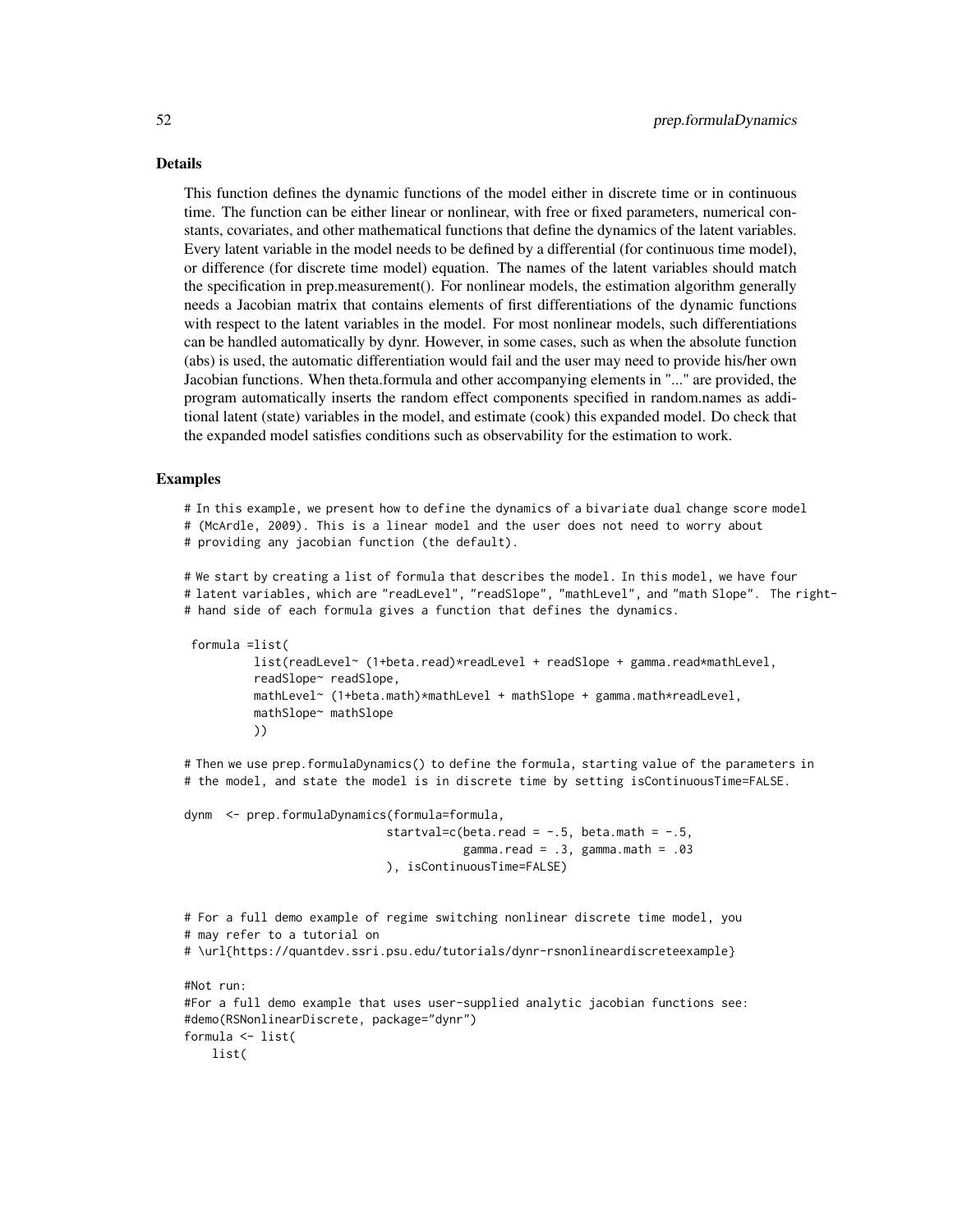#### prep.initial 53

```
x1 - a1*x1,
     x2 \sim a2*x2,
   list(
     x1 - a1*x1 + c12*(exp(abs(x2)))/(1+exp(abs(x2))) *x2,x2 ~ a2*x2 + c21*(exp(abs(x1)))/(1+exp(abs(x1)))*x1)
 \lambdajacob <- list(
 list(x1~x1~a1,
     x2~x2~a2),
 list(x1~x1~a1,
   x1~x2~c12*(exp(abs(x2))/(exp(abs(x2))+1)+x2*sign(x2)*exp(abs(x2))/(1+exp(abs(x2))^2)),
      x2~x2~a2,
   x2~x1~c21*(exp(abs(x1))/(exp(abs(x1))+1)+x1*sign(x1)*exp(abs(x1))/(1+exp(abs(x1))^2))))
dynm <- prep.formulaDynamics(formula=formula, startval=c( a1=.3, a2=.4, c12=-.5, c21=-.5),
                             isContinuousTime=FALSE, jacobian=jacob)
#For a full demo example that uses automatic jacobian functions (the default) see:
#demo(RSNonlinearODE , package="dynr")
formula=list(prey ~ a*prey - b*prey*predator, predator ~ -c*predator + d*prey*predator)
dynm <- prep.formulaDynamics(formula=formula,
                          startval=c(a = 2.1, c = 0.8, b = 1.9, d = 1.1),
                          isContinuousTime=TRUE)
```
prep.initial *Recipe function for preparing the initial conditions for the model.*

#### Description

Recipe function for preparing the initial conditions for the model.

#### Usage

```
prep.initial(values.inistate, params.inistate, values.inicov, params.inicov,
  values.regimep = 1, params.regimep = 0, covariates, deviation = FALSE,
  refRow)
```
#### Arguments

```
values.inistate
```
a vector or list of vectors of the starting or fixed values of the initial state vector in one or more regimes. May also be a matrix or list of matrices.

#### params.inistate

a vector or list of vectors of the parameter names that appear in the initial state vector in one or more regimes. If an element is 0 or "fixed", the corresponding element is fixed at the value specified in the values vector; Otherwise, the corresponding element is to be estimated with the starting value specified in the values vector. May also be a matrix or list of matrices.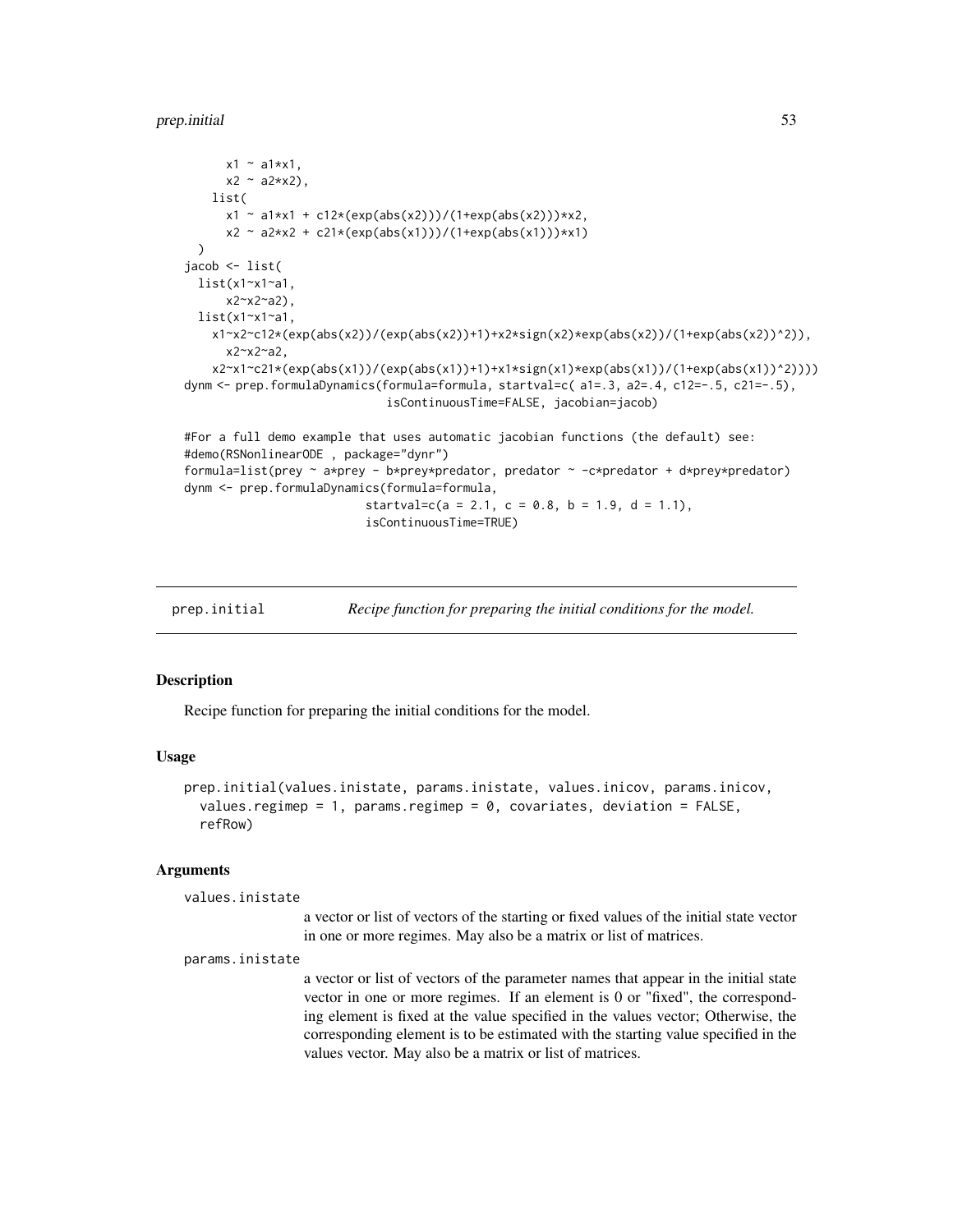| values.inicov  | a positive definite matrix or a list of positive definite matrices of the starting or<br>fixed values of the initial error covariance structure(s) in one or more regimes.<br>If only one matrix is specified for a regime-switching dynamic model, the initial<br>error covariance structure stays the same across regimes. To ensure the matrix<br>is positive definite in estimation, we apply LDL transformation to the matrix.<br>Values are hence automatically adjusted for this purpose.                                                                                                                                                                                           |
|----------------|--------------------------------------------------------------------------------------------------------------------------------------------------------------------------------------------------------------------------------------------------------------------------------------------------------------------------------------------------------------------------------------------------------------------------------------------------------------------------------------------------------------------------------------------------------------------------------------------------------------------------------------------------------------------------------------------|
| params.inicov  | a matrix or list of matrices of the parameter names that appear in the initial error<br>covariance(s) in one or more regimes. If an element is $0$ or "fixed", the corre-<br>sponding element is fixed at the value specified in the values matrix; Otherwise,<br>the corresponding element is to be estimated with the starting value specified<br>in the values matrix. If only one matrix is specified for a regime-switching dy-<br>namic model, the process noise structure stays the same across regimes. If a list<br>is specified, any two sets of the parameter names as in two matrices should be<br>either the same or totally different to ensure proper parameter estimation. |
|                | values regimep a vector/matrix of the starting or fixed values of the initial probabilities of being<br>in each regime. By default, the initial probability of being in the first regime is<br>fixed at 1.                                                                                                                                                                                                                                                                                                                                                                                                                                                                                 |
| params.regimep | a vector/matrix of the parameter indices of the initial probabilities of being in<br>each regime. If an element is 0 or "fixed", the corresponding element is fixed<br>at the value specified in the "values" vector/matrix; Otherwise, the correspond-<br>ing element is to be estimated with the starting value specified in the values<br>vector/matrix.                                                                                                                                                                                                                                                                                                                                |
| covariates     | character vector of the names of the (person-level) covariates                                                                                                                                                                                                                                                                                                                                                                                                                                                                                                                                                                                                                             |
| deviation      | logical. Whether to use the deviation form or not. See Details.                                                                                                                                                                                                                                                                                                                                                                                                                                                                                                                                                                                                                            |
| refRow         | numeric. Which row is treated at the reference. See Details.                                                                                                                                                                                                                                                                                                                                                                                                                                                                                                                                                                                                                               |

## Details

The initial condition model includes specifications for the intial state vector, initial error covariance matrix, initial probabilities of being in each regime and all associated parameter specifications. The initial probabilities are specified in multinomial logistic regression form. When there are no covariates, this implies multinomial logistic regression with intercepts only. In particular, the initial probabilities not not specified on a 0 to 1 probability scale, but rather a negative infinity to positive infinity log odds scale. Fixing an initial regime probability to zero does not mean zero probability. It translates to a comparison log odds scale against which other regimes will be judged.

The structure of the initial state vector and the initial probability vector depends on the presence of covariates. When there are no covariates these should be vectors, or equivalently singlecolumn matrices. When there are covariates they should have  $c + 1$  columns for c covariates. For values.regimep and params.regimep the number of rows should be the number of regimes. For inistate and inicov the number of rows should be the number of latent states. Of course, inicov is a square and symmetric so its number of rows should be the same as its number of columns.

When deviation=FALSE, the non-deviation form of the multinomial logistic regression is used. This form has a separate intercept term for each entry of the initial probability vector. When deviation=TRUE, the deviation form of the multinomial logistic regression is used. This form has an intercept term that is common to all rows of the initial probability vector. The rows are then distinguished by their own individual deviations from the common intercept. The deviation form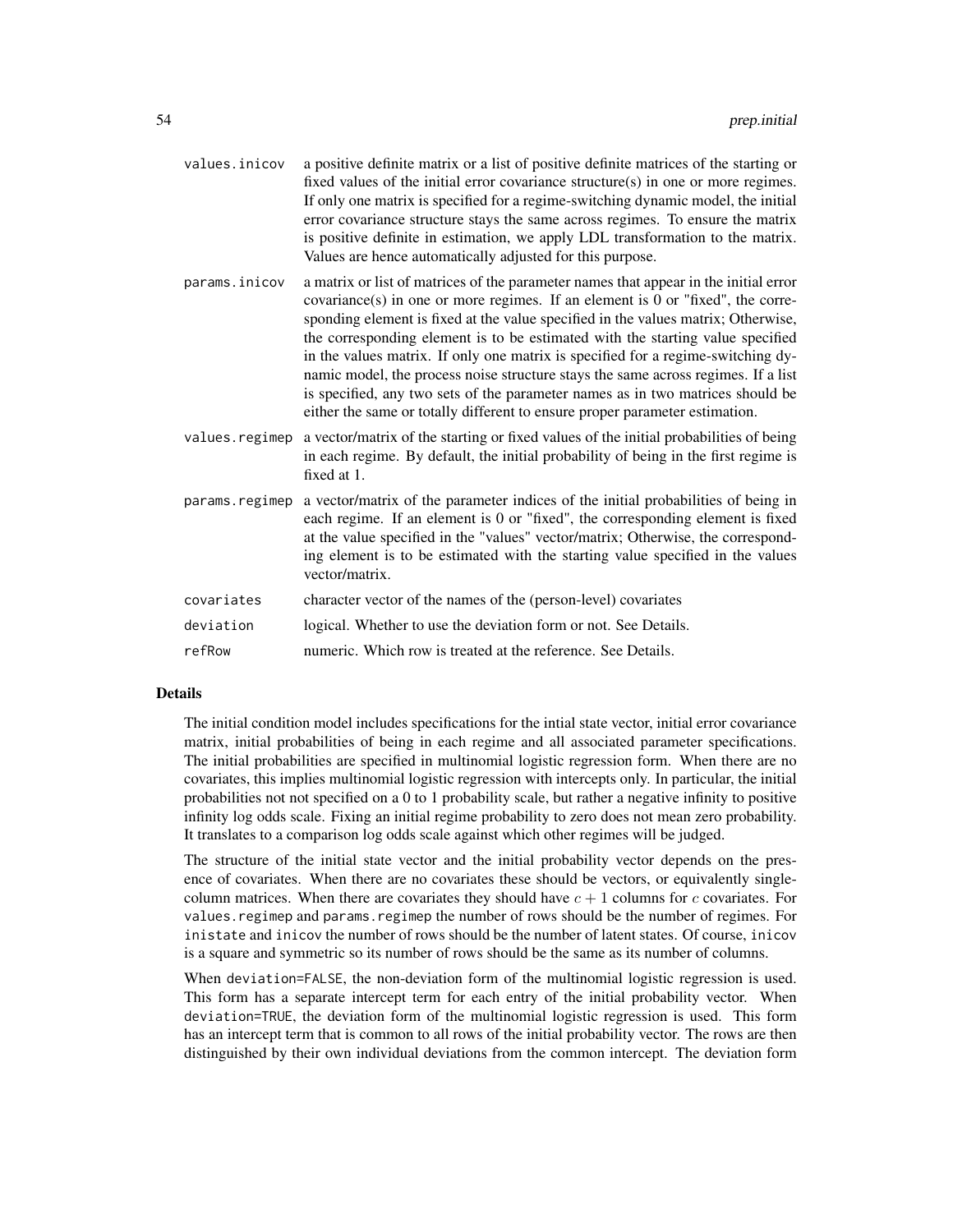#### prep.initial 55

requires the same reference row constraint as the non-deviation form (described below). By default the reference row is taken to be the row with all zero covariate effects. Of course, if there are no covariates and the deviation form is desired, then the user must provide the reference row.

The refRow argument determines which row is used as the intercept row. It is only used in the deviation form (i.e. deviation=TRUE). In the deviation form, one row of values.regimep and params. regimep contains the intercepts, other rows contain deviations from these intercepts. The refRow argument says which row contains the intercept terms. The default behavior for refRow is to detect the reference row automatically based on which parameters are fixed. If we have problems detecting which is the reference row, then we provide error messages that are as helpful as we can make them.

#### See Also

Methods that can be used include: [print](#page-0-0), [printex](#page-64-0), [show](#page-0-0)

#### Examples

```
#### No-covariates
# Single regime, no covariates
# latent states are position and velocity
# initial position is free and called 'inipos'
# initial slope is fixed at 1
# initial covariance is fixed to a diagonal matrix of 1s
initialNoC <- prep.initial(
values.inistate=c(0, 1),
params.inistate=c('inipos', 'fixed'),
values.inicov=diag(1, 2),
params.inicov=diag('fixed', 2))
#### One covariate
# Single regime, one covariate on the inital mean
# latent states are position and velocity
# initial covariance is fixed to a diagonal matrix of 1s
# initial latent means have
# nrow = numLatentState, ncol = numCovariates + 1
# initial position has free intercept and free u1 effect
# initial slope is fixed at 1
initialOneC <- prep.initial(
values.inistate=matrix(
c(\emptyset, .5, )1, 0), byrow=TRUE,
nrow=2, ncol=2),
params.inistate=matrix(
c('iniPosInt', 'iniPosSlopeU1',
'fixed', 'fixed'), byrow=TRUE,
nrow=2, ncol=2),
values.inicov=diag(1, 2),
params.inicov=diag('fixed', 2),
covariates='u1')
```
#### Regime-switching, one covariate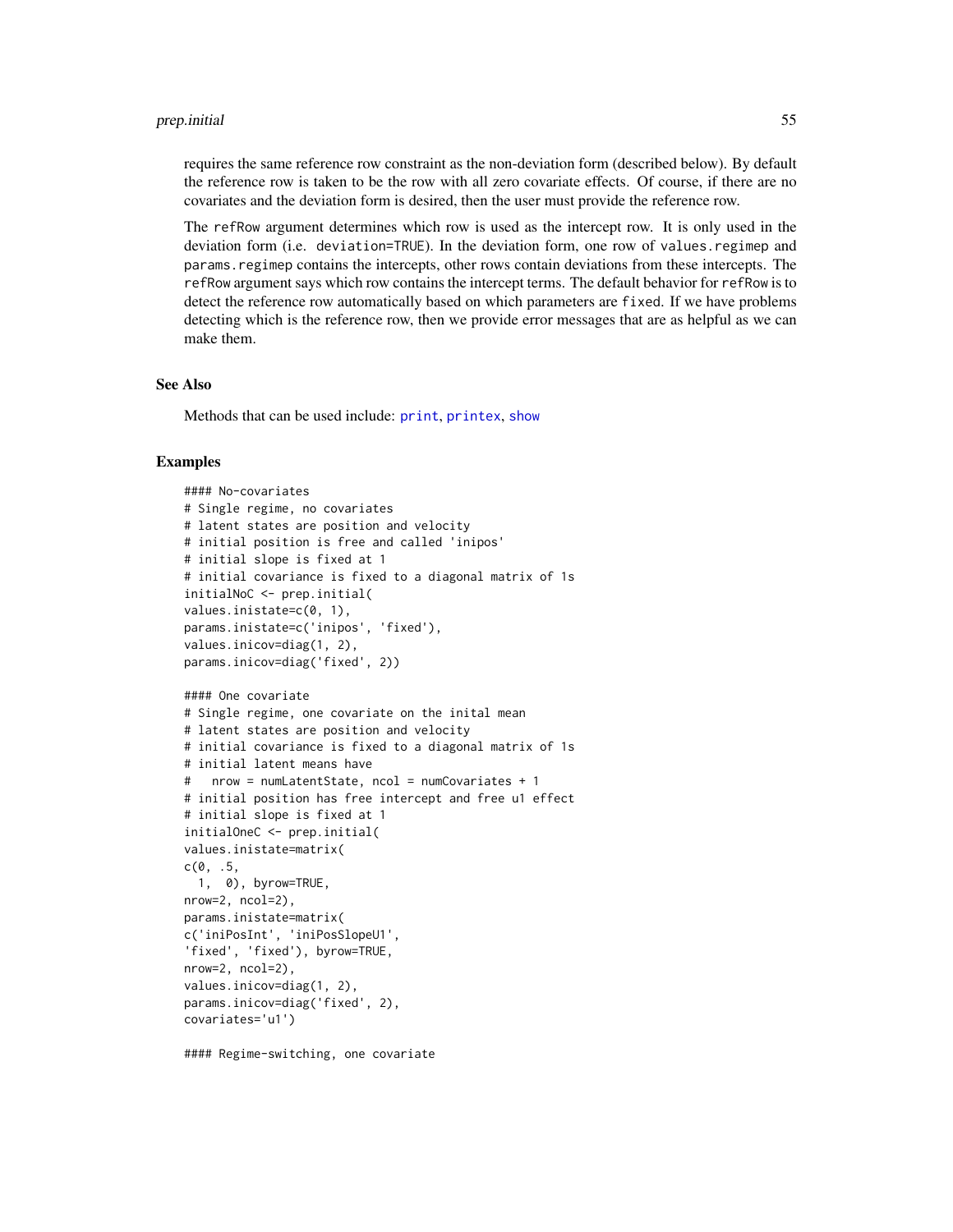```
# latent states are position and velocity
# initial covariance is fixed to a diagonal matrix of 1s
# initial latent means have
# nrow = numLatentState, ncol = numCovariates + 1
# initial position has free intercept and free u1 effect
# initial slope is fixed at 1
# There are 3 regimes but the mean and covariance
# are not regime-switching.
initialRSOneC <- prep.initial(
values.regimep=matrix(
c(1, 1,
  0, 1,
  0, 0), byrow=TRUE,
nrow=3, ncol=2),
params.regimep=matrix(
c('r1int', 'r1slopeU1',
  'r2int', 'r2slopeU2',
  'fixed', 'fixed'), byrow=TRUE,
nrow=3, ncol=2),
values.inistate=matrix(
c(0, .5,
  1, 0), byrow=TRUE,
nrow=2, ncol=2),
params.inistate=matrix(
c('iniPosInt', 'iniPosSlopeU1',
'fixed', 'fixed'), byrow=TRUE,
nrow=2, ncol=2),
values.inicov=diag(1, 2),
params.inicov=diag('fixed', 2),
covariates='u1')
```
prep.loadings *Recipe function to quickly create factor loadings*

## Description

Recipe function to quickly create factor loadings

#### Usage

```
prep.loadings(map, params = NULL, idvar, exo.names = character(0),
  intercept = FALSE)
```
## Arguments

| map    | list giving how the latent variables map onto the observed variables |
|--------|----------------------------------------------------------------------|
| params | parameter numbers                                                    |
| idvar  | names of the variables used to identify the factors                  |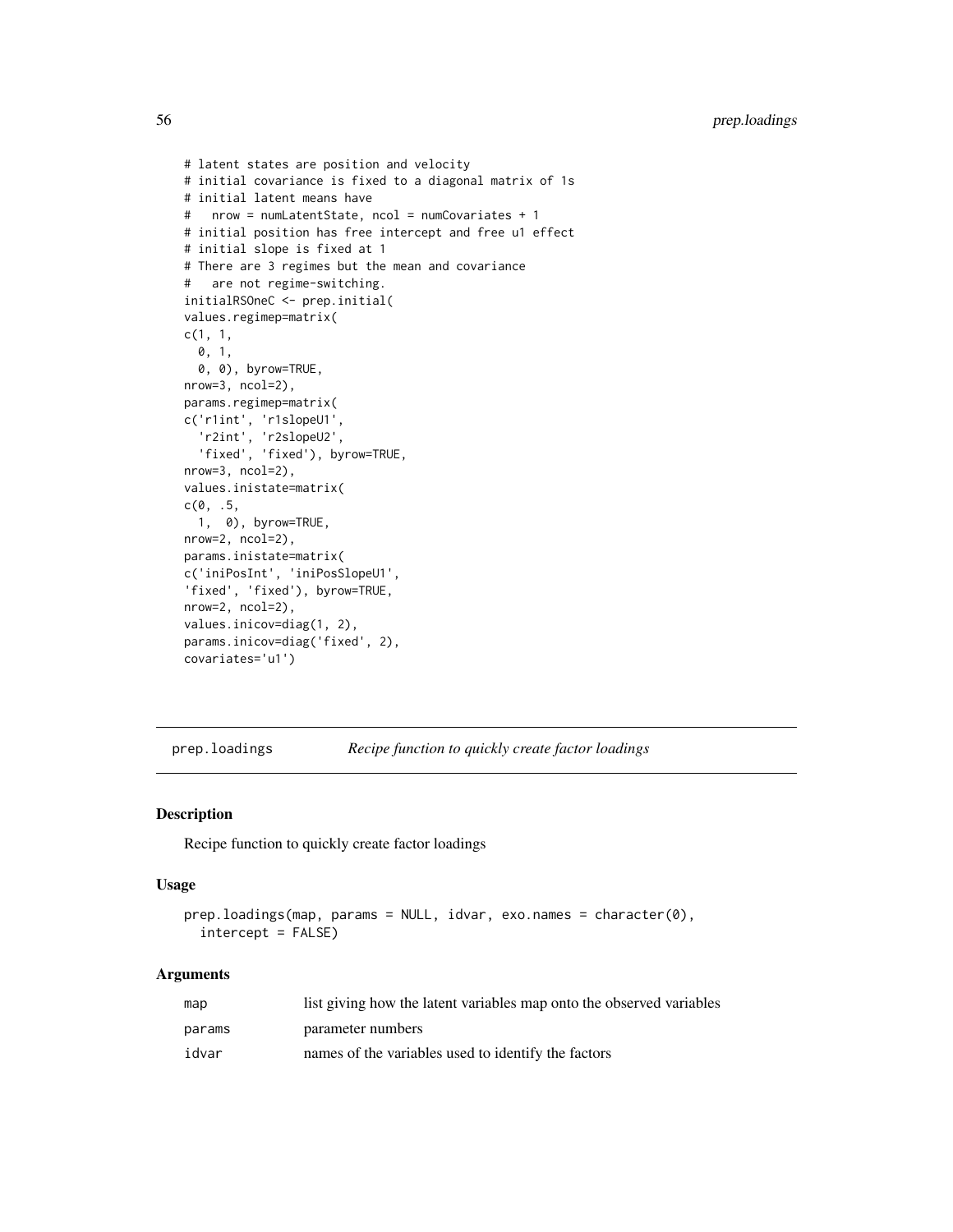## prep.loadings 57

| exo.names | names of the exogenous covariates                      |
|-----------|--------------------------------------------------------|
| intercept | logical. Whether to include freely esimated intercepts |

# Details

The default pattern for 'idvar' is to fix the first factor loading for each factor to one. The variable names listed in 'idvar' have their factor loadings fixed to one. However, if the names of the latent variables are used for 'idvar', then all the factor loadings will be freely estimated and you should fix the factor variances in the noise part of the model (e.g. [prep.noise](#page-59-0)).

This function does not have the full set of features possible in the dynr package. In particular, it does not have any regime-swtiching. Covariates can be included with the exo.names argument, but all covariate effects are freely estimated and the starting values are all zero. Likewise, intercepts can be included with the intercept logical argument, but all intercept terms are freely estimated with zero as the starting value. For complete functionality use [prep.measurement](#page-58-0).

#### Examples

```
#Single factor model with one latent variable fixing first loading
prep.loadings(list(eta1=paste0('y', 1:4)), paste0("lambda_", 2:4))
#Single factor model with one latent variable fixing the fourth loading
prep.loadings(list(eta1=paste0('y', 1:4)), paste0("lambda_", 1:3), idvar='y4')
#Single factor model with one latent variable freeing all loadings
prep.loadings(list(eta1=paste0('y', 1:4)), paste0("lambda_", 1:4), idvar='eta1')
#Single factor model with one latent variable fixing first loading
# and freely estimated intercept
prep.loadings(list(eta1=paste0('y', 1:4)), paste0("lambda_", 2:4),
intercept=TRUE)
#Single factor model with one latent variable fixing first loading
# and freely estimated covariate effects for u1 and u2
prep.loadings(list(eta1=paste0('y', 1:4)), paste0("lambda_", 2:4),
exo.names=paste0('u', 1:2))
# Two factor model with simple structure
prep.loadings(list(eta1=paste0('y', 1:4), eta2=paste0('y', 5:7)),
paste0("lambda_", c(2:4, 6:7)))
#Two factor model with repeated use of a free parameter
prep.loadings(list(eta1=paste0('y', 1:4), eta2=paste0('y', 5:8)),
```

```
#Two factor model with a cross loading
prep.loadings(list(eta1=paste0('y', 1:4), eta2=c('y5', 'y2', 'y6')),
paste0("lambda_", c("21", "31", "41", "22", "62")))
```
paste0("lambda\_", c(2:4, 6:7, 4)))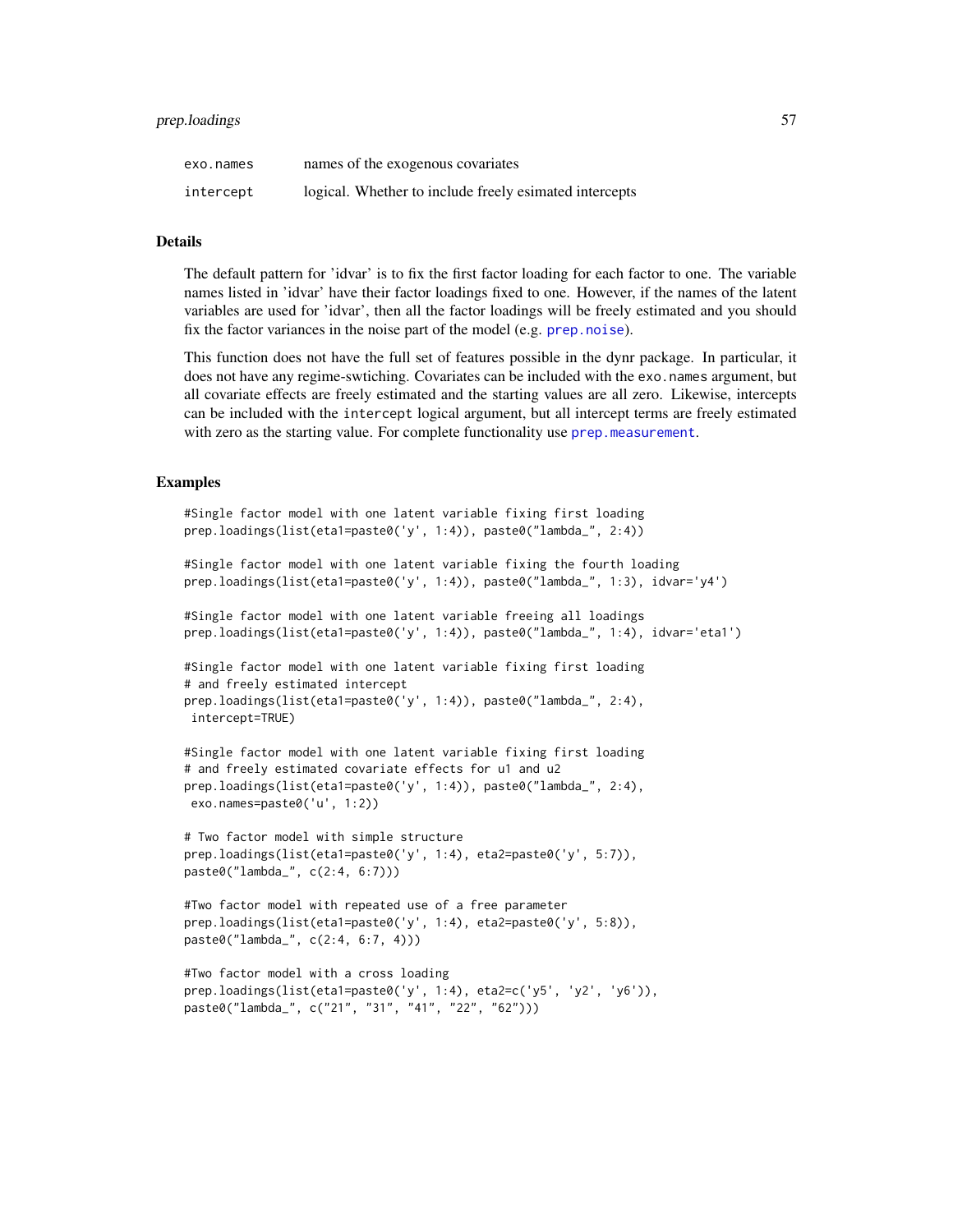prep.matrixDynamics *Recipe function for creating Linear Dynamcis using matrices*

## Description

Recipe function for creating Linear Dynamcis using matrices

## Usage

```
prep.matrixDynamics(params.dyn = NULL, values.dyn, params.exo = NULL,
  values.exo = NULL, params.int = NULL, values.int = NULL, covariates,
  isContinuousTime)
```
## Arguments

| params.dyn       | the matrix of parameter names for the transition matrix in the specified linear<br>dynamic model                                              |
|------------------|-----------------------------------------------------------------------------------------------------------------------------------------------|
| values.dyn       | the matrix of starting/fixed values for the transition matrix in the specified linear<br>dynamic model                                        |
| params.exo       | the matrix of parameter names for the regression slopes of covariates on the<br>latent variables (see details)                                |
| values.exo       | matrix of starting/fixed values for the regression slopes of covariates on the latent<br>variables (see details)                              |
| params.int       | vector of names for intercept parameters in the dynamic model specified as a<br>matrix or list of matrices.                                   |
| values.int       | vector of intercept values in the dynamic model specified as matrix or list of<br>matrices. Contains starting/fixed values of the intercepts. |
| covariates       | the names or the index numbers of the covariates used in the dynamic model                                                                    |
| isContinuousTime |                                                                                                                                               |
|                  | logical. When TRUE, use a continuous time model. When FALSE use a discrete<br>time model.                                                     |

## Details

A recipe function for specifying the deterministic portion of a set of linear dynamic functions as:

Discrete-time model:  $eta(t+1) = int + dyn*eta(t) + exo*xt(t)$ , where  $eta(t)$  is a vector of latent variables, x(t) is a vector of covariates, int, dyn, and exo are vectors and matrices specified via the arguments \*.int, \*.dyn, and \*.exo.

Continuous-time model:  $d/dt \text{ eta}(t) = \text{int} + dyn^* \text{eta}(t) + \text{exo}^* \text{x}(t)$ , where eta(t) is a vector of latent variables, x(t) is a vector of covariates, int, dyn, and exo are vectors and matrices specified via the arguments \*.int, \*.dyn, and \*.exo.

The left-hand side of the dynamic model consists of a vector of latent variables for the next time point in the discrete-time case, and the vector of derivatives for the latent variables at the current time point in the continuous-time case.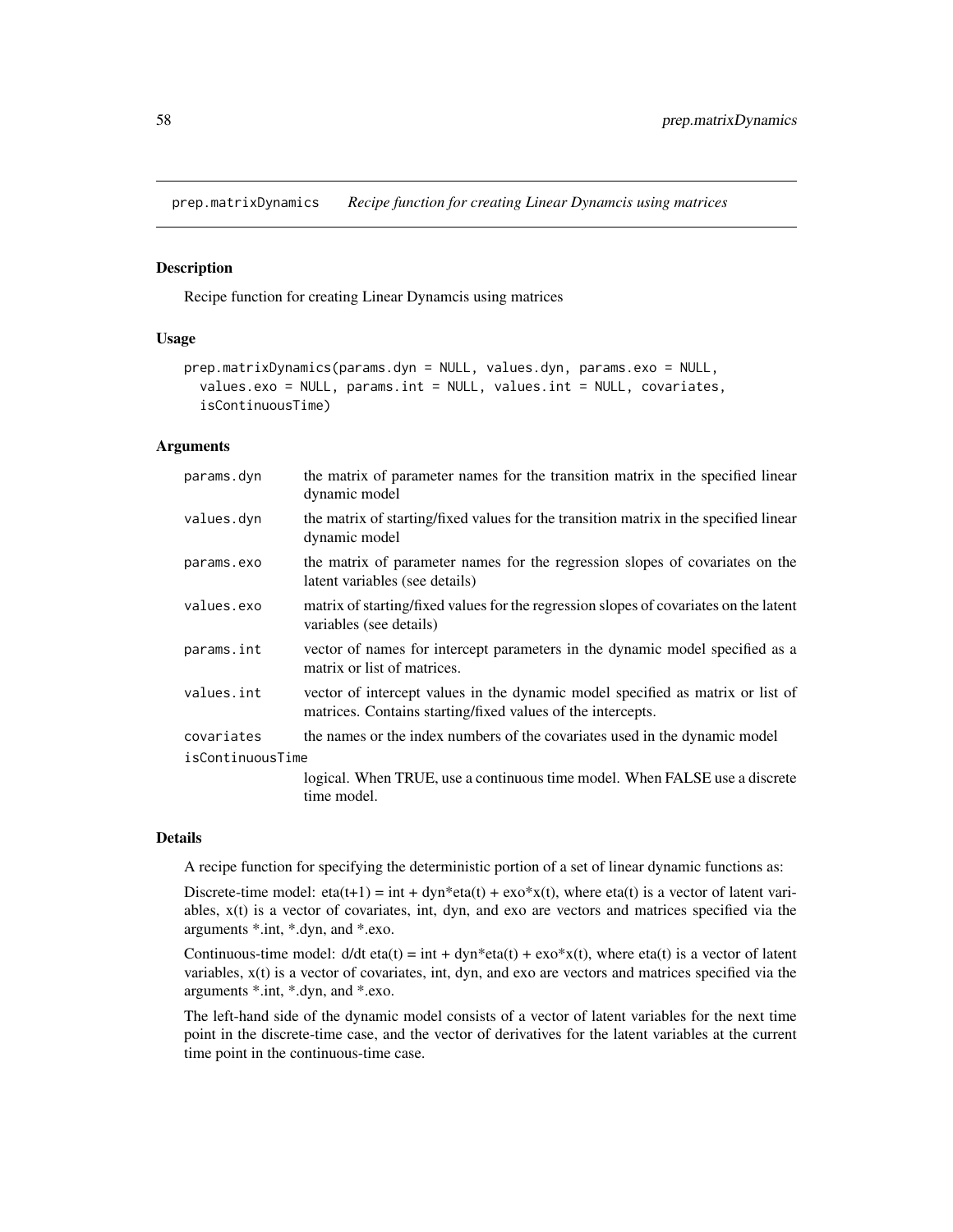For models with regime-switching dynamic functions, the user will need to provide a list of the \*.int, \*.dyn, and \*.exo arguments. (when they are specified to take on values other than the default of zero vectors and matrices), or if a single set of vectors/matrices are provided, the same vectors/matrices are assumed to hold across regimes.

prep.matrixDynamics serves as an alternative to [prep.formulaDynamics](#page-50-0).

## See Also

Methods that can be used include: [print](#page-0-0), [show](#page-0-0)

## Examples

```
#Single-regime, continuous-time model. For further details run:
#demo(RSNonlinearDiscrete, package="dynr"))
dynamics <- prep.matrixDynamics(
values.dyn=matrix(c(0, -0.1, 1, -0.2), 2, 2),
params.dyn=matrix(c('fixed', 'spring', 'fixed', 'friction'), 2, 2),
isContinuousTime=TRUE)
#Two-regime, continuous-time model. For further details run:
#demo(RSNonlinearDiscrete, package="dynr"))
dynamics <- prep.matrixDynamics(
values.dyn=list(matrix(c(0, -0.1, 1, -0.2), 2, 2),
               matrix(c(0, -0.1, 1, 0), 2, 2)),params.dyn=list(matrix(c('fixed', 'spring', 'fixed', 'friction'), 2, 2),
          matrix(c('fixed', 'spring', 'fixed', 'fixed'), 2, 2)),
isContinuousTime=TRUE)
```
<span id="page-58-0"></span>prep.measurement *Prepare the measurement recipe*

## Description

Prepare the measurement recipe

#### Usage

```
prep.measurement(values.load, params.load = NULL, values.exo = NULL,
  params.exo = NULL, values.int = NULL, params.int = NULL, obs.names,
  state.names, exo.names)
```
### Arguments

| values.load | matrix of starting or fixed values for factor loadings. For models with regime-<br>specific factor loadings provide a list of matrices of factor loadings. |
|-------------|------------------------------------------------------------------------------------------------------------------------------------------------------------|
| params.load | matrix or list of matrices. Contains parameter names of the factor loadings.                                                                               |
| values.exo  | matrix or list of matrices. Contains starting/fixed values of the covariate regres-<br>sion slopes.                                                        |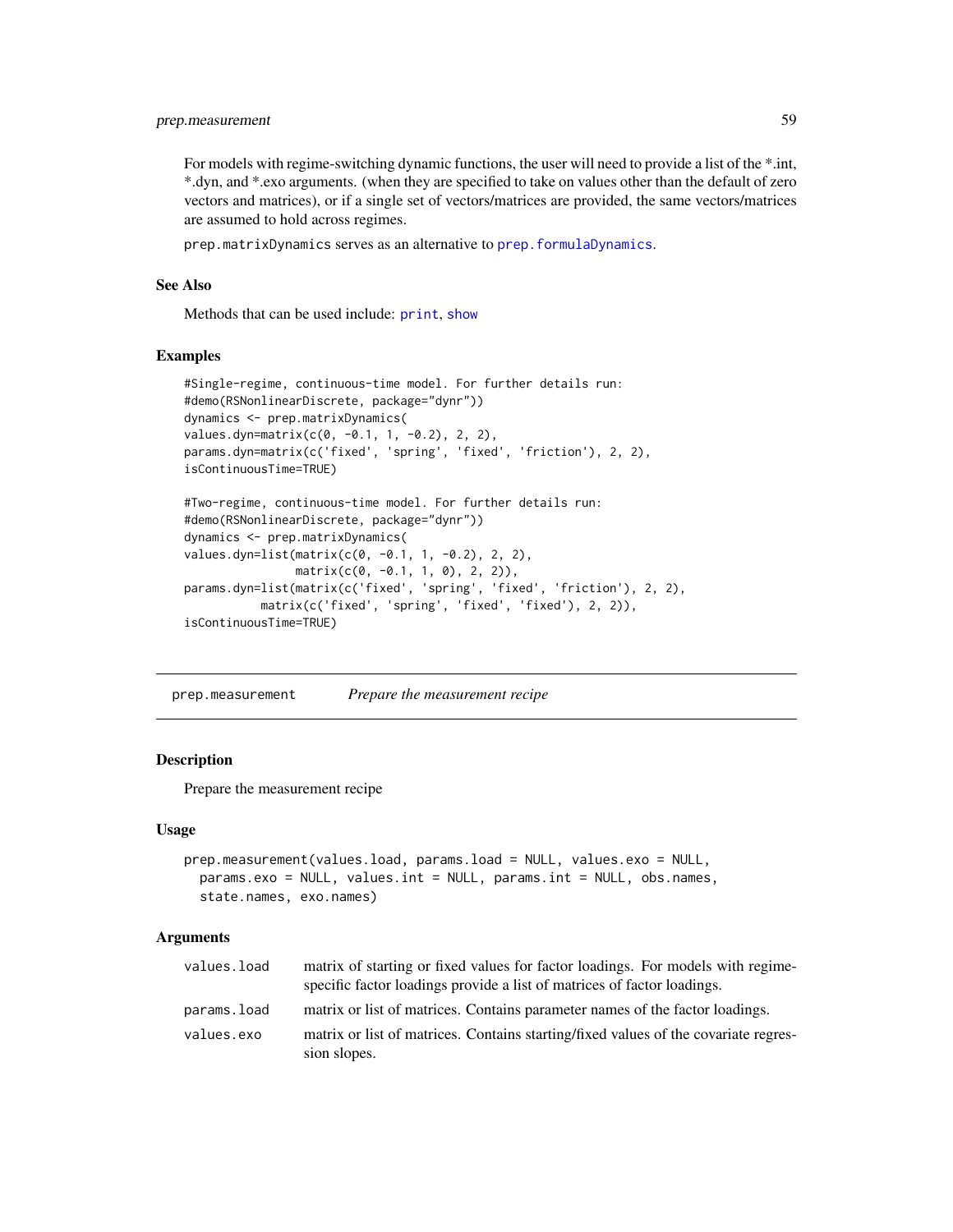| params.exo  | matrix or list of matrices. Parameter names of the covariate regression slopes.                                            |
|-------------|----------------------------------------------------------------------------------------------------------------------------|
| values.int  | vector of intercept values specified as matrix or list of matrices. Contains start-<br>ing/fixed values of the intercepts. |
| params.int  | vector of names for intercept parameters specified as a matrix or list of matrices.                                        |
| obs.names   | vector of names for the observed variables in the order they appear in the mea-<br>surement model.                         |
| state.names | vector of names for the latent variables in the order they appear in the measure-<br>ment model.                           |
| exo.names   | (optional) vector of names for the exogenous variables in the order they appear<br>in the measurement model.               |

## Details

The values.\* arguments give the starting and fixed values for their respective matrices. The params.\* arguments give the free parameter labels for their respective matrices. Numbers can be used as labels. The number 0 and the character 'fixed' are reserved for fixed parameters.

When a single matrix is given to values.<sup>\*</sup>, that matrix is not regime-switching. Correspondingly, when a list of length r is given, that matrix is regime-switching with values and params for the r regimes in the elements of the list.

## See Also

Methods that can be used include: [print](#page-0-0), [printex](#page-64-0), [show](#page-0-0)

#### Examples

```
prep.measurement(diag(1, 5), diag("lambda", 5))
prep.measurement(matrix(1, 5, 5), diag(paste0("lambda_", 1:5)))
prep.measurement(diag(1, 5), diag(0, 5)) #identity measurement model
#Regime-switching measurement model where the first latent variable is
# active for regime 1, and the second latent variable is active for regime 2
# No free parameters are present.
prep.measurement(values.load=list(matrix(c(1,0), 1, 2), matrix(c(0, 1), 1, 2)))
```
<span id="page-59-0"></span>

| prep.noise | Recipe function for specifying the measurement error and process |  |  |  |  |
|------------|------------------------------------------------------------------|--|--|--|--|
|            | noise covariance structures                                      |  |  |  |  |

#### Description

Recipe function for specifying the measurement error and process noise covariance structures

## Usage

prep.noise(values.latent, params.latent, values.observed, params.observed)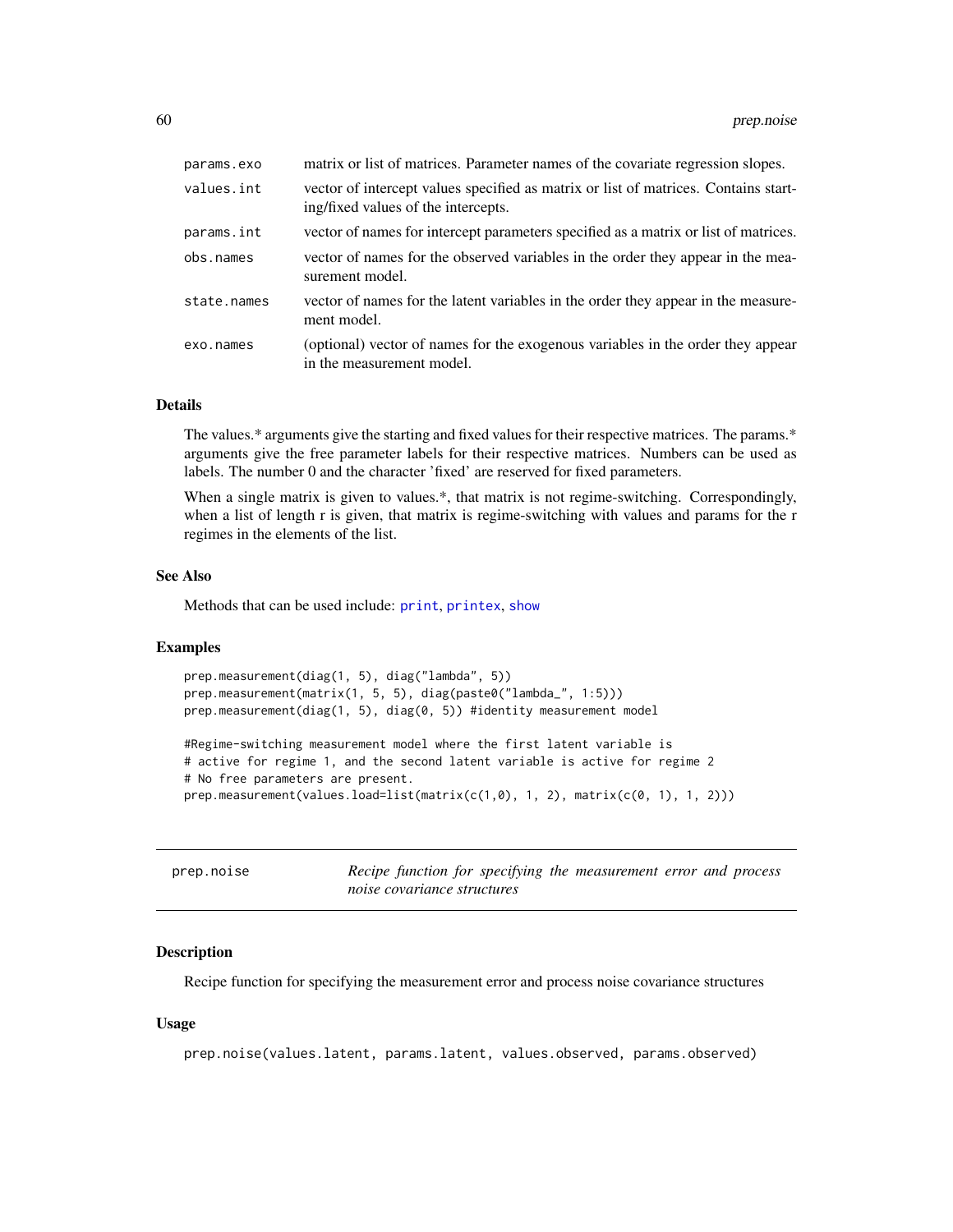#### prep.noise 61

#### Arguments

- values.latent a positive definite matrix or a list of positive definite matrices of the starting or fixed values of the process noise covariance structure(s) in one or more regimes. If only one matrix is specified for a regime-switching dynamic model, the process noise covariance structure stays the same across regimes. To ensure the matrix is positive definite in estimation, we apply LDL transformation to the matrix. Values are hence automatically adjusted for this purpose.
- params.latent a matrix or list of matrices of the parameter names that appear in the process noise covariance(s) in one or more regimes. If an element is 0 or "fixed", the corresponding element is fixed at the value specified in the values matrix; Otherwise, the corresponding element is to be estimated with the starting value specified in the values matrix. If only one matrix is specified for a regime-switching dynamic model, the process noise structure stays the same across regimes. If a list is specified, any two sets of the parameter names as in two matrices should be either the same or totally different to ensure proper parameter estimation. See Details.

values.observed

a positive definite matrix or a list of positive definite matrices of the starting or fixed values of the measurement error covariance structure(s) in one or more regimes. If only one matrix is specified for a regime-switching measurement model, the measurement noise covariance structure stays the same across regimes. To ensure the matrix is positive definite in estimation, we apply LDL transformation to the matrix. Values are hence automatically adjusted for this purpose.

params.observed

a matrix or list of matrices of the parameter names that appear in the measurement error covariance(s) in one or more regimes. If an element is 0 or "fixed", the corresponding element is fixed at the value specified in the values matrix; Otherwise, the corresponding element is to be estimated with the starting value specified in the values matrix. If only one matrix is specified for a regimeswitching dynamic model, the process noise structure stays the same across regimes. If a list is specified, any two sets of the parameter names as in two matrices should be either the same or totally different to ensure proper parameter estimation. See Details.

#### Details

The arguments of this function should generally be either matrices or lists of matrices. Lists of matrices are used for regime-switching models with each list element corresponding to a regime. Thus, a list of three matrices implies a three-regime model. Single matrices are for non-regimeswitching models. Some checking is done to ensure that the number of regimes implied by one part of the model matches that implied by the others. For example, the noise model (prep.noise) cannot suggest three regimes when the measurement model ([prep.measurement](#page-58-0)) suggests two regimes. An exception to this rule is single-regime (i.e. non-regime-switching) components. For instance, the noise model can have three regimes even though the measurement model implies one regime. The single-regime components are simply assumed to be invariant across regimes.

Care should be taken that the parameters names for the latent covariances do not overlap with the parameters in the observed covariances. Likewise, the parameter names for the latent covariances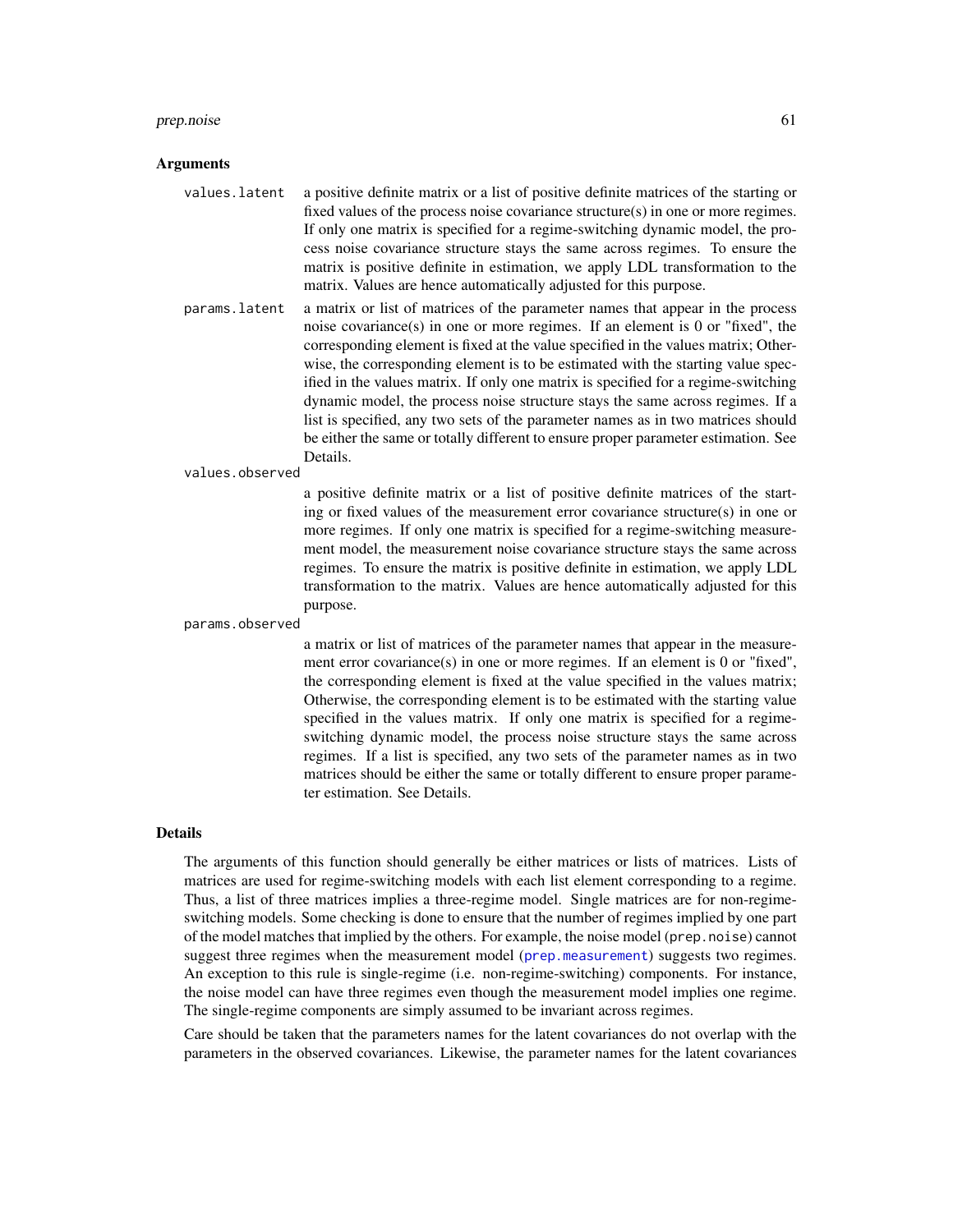in each regime should either be identical or completely distinct. Because the LDL' transformation is applied to the covariances, sharing a parameter across regimes may cause problems with the parameter estimation.

Use \$ to show specific arguments from a dynrNoise object (see examples).

## See Also

[printex](#page-64-0) to show the covariance matrices in latex.

## Examples

```
# Two latent variables and one observed variable in a one-regime model
Noise<-prep.noise(values.latent=diag(c(0.8, 1)), params.latent=diag(c('fixed', "e_x")),
values.observed=diag(1.5,1), params.observed=diag("e_y", 1))
# For matrices that can be import to latex:
printex(Noise,show=TRUE)
# If you want to check specific arguments you've specified, for example,
# values for variance structure of the latent variables
Noise$values.latent
# [[1]]
# [,1] [,2]
\# [1,] 0.8 0
\# [2,] 0.0 1
# Two latent variables and one observed variable in a two-regime model
Noise\langle-prep.noise(values.latent=list(diag(c(0.8, 1)),diag(c(0.8, 1))),
params.latent=list(diag(c('fixed', "e_x1")),diag(c('fixed', "e_x2"))),
values.observed=list(diag(1.5,1),diag(0.5,1)),
params.observed=list(diag("e_y1", 1),diag("e_y2",1)))
# If the error and noise structures are assumed to be the same across regimes,
# it is okay to use matrices instead of lists.
```
prep.regimes *Recipe function for creating regime switching (Markov transition) functions*

#### **Description**

Recipe function for creating regime switching (Markov transition) functions

#### Usage

```
prep.regimes(values, params, covariates, deviation = FALSE, refRow)
```
#### Arguments

| values | matrix giving the values. Should have (number of Regimes) rows and (number    |
|--------|-------------------------------------------------------------------------------|
|        | of regimes x number of covariates) columns                                    |
| params | matrix of the same size as "values" consisting of the names of the parameters |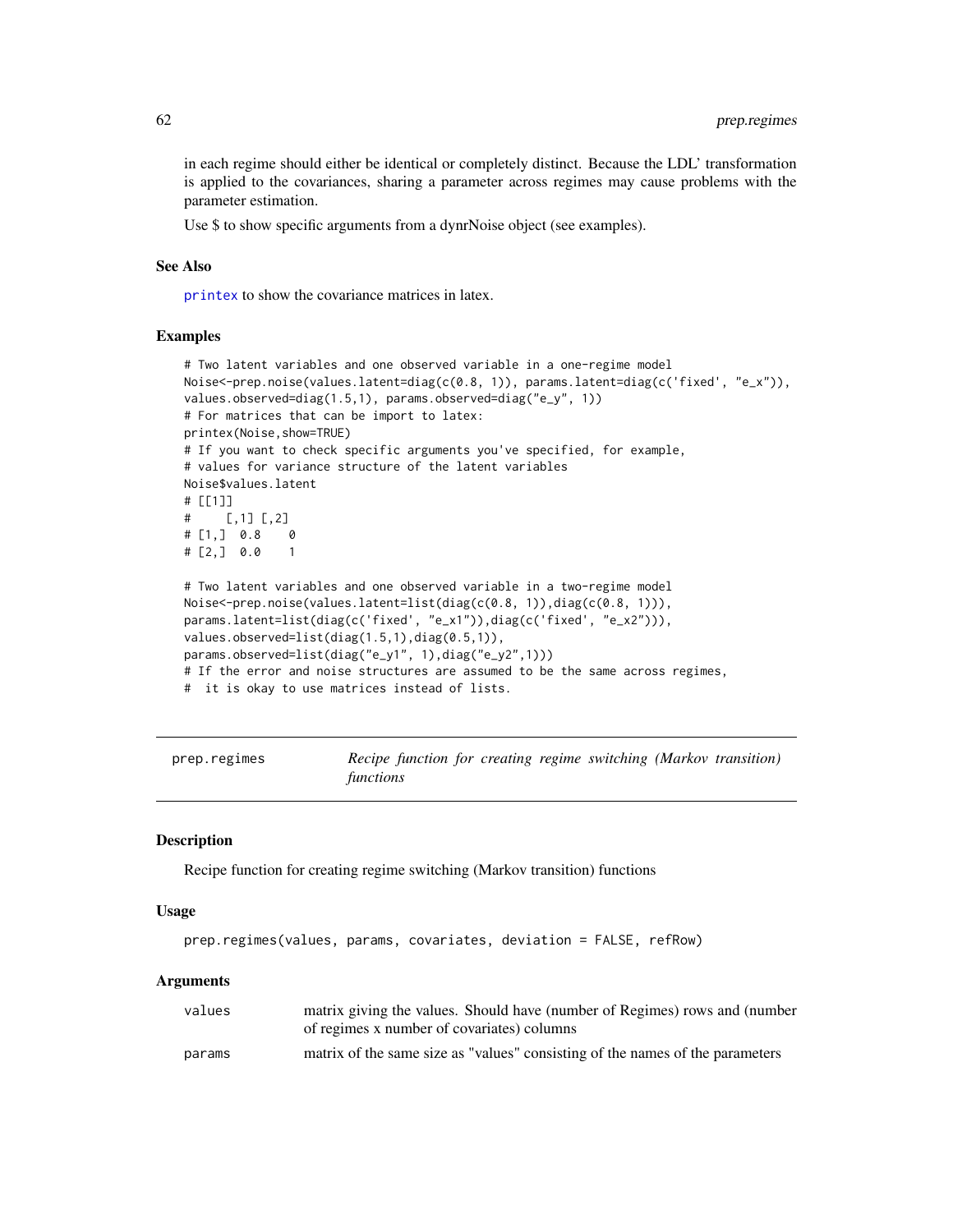## prep.regimes 63

| covariates | a vector of the names of the covariates to be used in the regime-switching func-<br>tions |
|------------|-------------------------------------------------------------------------------------------|
| deviation  | logical. Whether to use the deviation form or not. See Details.                           |
| refRow     | numeric. Which row is treated at the reference. See Details.                              |

## Details

Note that each row of the transition probability matrix must sum to one. To accomplish this fix at least one transition log odds parameter in each row of "values" (including its intercept and the regression slopes of all covariates) to 0.

When deviation=FALSE, the non-deviation form of the multinomial logistic regression is used. This form has a separate intercept term for each entry of the transition probability matrix (TPM). When deviation=TRUE, the deviation form of the multinomial logistic regression is used. This form has an intercept term that is common to each column of the TPM. The rows are then distinguished by their own individual deviations from the common intercept. The deviation form requires the same reference column constraint as the non-deviation form; however, the deviation form also requires one row to be indicated as the reference row (described below). By default the reference row is taken to be the same as the reference column.

The refRow argument determines which row is used as the intercept row. It is only used in the deviation form (i.e. deviation=TRUE). In the deviation form, one row of values and params contains the intercepts, other rows contain deviations from these intercepts. The refRow argument says which row contains the intercept terms. The default behavior for refRow is to be the same as the reference column. The reference column is automatically detected. If we have problems detecting which is the reference column, then we provide error messages that are as helpful as we can make them.

#### See Also

Methods that can be used include: [print](#page-0-0), [printex](#page-64-0), [show](#page-0-0)

## Examples

```
#Two-regime example with a covariate, x; log odds (LO) parameters represented in default form,
#2nd regime set to be the reference regime (i.e., have LO parameters all set to 0).
#The values and params matrices are of size 2 (numRegimes=2) x 4 (numRegimes*(numCovariates+1)).
# The LO of staying within the 1st regime (corresponding to the (1,1) entry in the
# 2 x 2 transition probability matrix for the 2 regimes) = a_11 + d_11*x
# The log odds of switching from the 1st to the 2nd regime (the (1,2) entry in the
# transition probability matrix) = 0
# The log odds of moving from regime 2 to regime 1 (the (2,1) entry) = a_21 + d_21*x
# The log odds of staying within the 2nd regime (the (2,2) entry) = 0
b <- prep.regimes(
values=matrix(c(8,-1, rep(0,2),-4, .1, rep(0,2)),
            nrow=2, ncol=4, byrow=TRUE),
params=matrix(c("a_11","d_11x",rep("fixed",2),
              "a_21","d_21x",rep("fixed",2)),
            nrow=2, ncol=4, byrow=TRUE), covariates=c("x"))
```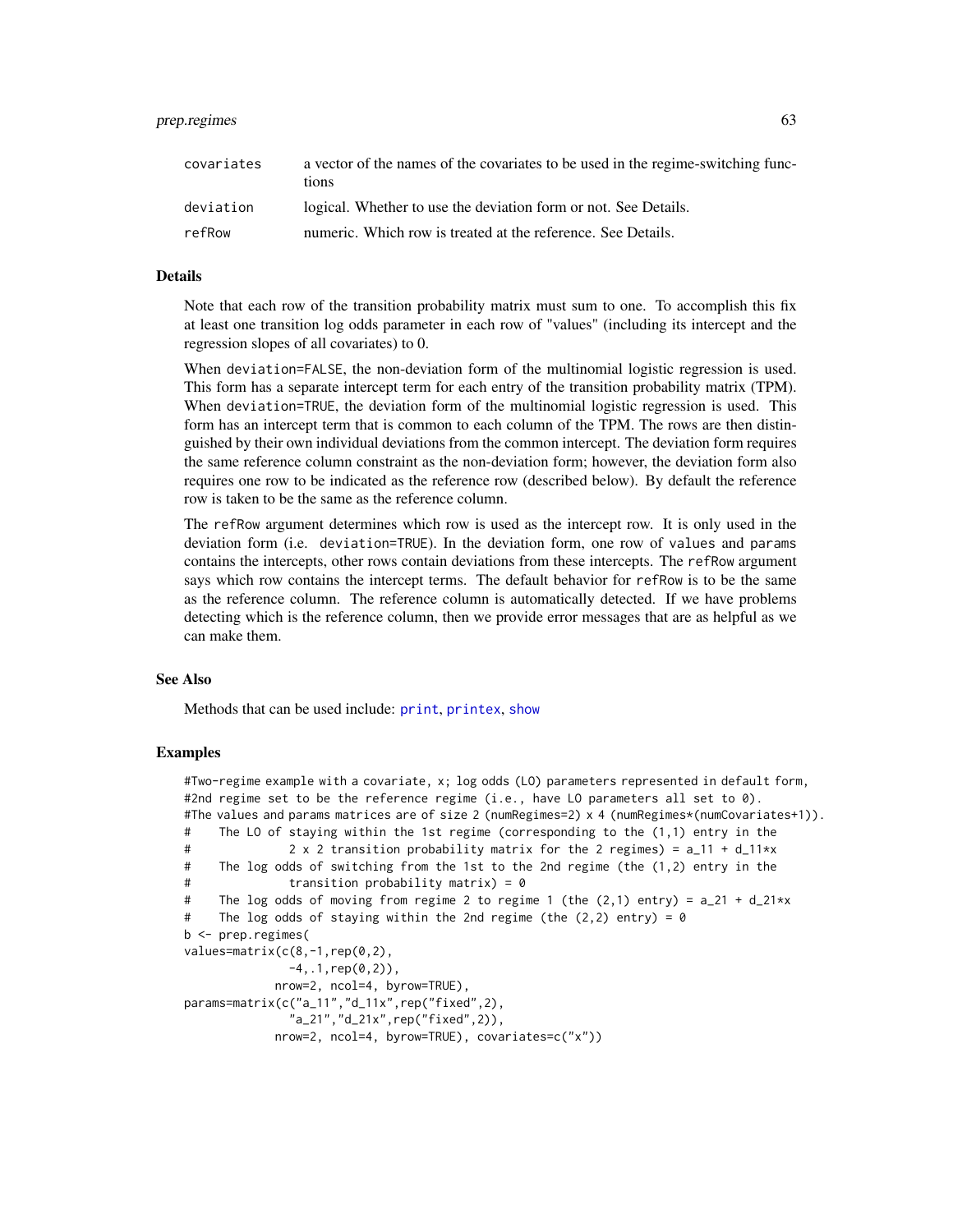```
# Same example as above, but expressed in deviation form by specifying 'deviation = TRUE'
# The LO of staying within the 1st regime (corresponding to the (1,1) entry in the
# 2 x 2 transition probability matrix for the 2 regimes) = a_21 + a_11 + d_11*x
# The log odds of switching from the 1st to the 2nd regime (the (1,2) entry in the
# transition probability matrix) = 0
# The log odds of moving from regime 2 to regime 1 (the (2,1) entry) = a_21 + d_21*x
# The log odds of staying within the 2nd regime (the (2,2) entry) = 0
b <- prep.regimes(
values=matrix(c(8,-1, rep(0,2),-4, .1, rep(0,2)),
            nrow=2, ncol=4, byrow=TRUE),
params=matrix(c("a_11","d_11x",rep("fixed",2),
               "a_21","d_21x",rep("fixed",2)),
            nrow=2, ncol=4, byrow=TRUE), covariates=c("x"), deviation = TRUE)
#An example of regime-switching with no covariates. The diagonal entries are fixed
#at zero for identification purposes
b \leq prep. regimes(values=matrix(0, 3, 3),
params=matrix(c('fixed', 'p12', 'p13',
                'p21', 'fixed', 'p23',
                'p31', 'p32', 'fixed'), 3, 3, byrow=TRUE))
#An example of regime-switching with no covariates. The parameters for the second regime are
# fixed at zero for identification purposes, making the second regime the reference regime.
b \leq prep. regimes(values=matrix(0, 3, 3),
params=matrix(c('p11', 'fixed', 'p13',
                'p21', 'fixed', 'p23',
                'p31', 'fixed', 'p33'), 3, 3, byrow=TRUE))
#2 regimes with three covariates
b \leq prep. regimes(values=matrix(c(0), 2, 8),
params=matrix(c(paste0('p', 8:15), rep(0, 8)), 2, 8),
covariates=c('x1', 'x2', 'x3'))
```
prep.tfun *Create a dynrTrans object to handle the transformations and inverse transformations of model paramters*

## Description

Create a dynrTrans object to handle the transformations and inverse transformations of model paramters

#### Usage

```
prep.tfun(formula.trans, formula.inv, transCcode = TRUE)
```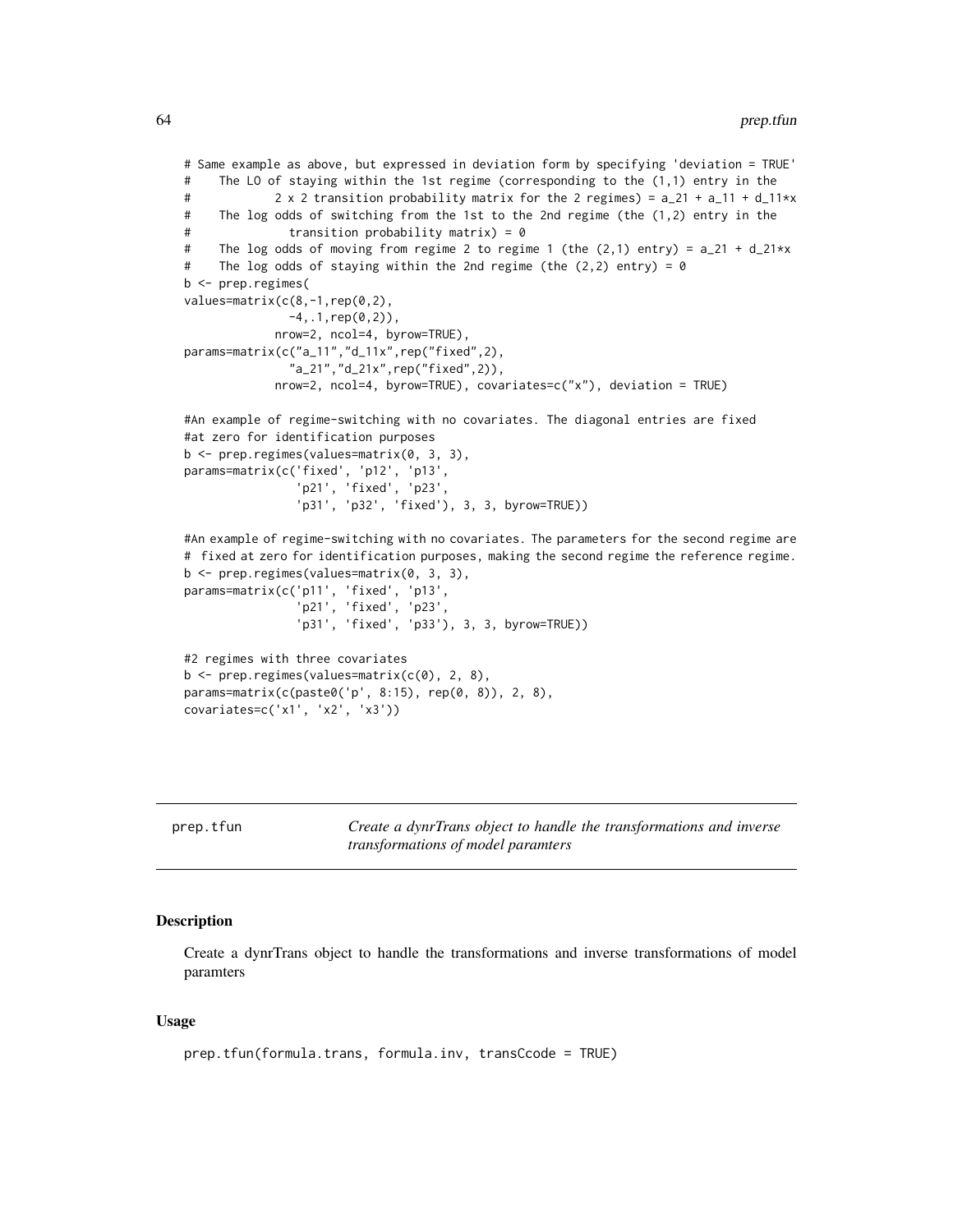#### printex 65

#### **Arguments**

| formula.trans | a list of formulae for transforming freed parameters other than variance-covariance<br>parameters during the optimization process. These transformation functions<br>may be helpful for transforming parameters that would normally appear on a<br>constrained scale to an unconstrained scale (e.g., parameters that can only take<br>on positive values can be subjected to exponential transformation to ensure pos-<br><i>itivity.)</i>                        |
|---------------|--------------------------------------------------------------------------------------------------------------------------------------------------------------------------------------------------------------------------------------------------------------------------------------------------------------------------------------------------------------------------------------------------------------------------------------------------------------------|
| formula.inv   | a list of formulae that inverse the transformation on the free parameters and will<br>be used to calculate the starting values of the parameters.                                                                                                                                                                                                                                                                                                                  |
| transCcode    | a logical value indicating whether the functions in formula trans need to be trans-<br>formed to functions in C. The default for transCcode is TRUE, which means that<br>the formulae will be translated to C functions and utilized during the optimiza-<br>tion process. If transCcode = FALSE, the transformations are only performed at<br>the end of the optimization process for standard error calculations but not during<br>the optimization process. ##' |

#### Details

Prepares a dynr recipe that specifies the names of the parameters that are to be subjected to usersupplied transformation functions and the corresponding transformation and reverse-transformation functions. This can be very handy in fitting dynamic models in which certain parameters can only take on permissible values in particular ranges (e.g., a parameter may have to positive). Note that all variance-covariance parameters in the model are automatically subjected to transformation functions to ensure that the resultant covariance matrices are positive-definite. Thus, no additional transformation functions are needed for variance-covariance parameters.

## Examples

```
#Specifies a transformation recipe, r20, that subjects the parameters
#'r10' and 'r20' to exponential transformation to ensure that they are positive.
trans <-prep.tfun(formula.trans=list(r10~exp(r10), r20~exp(r20)),
                  formula.inv=list(r10~log(r10),r20~log(r20)))
```
<span id="page-64-0"></span>printex *The printex Method*

## Description

The printex Method

## Usage

```
printex(object, ParameterAs, printDyn = TRUE, printMeas = TRUE,
  printInit = FALSE, printRS = FALSE, outFile, show, \ldots)
```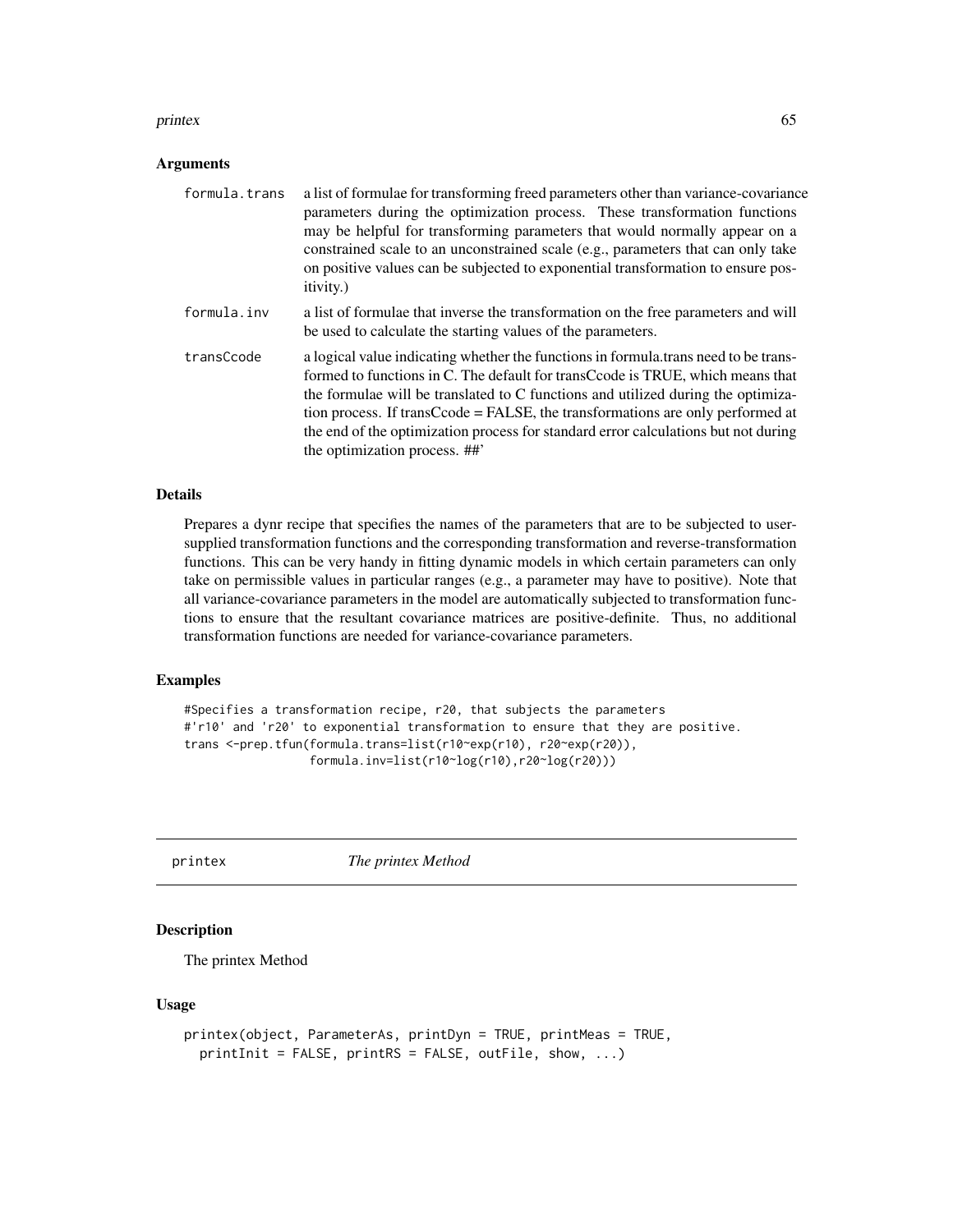## Arguments

| object      | The dynr object (recipe, model, or cooked model).                                                                                                                                                                                                        |  |  |  |
|-------------|----------------------------------------------------------------------------------------------------------------------------------------------------------------------------------------------------------------------------------------------------------|--|--|--|
| ParameterAs | The parameter values or names to plot. The underscores in parameter names<br>are saved for use of subscripts. Greek letters can be specified as corresponding<br>LaTeX symbols without ##' backslashes (e.g., "lambda") and printed as greek<br>letters. |  |  |  |
| printDyn    | logical. Whether or not to print the dynamic model. The default is TRUE.                                                                                                                                                                                 |  |  |  |
| printMeas   | logical. Whether or not to print the measurement model. The default is TRUE.                                                                                                                                                                             |  |  |  |
| printInit   | logical. Whether or not to print the initial conditions. The default is FALSE.                                                                                                                                                                           |  |  |  |
| printRS     | logical. Whether or not to print the regime-switching model. The default is<br>FALSE.                                                                                                                                                                    |  |  |  |
| outFile     | The name of the output tex file.                                                                                                                                                                                                                         |  |  |  |
| show        | logical indicator of whether or not to show the result in the console.                                                                                                                                                                                   |  |  |  |
| $\cdots$    | Further named arguments, passed to internal method. As Matrix is a logical<br>indicator of whether to put the object in matrix form.                                                                                                                     |  |  |  |

# Details

This is a general way of getting a LaTeX string for recipes, models, and cooked models. It is a great way to check that you specified the model or recipe you think you did before estimating its free parameters (cooking). After the model is cooked, you can use it to get LaTeX code with the estimated parameters in it.

Typical inputs to the ParameterAs argument are (1) the starting values for a model, (2) the final estimated values for a model, and (3) the parameter names. These are accessible with (1) model\$xstart, (2) coef(cook), and (3) model\$param.names or names(coef(cook)), respectively.

## See Also

A way to put this in a plot with [plotFormula](#page-47-0)

RSPPsim *Simulated time series data for multiple eco-systems based on a regimeswitching predator-and-prey model*

# Description

A dataset simulated using a regime-switching continuous-time nonlinear predator-and-prey model with 2 observed indicators for identifying two latent factors. The variables are as follows:

## Usage

data(RSPPsim)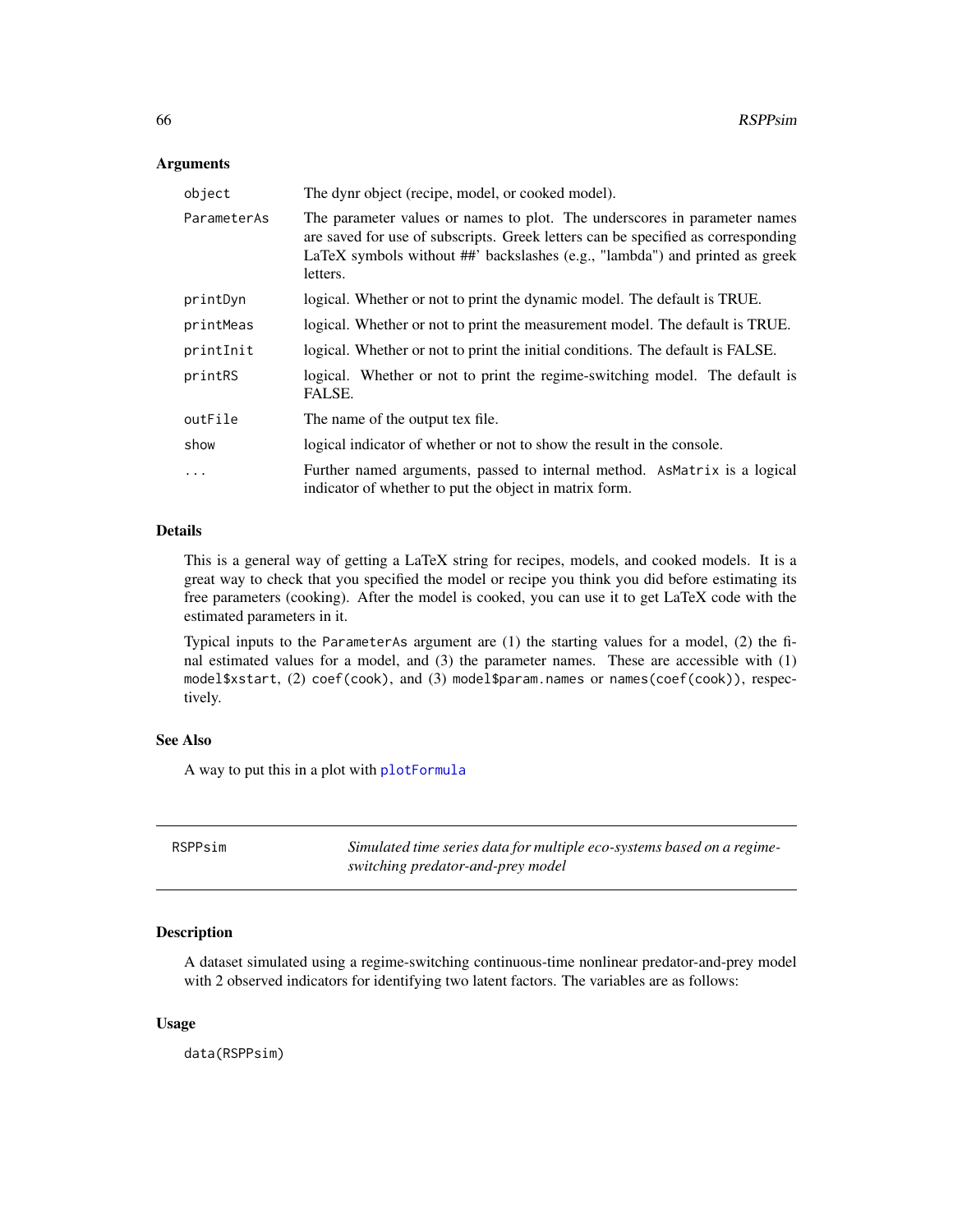## substituteFormula 67

# Format

A data frame with 6000 rows and 8 variables

#### Details

- id. ID of the systems  $(1 to 20)$
- time. Time index (300 time points for each system)
- prey. The true population of the prey species
- predator. The true population of the predator species
- x. Observed indicator for the population of the prey species
- y. Observed indicator for the population of the predator species
- cond. A time-varying covariate indicating the conditions of the respective eco-system across time which affects the regime-switching transition matrix
- regime. The true regime indicators across time (1 and 2).

| substituteFormula | A internal-use only function for substituting formula. If the RHS of |
|-------------------|----------------------------------------------------------------------|
|                   | formula has terms in the LHS of term. formula, this function re-     |
|                   | <i>places any appearance with the RHS of term. formula</i>           |

# Description

A internal-use only function for substituting formula. If the RHS of formula has terms in the LHS of term.formula, this function replaces any appearance with the RHS of term.formula

## Usage

substituteFormula(formula, term.formula)

## Arguments

| formula      | a list of original formulas |
|--------------|-----------------------------|
| term.formula | a list of term formulas     |

## Value

a list of formulas after the replacement

## Examples

#substitutedformula <- substituteFormula(formula, term.formula)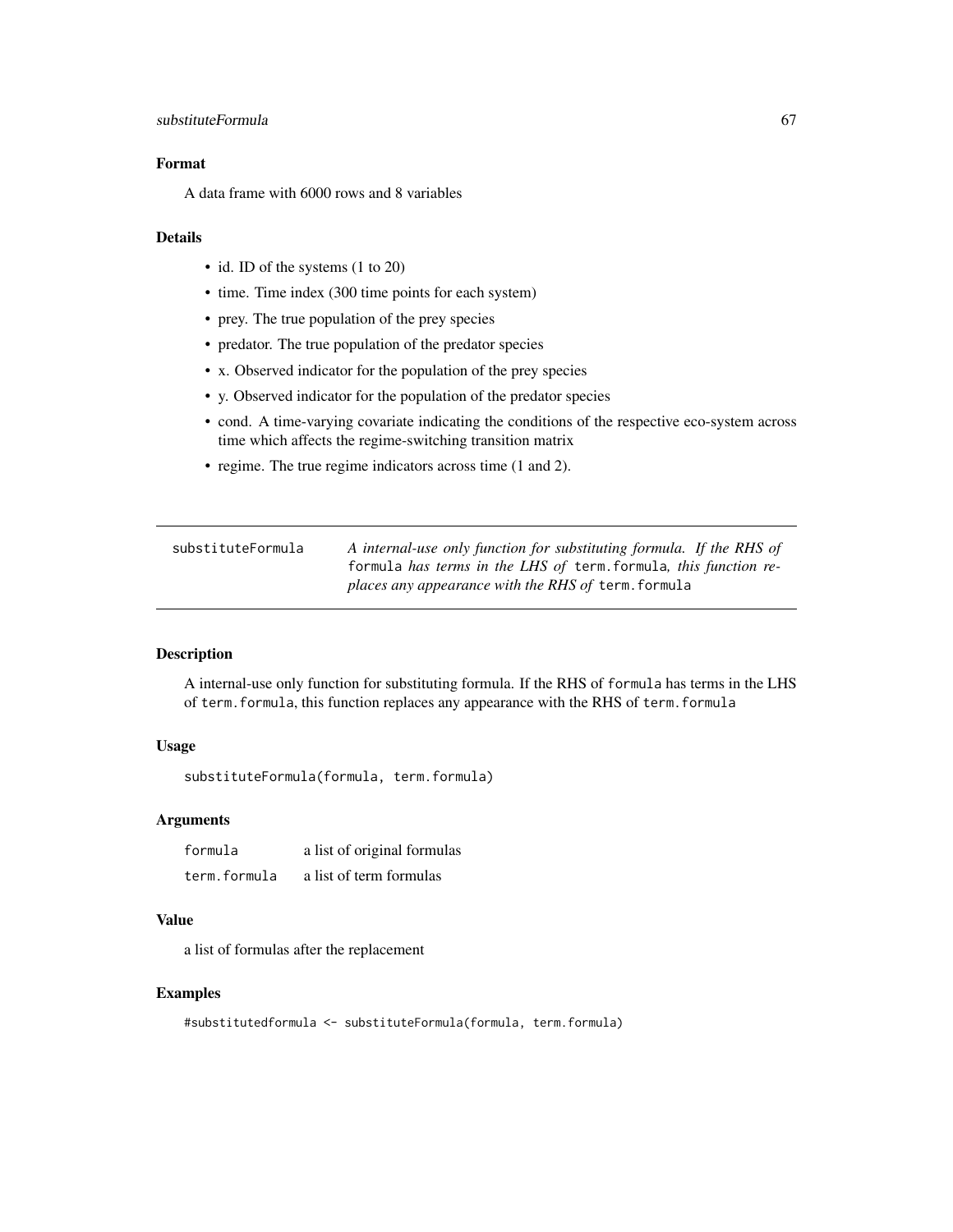## Description

Get the summary of a dynrCook object

#### Usage

```
## S3 method for class 'dynrCook'
summary(object, ...)
```
## Arguments

| object   | The dynrCook object for which the summary is desired.                                |
|----------|--------------------------------------------------------------------------------------|
| $\cdots$ | Further named arguments, passed to the print method (e.g., digits and signif.stars). |

## Details

The summary gives information on the free parameters estimated: names, parameter values, numerical Hessian-based standard errors, t-values (values divided by standard errors), and standard-error based confidence intervals. Additionally, the likelihood, AIC, and BIC are provided.

Note that an exclamation point (!) in the final column of the summary table indicates that the standard error and confidence interval for this parameter may not be trustworthy. The corresponding element of the (transformed, inverse) Hessian was negative and an absolute value was taken to make it positive.

theta\_plot *A function to plot simple slopes and region of significance.*

## Description

A function to plot simple slopes and region of significance.

## Usage

```
theta_plot(.lm, predictor, moderator, alpha = 0.05, jn = F, title0,
 predictorLab, moderatorLab)
```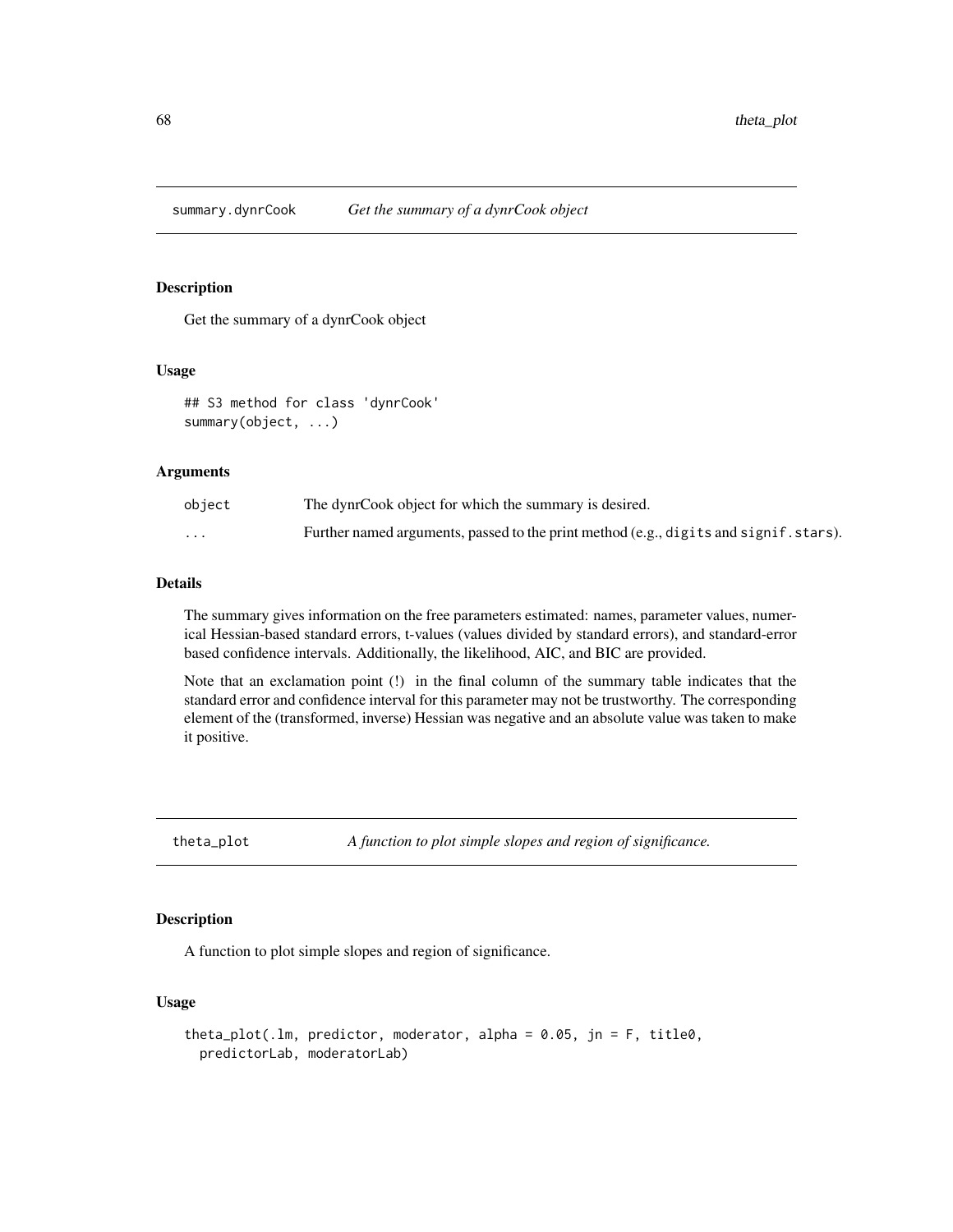# TrueInit\_Y14 69

## **Arguments**

| .1 <sub>m</sub> | A regression object from running a linear model of the form: $\text{Im}(y \sim x1 + x2 + x1 : x2)$ ,<br>yielding: $y = b0 + b1*x1 + b2*x2 + b3*x1*x2 + residual$ . In this case, one may<br>rewrite the lm as $y = b0 + (b1 + b3*x2)*x1 + b2*x2 + residual$ , where $(b1 + b3*x2)$<br>is referred to as the simple slope of $x1$ , $x1$ is the predictor, and $x2$ is the moder-<br>ator whose values yield different simple slope values for x1. |
|-----------------|---------------------------------------------------------------------------------------------------------------------------------------------------------------------------------------------------------------------------------------------------------------------------------------------------------------------------------------------------------------------------------------------------------------------------------------------------|
| predictor       | The independent variable for which simple slope is requested                                                                                                                                                                                                                                                                                                                                                                                      |
| moderator       | The moderator whose values affect the simple slopes of the predictor. Appears<br>on the horizontal axis.                                                                                                                                                                                                                                                                                                                                          |
| alpha           | The designated alpha level for the Johnson-Neyman technique                                                                                                                                                                                                                                                                                                                                                                                       |
| jn              | A binary flag requesting the Johnson-Neyman test $(T \text{ or } F)$                                                                                                                                                                                                                                                                                                                                                                              |
| title0          | Title for the plot                                                                                                                                                                                                                                                                                                                                                                                                                                |
| predictorLab    | Label for the predictor                                                                                                                                                                                                                                                                                                                                                                                                                           |
| moderatorLab    | Label for the moderator                                                                                                                                                                                                                                                                                                                                                                                                                           |

## Value

A region of significance plot with simple slopes of the predictor on the vertical axis, and values of the moderator on the horizontal axis.

### References

Adapted from functions written by Marco Bachl to perform the Johnson-Neyman test and produce a plot of simple slopes and region of significance available at: https://rpubs.com/bachl/jn-plot

## Examples

```
# g = lm(y~x1:x2, data=data)# theta_plot(g, predictor = "x1", moderator = "x2",
# alpha = .05, jn = T, title0=" ",
# predictorLab = "x1", moderatorLab = "x2")
```
TrueInit\_Y14 *Simulated multilevel multi-subject time series of a Van der Pol Oscillator*

#### Description

A dataset simulated using methods described in the reference below.

Reference: Chow, S., Lu, Z., Sherwood, A., and Zhu, H. (2016). Fitting Nonlinear Ordinary Differential Equation Models with Random Effects and Unknown Initial Conditions Using the Stochastic Approximation Expectation-Maximization (SAEM) Algorithm. Psychometrika, 81(1), 102-134.

## Usage

data(TrueInit\_Y14)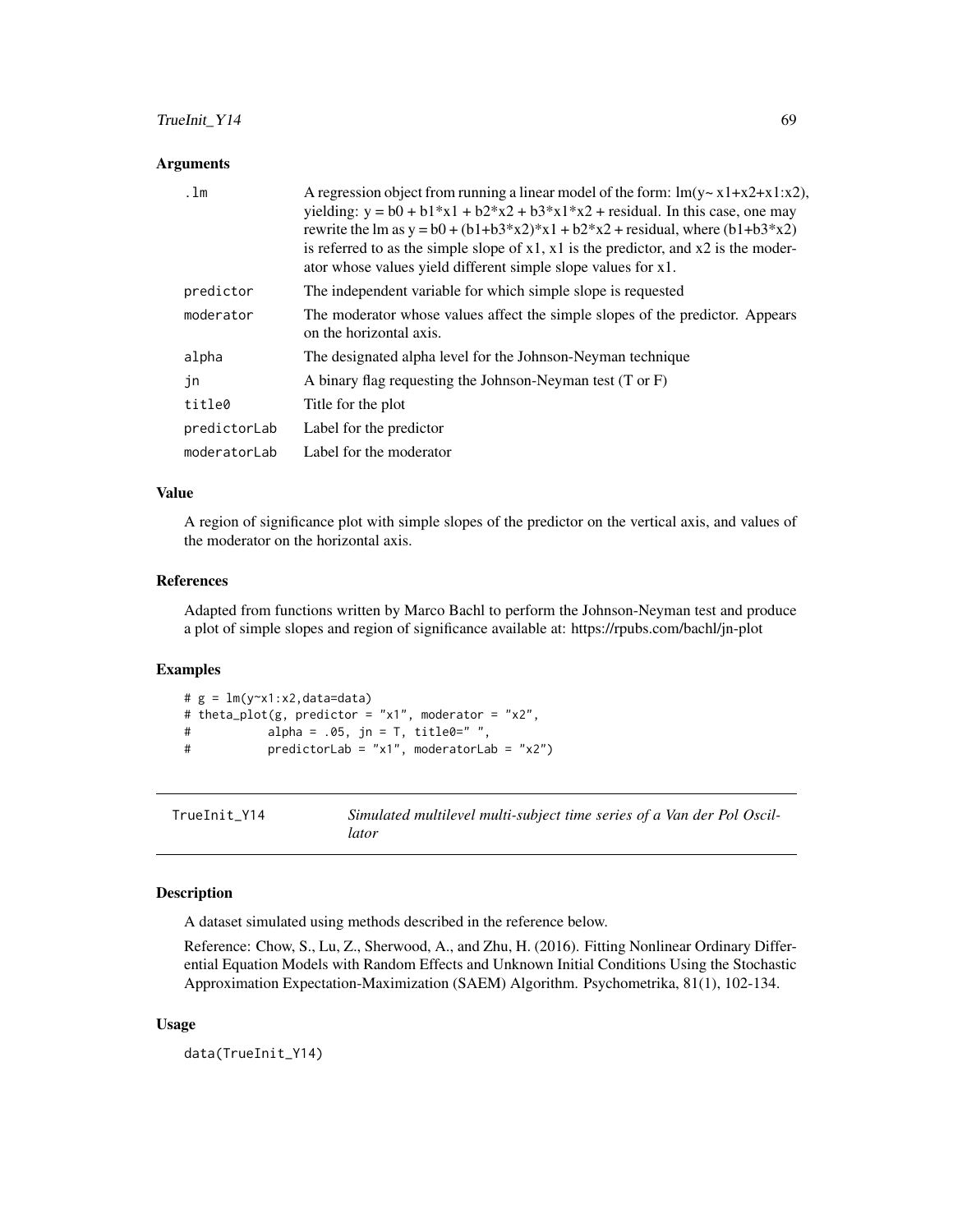#### 70 VARsim

## Format

A data frame with 60,000 rows and 10 variables

## Details

The variables are as follows:

- batch. Batch number from simulation
- kk. Unclear
- trueInit. True initial condition
- id. Person ID
- time. Continuous time of measurement
- y1. Observed score 1
- y2. Observed score 2
- y3. Observed score 3
- co1. Covariate 1
- co2. Covariate 2

VARsim *Simulated time series data for multiple imputation in dynamic modeling.*

## Description

A dataset simulated using a vector autoregressive (VAR) model of order 1 with two observed variables and two covariates. Data are generated following the simulation design illustrated by Ji and colleagues (2018). Specifically, missing data are generated following the missing at random (MAR) condition under which the probability of missingness in both dependent variables and covariates is conditioned on two completely observed auxiliary variables.

### Usage

```
data(VARsim)
```
# Format

A data frame with 10000 rows and 8 variables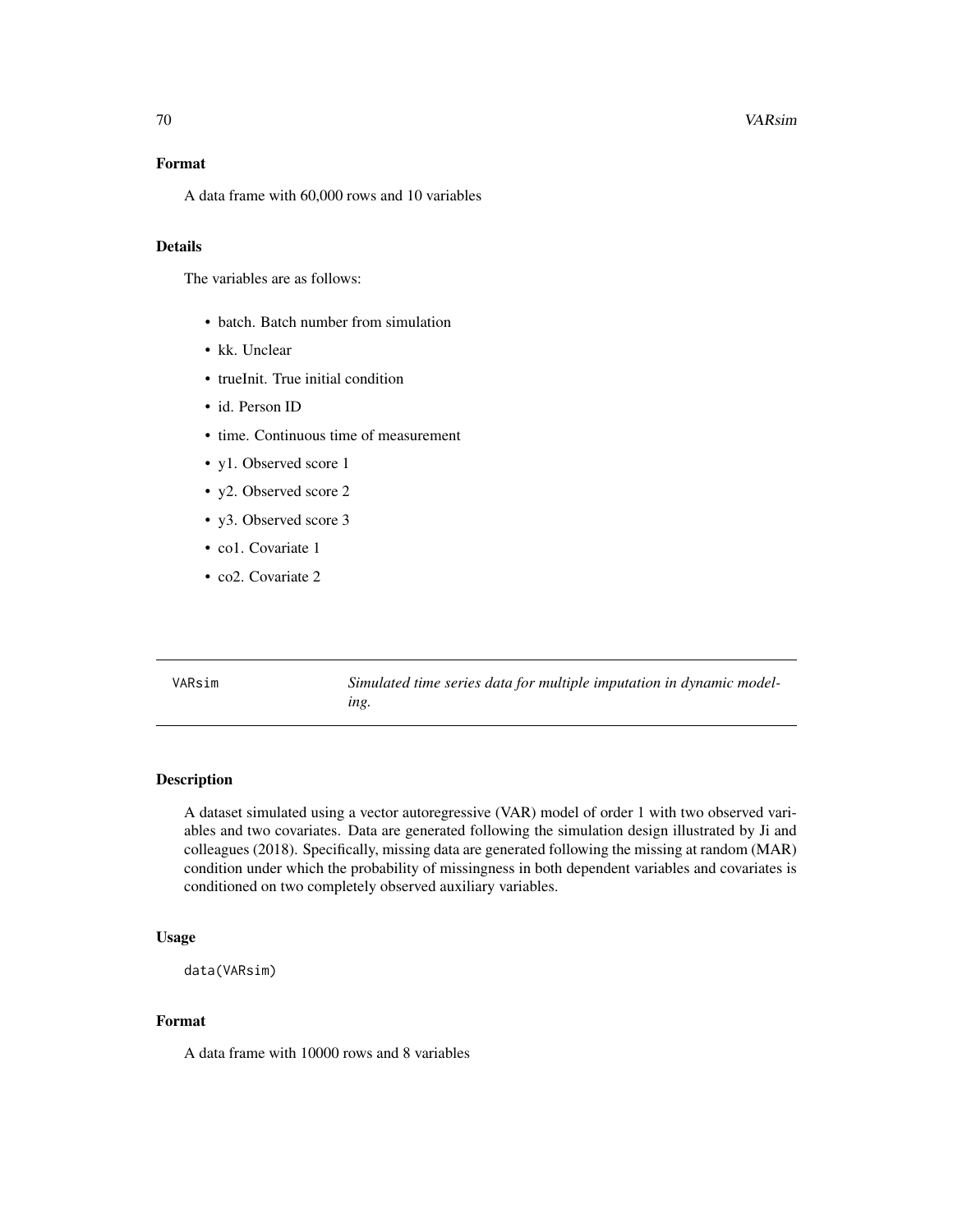# vcov.dynrCook 71

# Details

The variables are as follows:

- ID. ID of the participant (1 to 100)
- Time. Time index (100 time points from each subject)
- ca. Covariate 1
- cn. Covariate 2
- wp. Dependent variable 1
- hp. Dependent variable 2
- x1. Auxiliary variable 1
- x2. Auxiliary variable 2

## References

Ji, L., Chow, S-M., Schermerhorn, A.C., Jacobson, N.C., & Cummings, E.M. (2018). Handling Missing Data in the Modeling of Intensive Longitudinal Data. Structural Equation Modeling: A Multidisciplinary Journal, 1-22.

vcov.dynrCook *Extract the Variance-Covariance Matrix of a dynrCook object*

# Description

Extract the Variance-Covariance Matrix of a dynrCook object

#### Usage

## S3 method for class 'dynrCook' vcov(object, ...)

## Arguments

| object | The dynrCook object for which the variance-covariance matrix is desired |
|--------|-------------------------------------------------------------------------|
| .      | further named arguments, ignored by this method                         |

## Details

This is the inverse Hessian of the transformed parameters.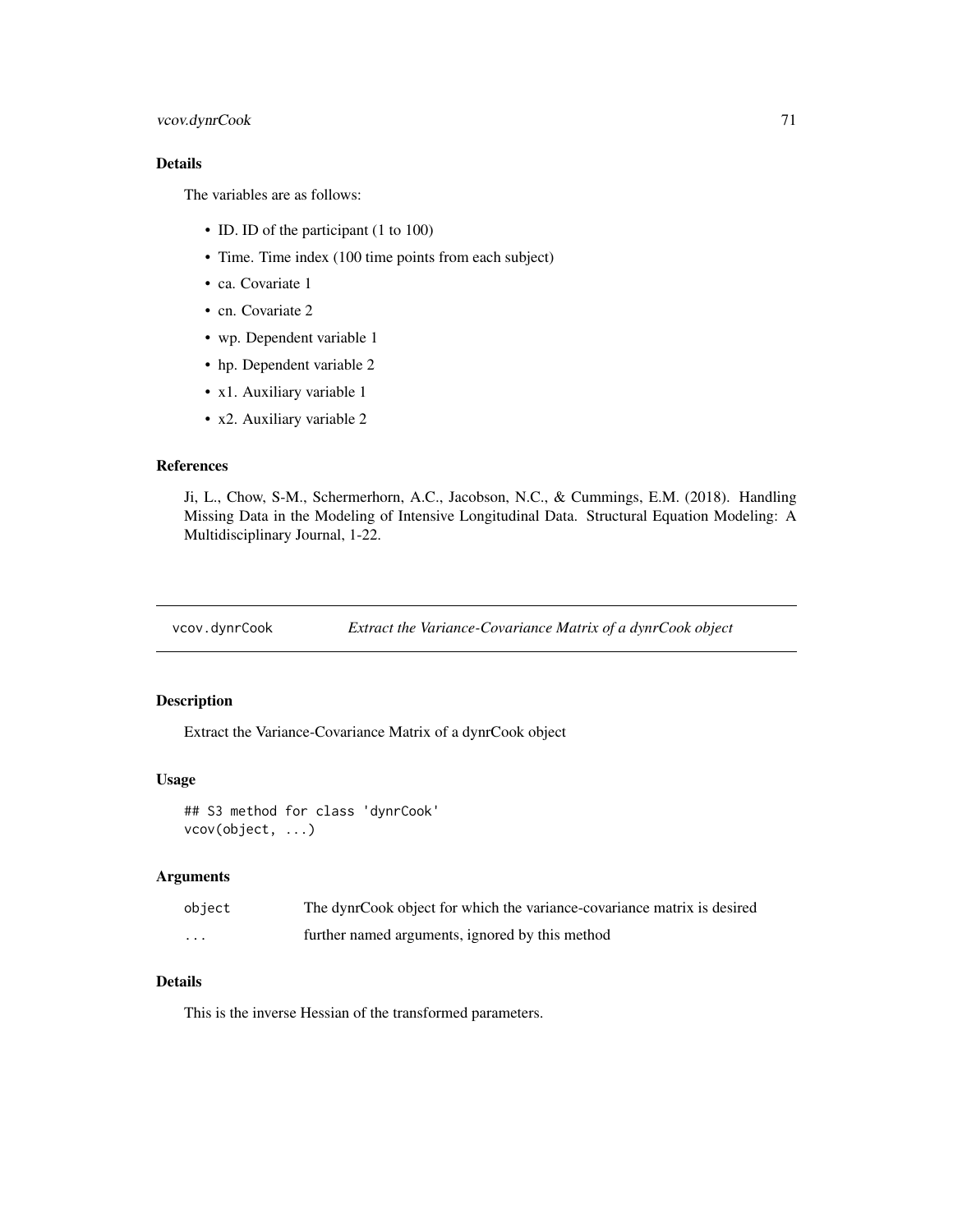# Description

A dataset simulated using methods described in the reference below.

Reference: Chow, S., Lu, Z., Sherwood, A., and Zhu, H. (2016). Fitting Nonlinear Ordinary Differential Equation Models with Random Effects and Unknown Initial Conditions Using the Stochastic Approximation Expectation-Maximization (SAEM) Algorithm. Psychometrika, 81(1), 102-134.

## Usage

data(vdpData)

## Format

A data frame with 60,000 rows and 11 variables

# Details

The variables are as follows:

- batch. Batch number from simulation
- kk. Unclear
- trueInit. True initial condition
- id. Person ID
- time. Continuous time of measurement
- y1. Observed score 1
- y2. Observed score 2
- y3. Observed score 3
- u1. Covariate 1
- u2. Covariate 2
- trueb. True value of person-specific random effect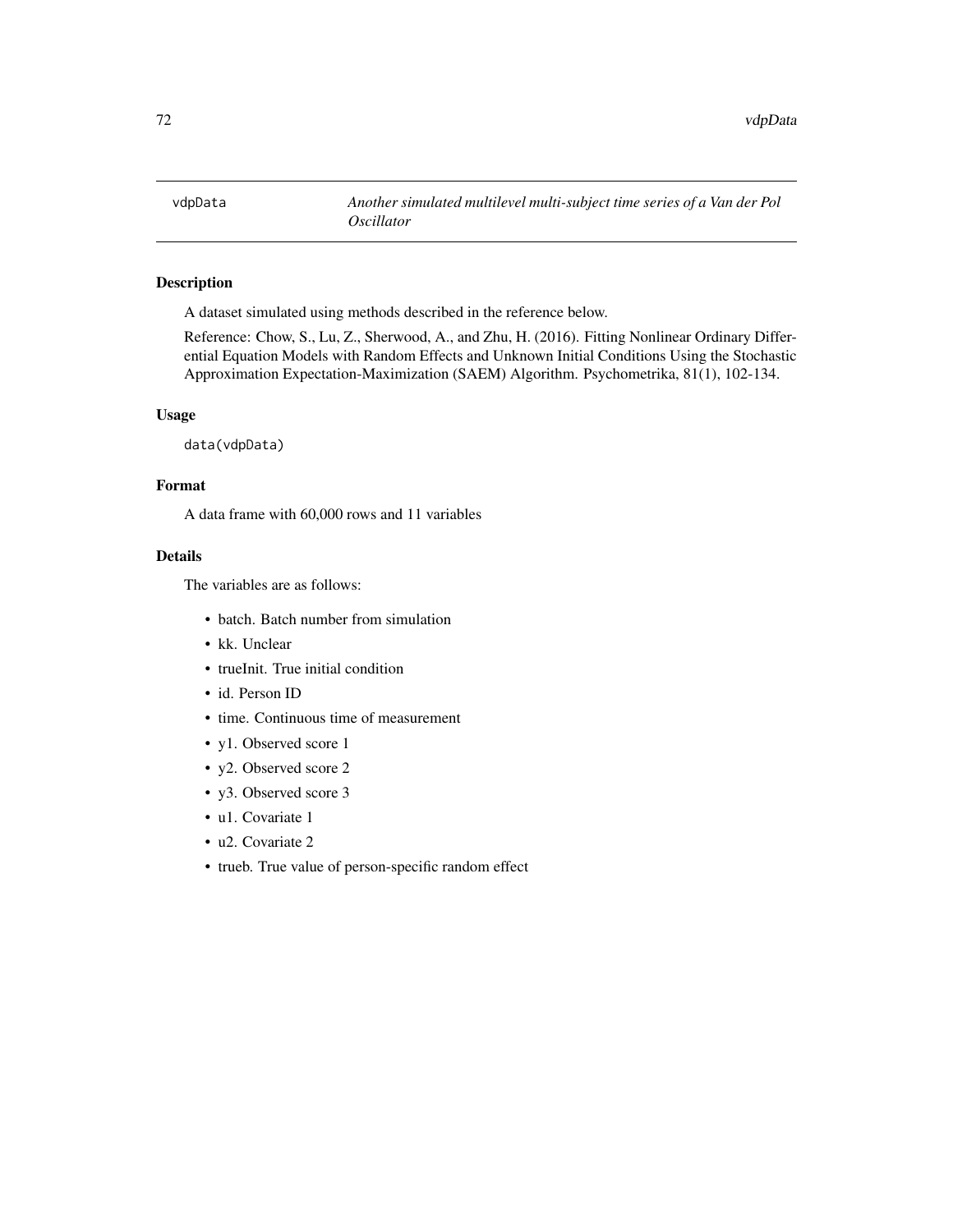## **Index**

∗Topic datasets EMG, [31](#page-30-0) EMGsim, [32](#page-31-0) LinearOsc, [35](#page-34-0) LogisticSetPointSDE, [36](#page-35-0) NonlinearDFAsim, [40](#page-39-0) oscData, [41](#page-40-0) Oscillator, [41](#page-40-0) Outliers, [43](#page-42-0) PFAsim, [45](#page-44-0) PPsim, [50](#page-49-0) RSPPsim, [66](#page-65-0) TrueInit\_Y14, [69](#page-68-0) VARsim, [70](#page-69-0) vdpData, [72](#page-71-0) \$,dynrCook-method *(*dynrCook-class*)*, [29](#page-28-0) \$,dynrModel-method *(*dynrModel-class*)*, [30](#page-29-0) \$,dynrRecipe-method *(*dynrRecipe-class*)*, [30](#page-29-0) \$<-,dynrModel-method *(*dynrModel-class*)*, [30](#page-29-0) autoplot, *[14](#page-13-0)* autoplot.dynrCook *(*dynr.ggplot*)*, [17](#page-16-0) autoplot.dynrTaste, [9](#page-8-0) chol, *[19](#page-18-0)* coef, *[14](#page-13-0)* coef.dynrCook, *[38](#page-37-0)* coef.dynrCook *(*coef.dynrModel*)*, [9](#page-8-0) coef.dynrModel, [9](#page-8-0) coef<- *(*coef.dynrModel*)*, [9](#page-8-0) confint, *[14](#page-13-0)* confint.dynrCook, [10](#page-9-0) deviance, *[14](#page-13-0)* deviance.dynrCook *(*logLik.dynrCook*)*, [37](#page-36-0) diag, *[12](#page-11-0)* diag *(*diag,character-method*)*, [12](#page-11-0)

diag,character-method, [12](#page-11-0)

diag.character *(*diag,character-method*)*, [12](#page-11-0) dynr *(*dynr-package*)*, [3](#page-2-0) dynr-package, [3](#page-2-0) dynr.cook, [12,](#page-11-0) *[14](#page-13-0)*, *[21](#page-20-0)*, *[29](#page-28-0)* dynr.data, [14,](#page-13-0) *[21,](#page-20-0) [22](#page-21-0)* dynr.flowField, [15](#page-14-0) dynr.ggplot, [17,](#page-16-0) *[48](#page-47-0)* dynr.ldl, [19](#page-18-0) dynr.mi, [20](#page-19-0) dynr.model, [21,](#page-20-0) *[30](#page-29-0)* dynr.plotFreq, [22](#page-21-0) dynr.taste, [23](#page-22-0) dynr.taste2, [25](#page-24-0) dynr.trajectory, [26](#page-25-0) dynr.version, [28](#page-27-0) dynrCook-class, [29](#page-28-0) dynrDebug-class *(*dynrCook-class*)*, [29](#page-28-0) dynrDynamics-class, [29](#page-28-0) dynrDynamicsFormula-class *(*dynrDynamics-class*)*, [29](#page-28-0) dynrDynamicsMatrix-class *(*dynrDynamics-class*)*, [29](#page-28-0) dynrInitial-class, [29](#page-28-0) dynrMeasurement-class, [29](#page-28-0) dynrModel-class, [30](#page-29-0) dynrNoise-class, [30](#page-29-0) dynrRecipe-class, [30](#page-29-0) dynrRegimes-class, [31](#page-30-0) dynrTrans-class, [31](#page-30-0)

```
EMG, 31
EMGsim, 32
```
getdx, [33](#page-32-0)

initialize, *[14](#page-13-0)* internalModelPrep, [34](#page-33-0)

LinearOsc, [35](#page-34-0)